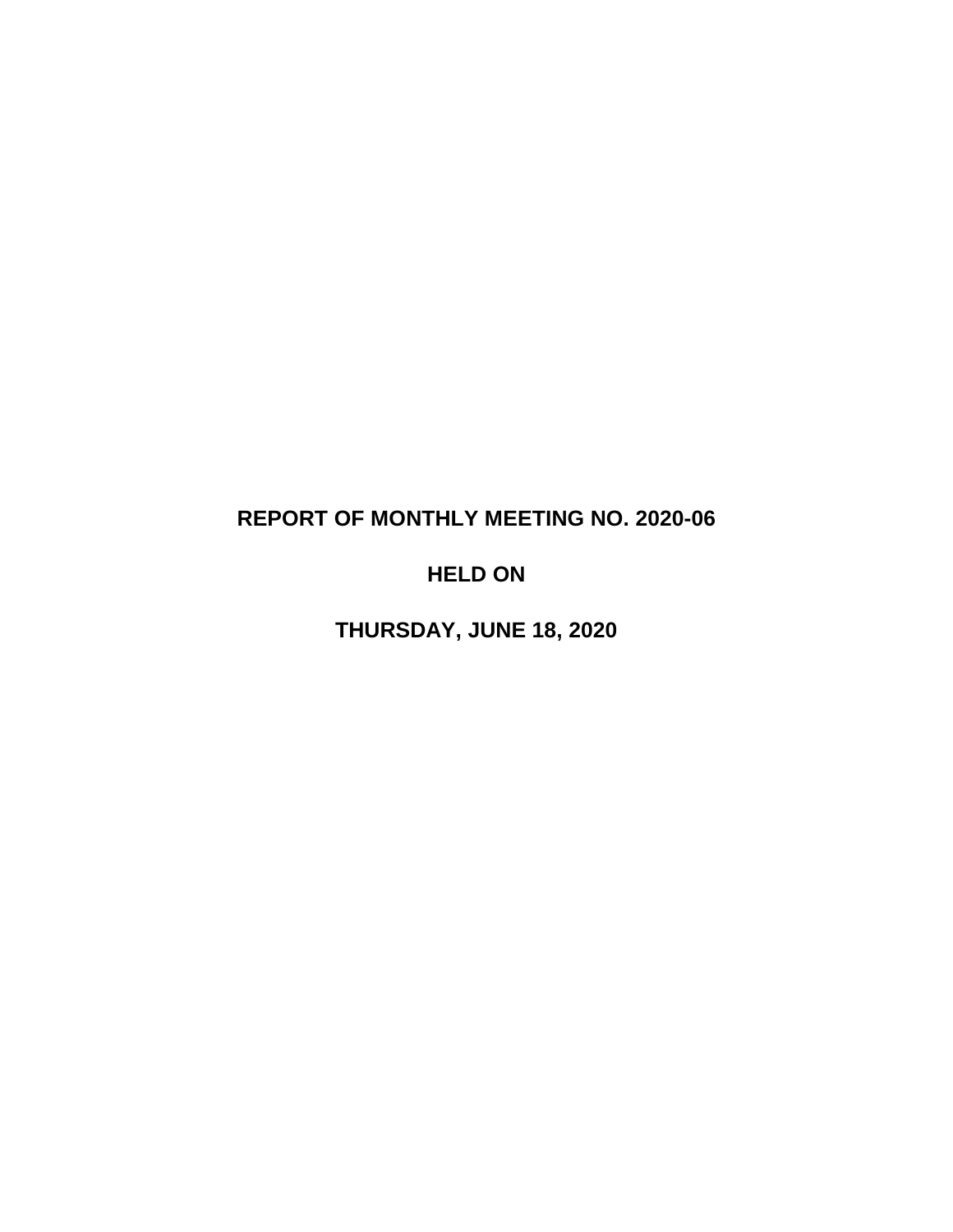Report of Monthly Meeting No. 2020-06 held on Thursday, June 18, 2020

| <b>ITEMS</b>                             | <b>CLASSIFICATION</b>                                                                                                                                                                                                                                                                                                                                                     | <b>PAGES</b> |
|------------------------------------------|---------------------------------------------------------------------------------------------------------------------------------------------------------------------------------------------------------------------------------------------------------------------------------------------------------------------------------------------------------------------------|--------------|
| <b>Call to Order</b><br><b>Roll Call</b> |                                                                                                                                                                                                                                                                                                                                                                           |              |
| <b>Secretary's Report</b>                | Recording Secretary presents minutes of previous meetings for approval.                                                                                                                                                                                                                                                                                                   | $4 - 10$     |
| <b>Refunds</b>                           | Errors in deduction and non-members<br>Full refunds to employees due to separation from service<br>Refund in accordance with Section 8-170 of the law governing the Fund<br><b>Refund Reissued to New Payee</b><br>Refund elections in lieu of annuity<br><b>Refund of Spousal Contributions</b><br>1/ <sub>2</sub> % refunds to new annuitants<br><b>Adjusted Refund</b> |              |
| <b>Invoices</b>                          | Administrative and Investment Fees                                                                                                                                                                                                                                                                                                                                        | $11 - 13$    |
| <b>Annuities</b>                         | <b>Annuities for Employees</b><br>Annuities for Widows, Widowers and Minor Children, Reversionary Annuities<br><b>Adjusted Annuities</b>                                                                                                                                                                                                                                  | $14 - 20$    |
| <b>Disability</b>                        | Applications for Duty and Ordinary Disability benefits<br>Applications for Extensions of Duty and Ordinary Disability benefits<br>Adjusted Duty and Ordinary Disability benefits                                                                                                                                                                                          | $21 - 26$    |
| <b>Membership</b>                        | Applications<br>Change in Dates of Birth<br><b>Administrative Review</b>                                                                                                                                                                                                                                                                                                  | 27           |
| <b>Treasurer's Report</b>                | City Treasurer's Statement of Account As of 05/31/2020                                                                                                                                                                                                                                                                                                                    | 28           |
| <b>MISCELLANEOUS</b>                     |                                                                                                                                                                                                                                                                                                                                                                           | 29           |

#### **MISCELLANEOUS**

Public Comment

Update on Fund's Net Position

#### Investments

- Market Environment
- Monthly Performance Report
- MEABF Staff Investment Report
- Watchlist
- Liquidity

IT Consultants Presentation and Selection

2019 Annual Audit

2019 Actuarial Valuation

Executive Director Report

| A<br>в     | Less than 60 years of age<br>Reversionary |     | Female: No Post 9/74 Spouse Contributions<br>MED Updated Medical Records | <b>RW</b> | <b>Returned to Work</b><br>Less than 10 years of Service |
|------------|-------------------------------------------|-----|--------------------------------------------------------------------------|-----------|----------------------------------------------------------|
| С          | Calculated upon death of Employee         | MMI | <b>Maximum Medical Update</b>                                            | SPE.      | <b>Specialist Doctor Visit</b>                           |
| СX         | <b>Credit Expires</b>                     | N   | See Notes in File                                                        |           | <b>Term Annuity</b>                                      |
| D          | Death                                     |     | NTE Note for Mercy Works Update                                          | W         | Withdraw/Waiting to apply                                |
| DU         | Duty Disability                           | OR. | <b>Ordinary Disability</b>                                               | WC.       | Workmens' Compensation                                   |
| <b>DIS</b> | Discharged                                | R   | <b>Reciprocal Annuity</b>                                                |           | Married @ Resignation,                                   |
|            | EID Errors in Deduction                   |     | RES Resigned                                                             |           | Not Married @ Effective Date                             |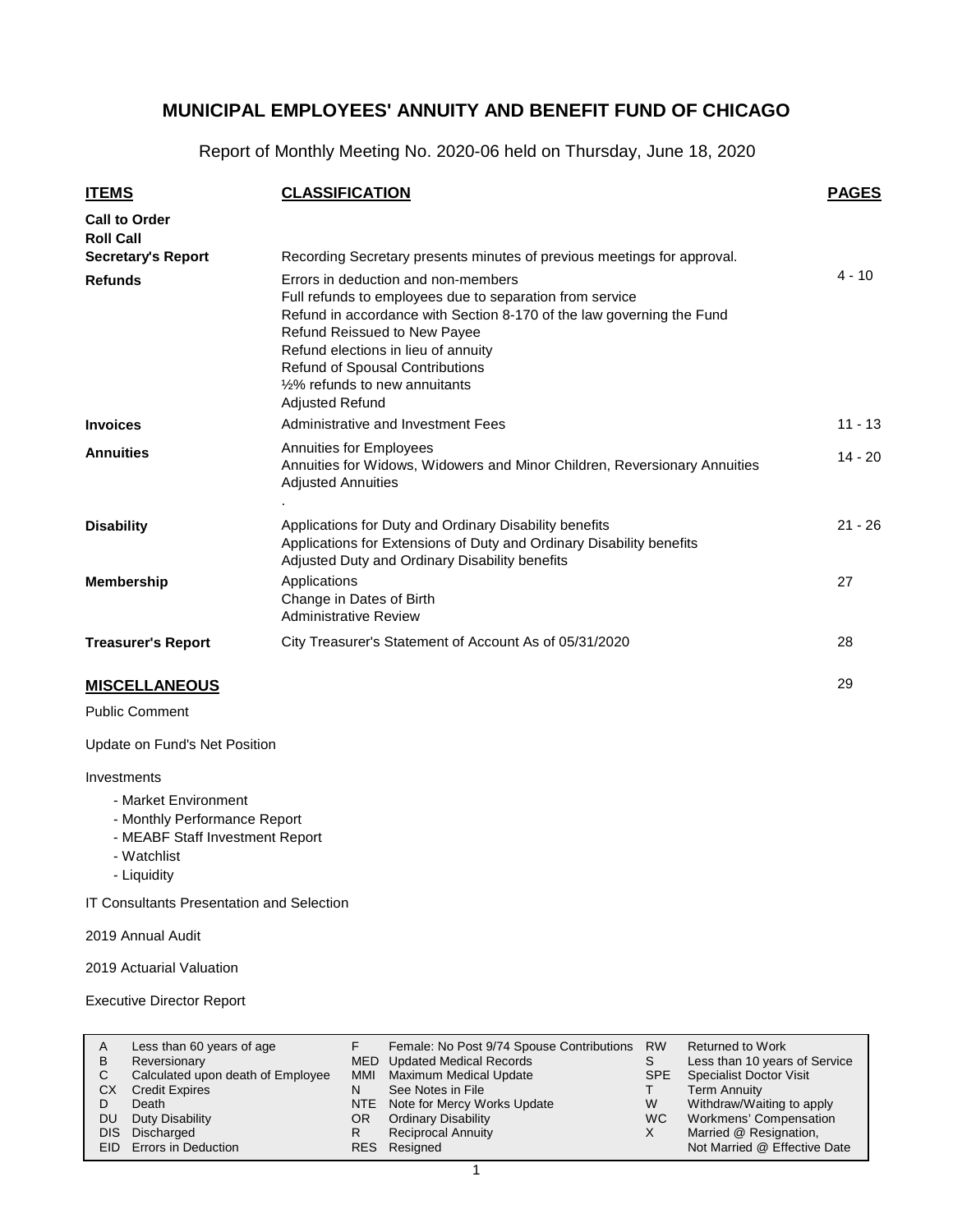Report of Monthly Meeting No. 2020-06 held on Thursday, June 18, 2020

Hearing for Member 28331

Executive Session Review

Old Business / New Business

Legal Update

| A    | Less than 60 years of age         |     | Female: No Post 9/74 Spouse Contributions RW |            | <b>Returned to Work</b>        |
|------|-----------------------------------|-----|----------------------------------------------|------------|--------------------------------|
| В    | Reversionary                      |     | MED Updated Medical Records                  | S          | Less than 10 years of Service  |
| С    | Calculated upon death of Employee | MMI | Maximum Medical Update                       | <b>SPE</b> | <b>Specialist Doctor Visit</b> |
| СX   | <b>Credit Expires</b>             | N   | See Notes in File                            |            | <b>Term Annuity</b>            |
|      | Death                             |     | NTE Note for Mercy Works Update              | W          | Withdraw/Waiting to apply      |
| DU   | Duty Disability                   | OR. | <b>Ordinary Disability</b>                   | WC.        | Workmens' Compensation         |
| DIS. | Discharged                        |     | <b>Reciprocal Annuity</b>                    | х          | Married @ Resignation,         |
|      | EID Errors in Deduction           |     | RES Resigned                                 |            | Not Married @ Effective Date   |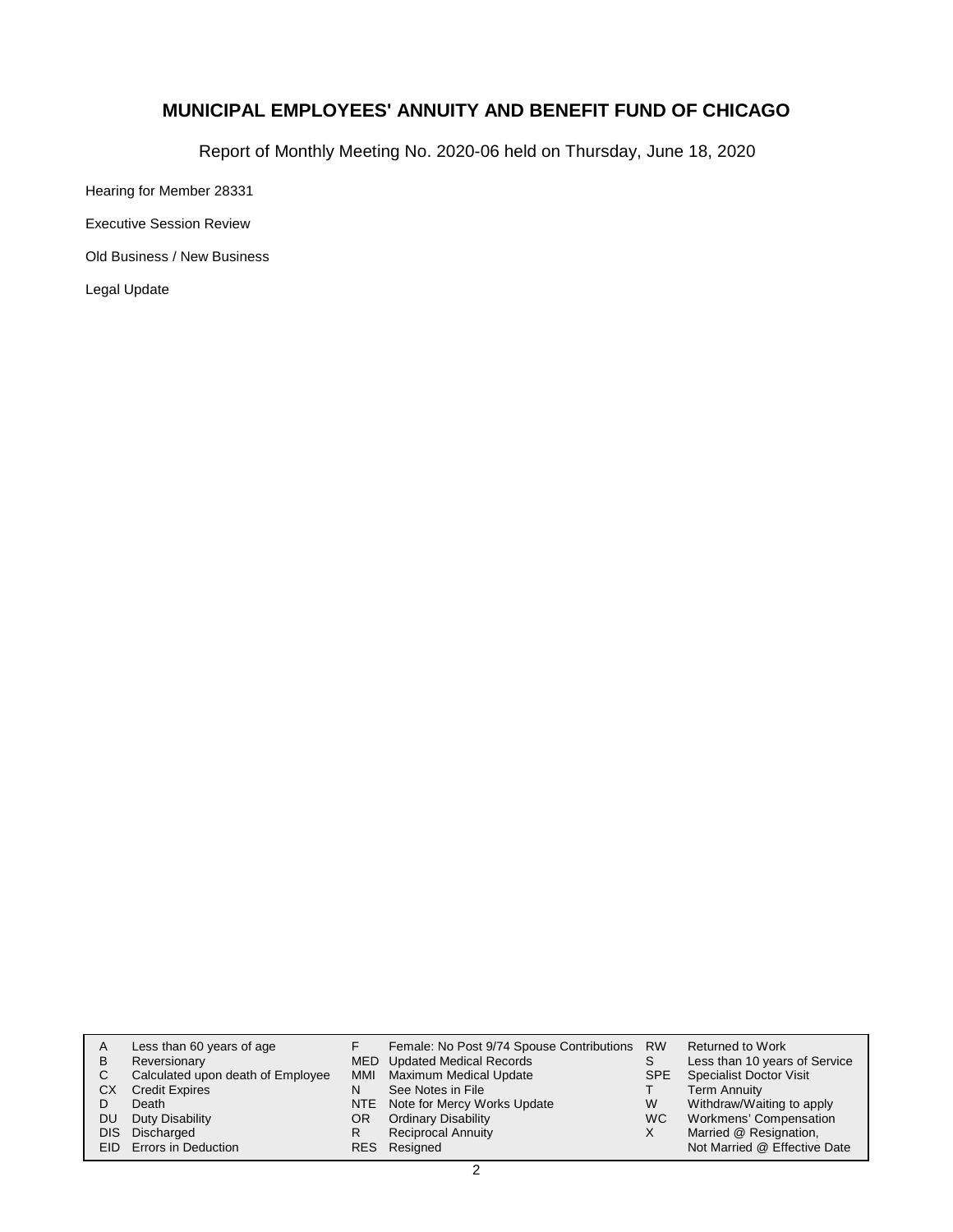Report of Monthly Meeting No. 2020-06 held on Thursday, June 18, 2020

The Monthly Meeting of the Retirement Board was called to order by the President, Verna R. Thompson, at 9:09 am in the offices of the Fund, 321 N Clark Street, Suite 700, on Thursday, June 18, 2020.

The following were present:

| Reshma Soni            | Vice President                |
|------------------------|-------------------------------|
| Jeffrey J. Johnson     | <b>Recording Secretary</b>    |
| Melissa Conyears-Ervin | Treasuer arrived at 9:59 a.m. |

#### Also Present:

| Dennis White            | <b>Executive Director</b>       |
|-------------------------|---------------------------------|
| Stacey Ruffolo          | Deputy Executive Director       |
| Donna Hansen            | Office Manager                  |
| Steve Yoon              | <b>Investment Officer</b>       |
| Sarah Boeckman          | Burns, Burke and Pinelli        |
| Craig Slack             | Deputy City Treasurer           |
|                         | (Proxy for City Treasurer)      |
| Sandra Shelby           | Comptroller                     |
| <b>Kimberly Carroll</b> | <b>Benefits Manager</b>         |
| Terence P. Sullivan     | M.D.                            |
| Jamie Wesner            | Marquette Associates            |
| Neil Capps              | Marquette Associates            |
| Christopher Rigg        | <b>EKI Digital</b>              |
| Jose Flores             | Wynndalco Enterprises, LLC      |
| Herman Andalcio         | Wynndalco Enterprises, LLC      |
| Ray Nieto               | <b>TEC</b>                      |
| Adam Radulovic          | XL.net                          |
| <b>Todd Matthews</b>    | <b>CMD Consulting Solutions</b> |
| <b>Billy Cabrales</b>   | <b>CMD Consulting Solutions</b> |
| Jackie Dunn             | Calibre CPA Group               |
| Andy Hein               | Calibre CPA Group               |
| Matt Strom              | Segal Consulting                |
| Dan Reusz               | Segal Consulting                |
| Jakob Nolan             | Segal Consulting                |
| Otis Tubbs              | City of Chicago                 |

Various members of the public who wish not to address the Board.

### Absent:

| Verna R. Thompson | President |
|-------------------|-----------|
| Thomas J. McMahon | Trustee   |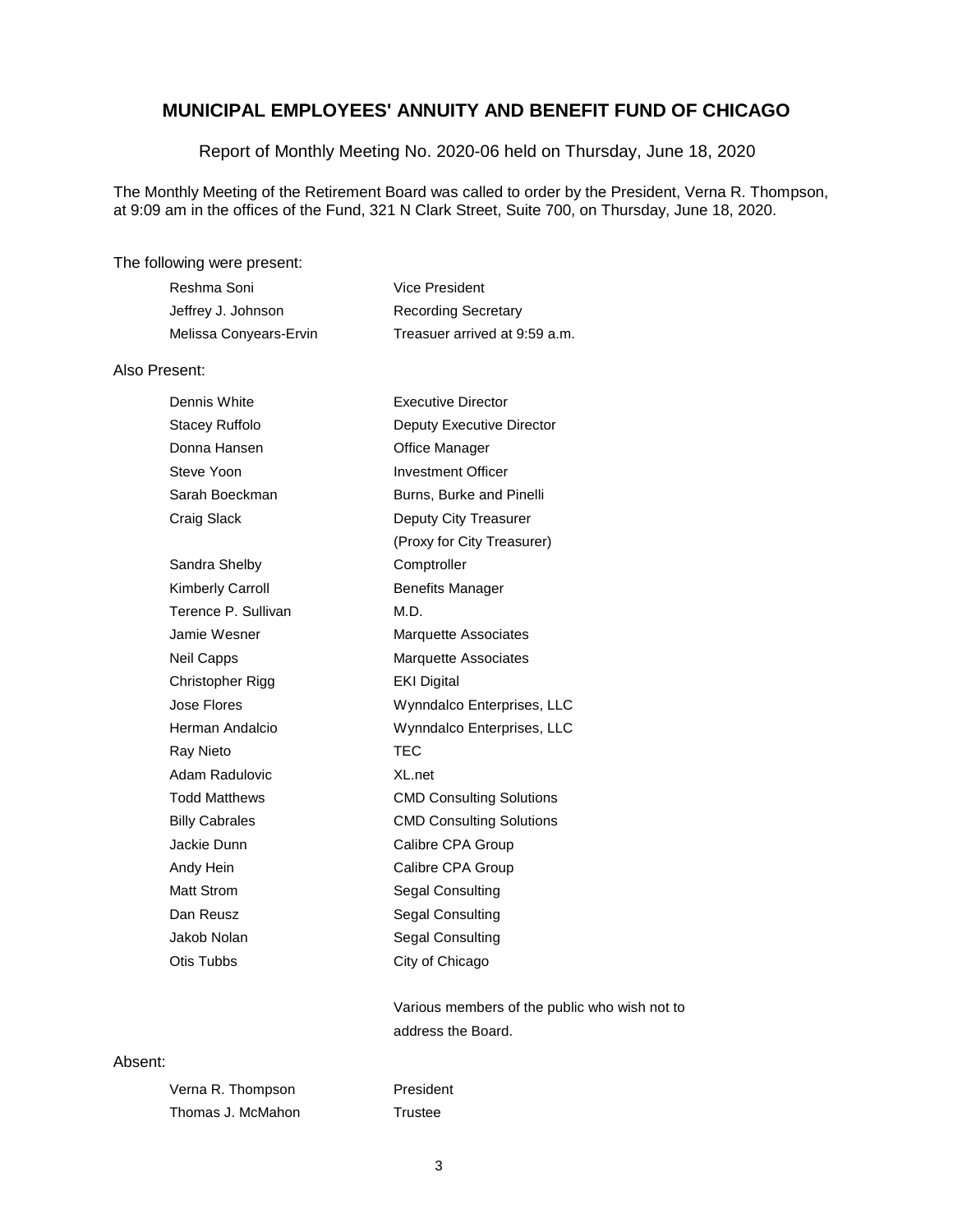Report of Monthly Meeting No. 2020-06 held on Thursday, June 18, 2020

### **SECRETARY'S REPORT**

Trustee Johnson motioned that the Minutes of Meetings 2020-02, 2020-03, 2020-04, 2020-05 be approved as submitted. Seconded Mr. Slack. Carried: Ayes- Trustee Johnson, Trustee Soni and Mr. Slack. Nays-None.

Trustee Johnson motioned that the Executive Session Minutes of Meeting(s) 2020-02 and 2020-04 be approved as submitted. Seconded Mr. Slack. Carried: Ayes- Trustee Johnson, Trustee Soni and Mr. Slack. Nays-None.

Trustee Johnson motioned that the Transcripts from Previous Meeting(s) 2020-03, 2020-04 and 2020-05 be approved as submitted.

Seconded Mr. Slack. Carried: Ayes- Trustee Johnson, Trustee Soni and Mr. Slack. Nays-None.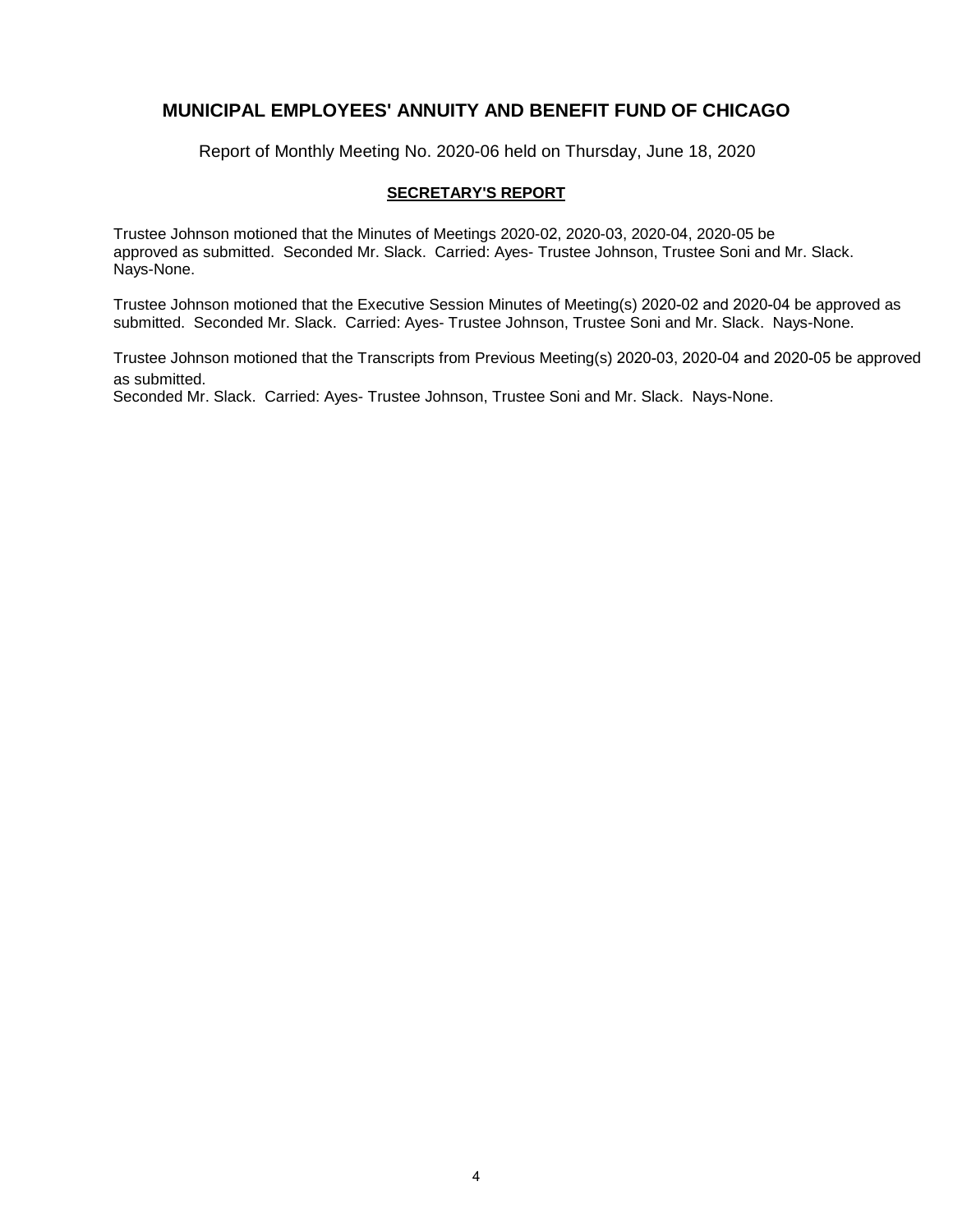Report of Monthly Meeting No. 2020-06 held on Thursday, June 18, 2020

### **REFUND DUE TO ERRORS IN DEDUCTION AND NON-MEMBERS**

### **Refund a/c errors in deduction**

| <b>Name</b>                                                                             | Dept                            | Reason                                                      | Amount                         |  |
|-----------------------------------------------------------------------------------------|---------------------------------|-------------------------------------------------------------|--------------------------------|--|
| <b>BORUCKI, HENRY G</b><br>MATLAK, THEODORE A<br>ROBINSON, KIERRA B                     | FLEET/FACIL<br>CITY COUNC<br>ВE | NEW ANNUITANT<br>NEW ANNUITANT<br><b>PAYROLL ADJUSTMENT</b> | \$38.25<br>\$301.58<br>\$23.25 |  |
| Total Refund a/c errors in deduction                                                    |                                 | 3 Case(s)                                                   | \$363.08                       |  |
| <b>TOTAL REFUND DUE TO ERRORS IN DEDUCTION AND NON-MEMBERS</b><br>\$363.08<br>3 Case(s) |                                 |                                                             |                                |  |

| A   | Less than 60 years of age                                    |     | Female: No Post 9/74 Spouse Contributions |   | <b>REL Released to Return to Work</b> |
|-----|--------------------------------------------------------------|-----|-------------------------------------------|---|---------------------------------------|
| B   | Reversionary                                                 |     | MED Updated Medical Records               |   | RW Returned to Work                   |
|     | Calculated upon death of Employee MMI Maximum Medical Update |     |                                           |   | Less than 10 years of Service         |
| СX  | <b>Credit Expires</b>                                        |     | See Notes in File                         |   | <b>SPE</b> Specialist Doctor Visit    |
|     | Death                                                        |     | NTE Note for Mercy Works Update           |   | Term Annuity                          |
| DU. | Duty Disability                                              | OR. | <b>Ordinary Disability</b>                | W | Withdraw/Waiting to apply             |
|     | DIS Discharged                                               |     | <b>Reciprocal Annuity</b>                 |   | WC Workmens' Compensation             |
|     | EID Errors in Deduction                                      |     | RES Resigned                              |   | Married @ Res, Not Married @ Eff Date |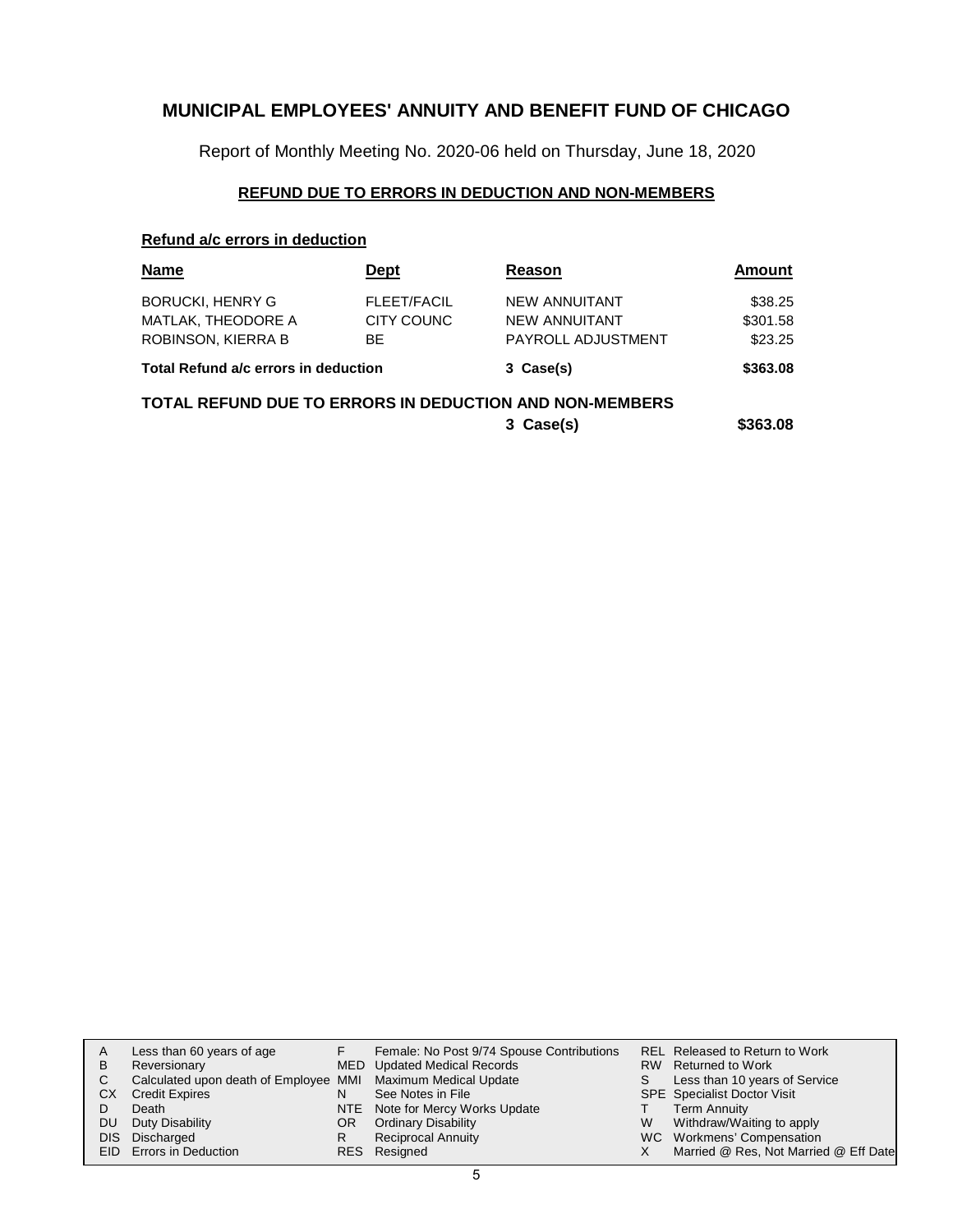Report of Monthly Meeting No. 2020-06 held on Thursday, June 18, 2020

### **REFUND TO EMPLOYEES DUE TO SEPARATION FROM SERVICE**

|                              | <b>Name</b>                                                                                                                             |                              | <b>Dept</b>                                                                                                                                | <b>Resignation Date</b>                   |                          | <b>Amount</b>                                                                                                                                                                        | <b>Note</b> |
|------------------------------|-----------------------------------------------------------------------------------------------------------------------------------------|------------------------------|--------------------------------------------------------------------------------------------------------------------------------------------|-------------------------------------------|--------------------------|--------------------------------------------------------------------------------------------------------------------------------------------------------------------------------------|-------------|
|                              | ALBA, NATALIE L                                                                                                                         |                              | BE                                                                                                                                         | 12/07/2019                                |                          | \$10.35                                                                                                                                                                              |             |
|                              | ALEXANDER, CHARLES L                                                                                                                    |                              | BE                                                                                                                                         | 12/07/2019                                |                          | \$93.09                                                                                                                                                                              |             |
|                              | ALICEA, JOSE A                                                                                                                          |                              | BE                                                                                                                                         | 12/07/2019                                |                          | \$24.43                                                                                                                                                                              |             |
|                              | ALLEYNE, MONICA A                                                                                                                       |                              | BE                                                                                                                                         | 12/07/2019                                |                          | \$86.54                                                                                                                                                                              |             |
|                              | ANDERSON, JONATHAN T                                                                                                                    |                              | BE                                                                                                                                         | 04/26/2019                                |                          | \$6,578.37                                                                                                                                                                           |             |
|                              | APATA, CHRISTOPHER B                                                                                                                    |                              | BE                                                                                                                                         | 03/28/2020                                |                          | \$106.61                                                                                                                                                                             |             |
|                              | ARIAS, NATALIA                                                                                                                          |                              | BE                                                                                                                                         | 12/07/2019                                |                          | \$103.35                                                                                                                                                                             |             |
|                              | ATWATER, MUSTANG D                                                                                                                      |                              | BE                                                                                                                                         | 03/18/2020                                |                          | \$4,596.18                                                                                                                                                                           |             |
|                              | AVILES, ERIK J                                                                                                                          |                              | BE                                                                                                                                         | 12/07/2019                                |                          | \$41.65                                                                                                                                                                              |             |
|                              | BAEZ, KALANI                                                                                                                            |                              | BE                                                                                                                                         | 12/07/2019                                |                          | \$63.26                                                                                                                                                                              |             |
|                              | <b>BAILEY, SHAKETA L</b>                                                                                                                |                              | BE                                                                                                                                         | 12/07/2019                                |                          | \$27.91                                                                                                                                                                              |             |
|                              | BALLARD, MARSHAUN M                                                                                                                     |                              | BE                                                                                                                                         | 02/15/2020                                |                          | \$220.77                                                                                                                                                                             |             |
|                              | BALOGUN, OLUBUNMI O                                                                                                                     |                              | BE                                                                                                                                         | 03/28/2020                                |                          | \$172.43                                                                                                                                                                             |             |
|                              | BARIAS, RANDOLPH T                                                                                                                      |                              | BE                                                                                                                                         | 03/02/2020                                |                          | \$25,556.12                                                                                                                                                                          |             |
|                              | <b>BARNES, DORETHA R</b>                                                                                                                |                              | BE                                                                                                                                         | 12/07/2019                                |                          | \$27.90                                                                                                                                                                              |             |
|                              | BAUER, ERICA D                                                                                                                          |                              | BE                                                                                                                                         | 02/23/2020                                |                          | \$64,795.95                                                                                                                                                                          | A:39, S:8   |
|                              | BLANTON, TAZA R                                                                                                                         |                              | BE                                                                                                                                         | 12/07/2019                                |                          | \$95.34                                                                                                                                                                              |             |
|                              | <b>BOOKER, TESHIA D</b>                                                                                                                 |                              | BE                                                                                                                                         | 02/15/2020                                |                          | \$41.22                                                                                                                                                                              |             |
|                              | BOYD, JESSICA L                                                                                                                         |                              | <b>OEMC</b>                                                                                                                                | 02/17/2020                                |                          | \$21,951.75                                                                                                                                                                          |             |
|                              | <b>BROOKS, AMINA M</b>                                                                                                                  |                              | BE                                                                                                                                         | 02/15/2020                                |                          | \$110.52                                                                                                                                                                             |             |
|                              | <b>BROWN, CURTIS L</b>                                                                                                                  |                              | BE                                                                                                                                         | 12/07/2019                                |                          | \$13.46                                                                                                                                                                              |             |
|                              | BROWN, KIMBERLY L                                                                                                                       |                              | <b>INSP GEN</b>                                                                                                                            | 04/23/2020                                |                          | \$33,352.30                                                                                                                                                                          |             |
|                              | <b>BURGOS, CARMEN L</b>                                                                                                                 |                              | BE                                                                                                                                         | 12/07/2019                                |                          | \$21.45                                                                                                                                                                              |             |
|                              | CANNON-COX, LATOSHA M                                                                                                                   |                              | BE                                                                                                                                         | 12/07/2019                                |                          | \$31.58                                                                                                                                                                              |             |
|                              | CARROLL, LINDA L                                                                                                                        |                              | <b>CITY COUNCIL</b>                                                                                                                        | 04/22/2011                                |                          | \$10,534.52                                                                                                                                                                          |             |
|                              | CARTER, JACK                                                                                                                            |                              | BE                                                                                                                                         | 12/07/2019                                |                          | \$31.82                                                                                                                                                                              |             |
|                              | CARTER, TYRONE R                                                                                                                        |                              | BE                                                                                                                                         | 12/07/2019                                |                          | \$68.87                                                                                                                                                                              |             |
|                              | CELIO, BRANDON R                                                                                                                        |                              | BE                                                                                                                                         | 02/15/2020                                |                          | \$116.69                                                                                                                                                                             |             |
|                              | CHAFSHINO, MORGAN                                                                                                                       |                              | BE                                                                                                                                         | 12/07/2019                                |                          | \$23.69                                                                                                                                                                              |             |
|                              | CHILDS, KIMBERLY                                                                                                                        |                              | BE                                                                                                                                         | 12/07/2019                                |                          | \$19.28                                                                                                                                                                              |             |
|                              | CLARK, MICHAEL W                                                                                                                        |                              | BE                                                                                                                                         | 12/07/2019                                |                          | \$45.73                                                                                                                                                                              |             |
|                              | CLAYTON, TRISSILYN L                                                                                                                    |                              | BE                                                                                                                                         | 07/11/2019                                |                          | \$28,598.76                                                                                                                                                                          |             |
|                              | CORONA, SAMUEL J                                                                                                                        |                              | BE                                                                                                                                         | 12/07/2019                                |                          | \$67.22                                                                                                                                                                              |             |
|                              | CRAWFORD, CORRINDIA L                                                                                                                   |                              | BE                                                                                                                                         | 12/07/2019                                |                          | \$87.68                                                                                                                                                                              |             |
|                              | CRUZ, ALONZO                                                                                                                            |                              | BE                                                                                                                                         | 12/07/2019                                |                          | \$81.43                                                                                                                                                                              |             |
|                              | CRUZ, ANDREA E                                                                                                                          |                              | BE                                                                                                                                         | 02/15/2020                                |                          | \$32.11                                                                                                                                                                              |             |
|                              | <b>CUEVAS, CHRISTINE M</b>                                                                                                              |                              | <b>CPL</b>                                                                                                                                 | 02/13/2020                                |                          | \$2,162.91                                                                                                                                                                           |             |
|                              | <b>CURRY, STEPHANIE N</b>                                                                                                               |                              | BE                                                                                                                                         | 12/07/2019                                |                          | \$41.15                                                                                                                                                                              |             |
|                              | DAUGHERTY, WILLIAM E                                                                                                                    |                              | BE                                                                                                                                         | 12/07/2019                                |                          | \$48.01                                                                                                                                                                              |             |
|                              | DAVIS, JEWANDA                                                                                                                          |                              | BE                                                                                                                                         | 12/07/2019                                |                          | \$11.12                                                                                                                                                                              |             |
|                              | DAVIS, QUINTIN D                                                                                                                        |                              | <b>BE</b>                                                                                                                                  | 08/24/2013                                |                          | \$3,404.58                                                                                                                                                                           |             |
| A<br>В<br>С<br>СX<br>D<br>DU | Less than 60 years of age<br>Reversionary<br>Calculated upon death of Employee MMI<br><b>Credit Expires</b><br>Death<br>Duty Disability | F.<br>MED<br>N<br>NTE<br>OR. | <b>Updated Medical Records</b><br>Maximum Medical Update<br>See Notes in File<br>Note for Mercy Works Update<br><b>Ordinary Disability</b> | Female: No Post 9/74 Spouse Contributions | <b>RW</b><br>S<br>Τ<br>W | REL Released to Return to Work<br><b>Returned to Work</b><br>Less than 10 years of Service<br><b>SPE</b> Specialist Doctor Visit<br><b>Term Annuity</b><br>Withdraw/Waiting to apply |             |
| DIS I<br>EID                 | Discharged<br>Errors in Deduction                                                                                                       | R.                           | Reciprocal Annuity<br>RES Resigned                                                                                                         |                                           | X.                       | WC Workmens' Compensation<br>Married @ Res, Not Married @ Eff Date                                                                                                                   |             |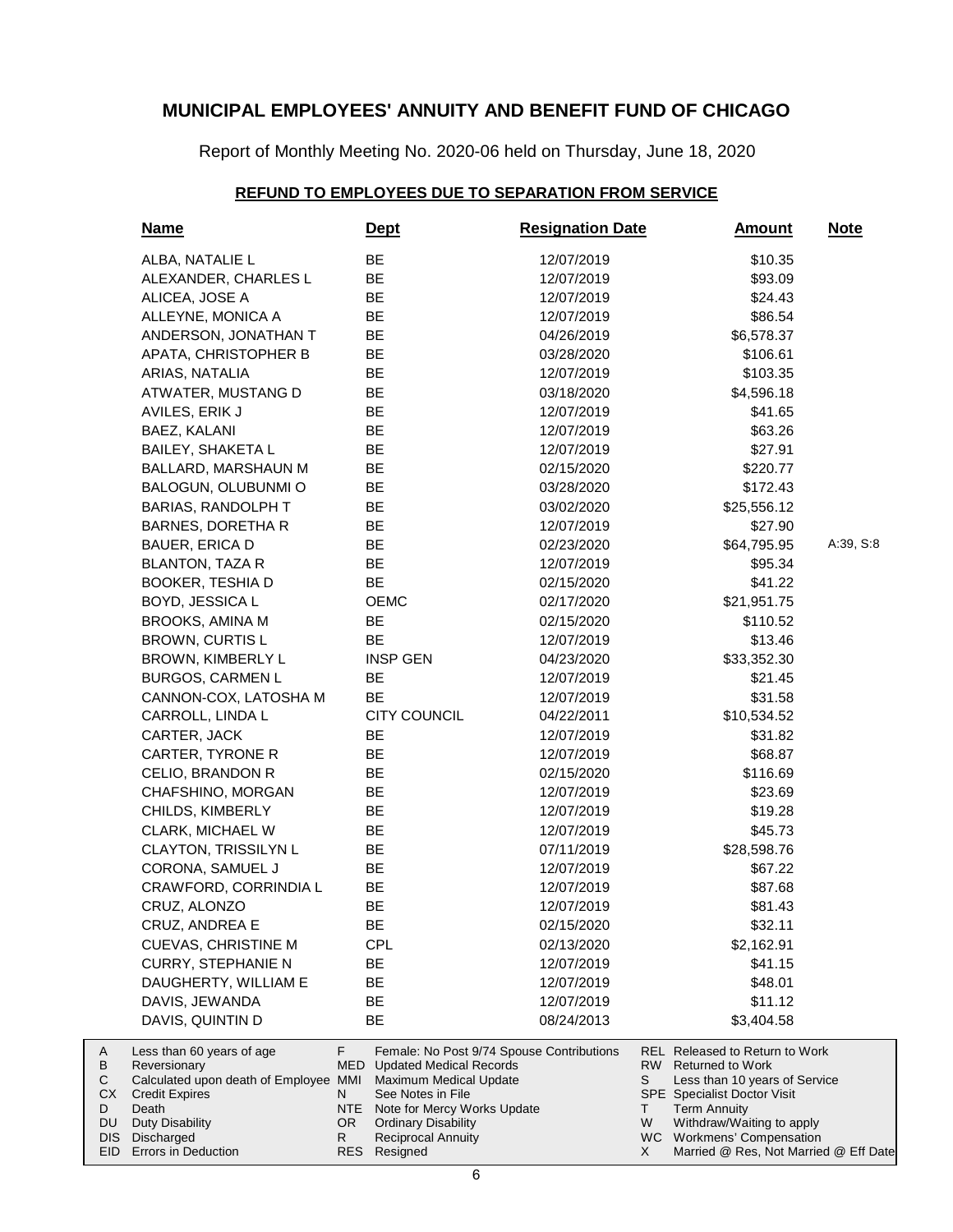Report of Monthly Meeting No. 2020-06 held on Thursday, June 18, 2020

### **REFUND TO EMPLOYEES DUE TO SEPARATION FROM SERVICE**

| <b>Name</b>                                                                                                                                           | <u>Dept</u>                                                                                                                                                                   | <b>Resignation Date</b>                                                  | <u>Amount</u>                                                                                                                                                                                                                                 | <u>Note</u>  |
|-------------------------------------------------------------------------------------------------------------------------------------------------------|-------------------------------------------------------------------------------------------------------------------------------------------------------------------------------|--------------------------------------------------------------------------|-----------------------------------------------------------------------------------------------------------------------------------------------------------------------------------------------------------------------------------------------|--------------|
| DEESE, AVEN I                                                                                                                                         | BE                                                                                                                                                                            | 02/15/2020                                                               | \$116.14                                                                                                                                                                                                                                      |              |
| DIAZ, BRANDON                                                                                                                                         | BE                                                                                                                                                                            | 12/07/2019                                                               | \$55.87                                                                                                                                                                                                                                       |              |
| DIXON, SHEINA S                                                                                                                                       | BE                                                                                                                                                                            | 12/07/2019                                                               | \$62.18                                                                                                                                                                                                                                       |              |
| DOTSON, GWENDOLYN A                                                                                                                                   | BE                                                                                                                                                                            | 12/07/2019                                                               | \$23.00                                                                                                                                                                                                                                       |              |
| DUNLAP, ANNETTE L                                                                                                                                     | BE                                                                                                                                                                            | 12/07/2019                                                               | \$97.80                                                                                                                                                                                                                                       |              |
| EDWARDS, ANNA M                                                                                                                                       | BE                                                                                                                                                                            | 12/07/2019                                                               | \$67.25                                                                                                                                                                                                                                       |              |
| ELLIOTT, JEROME                                                                                                                                       | BE                                                                                                                                                                            | 12/07/2019                                                               | \$59.20                                                                                                                                                                                                                                       |              |
| ESCOTTO, JESUS                                                                                                                                        | BE                                                                                                                                                                            | 12/07/2019                                                               | \$131.48                                                                                                                                                                                                                                      |              |
| EUBANKS, TRACY L                                                                                                                                      | BE                                                                                                                                                                            | 12/07/2019                                                               | \$75.01                                                                                                                                                                                                                                       |              |
| <b>EWING, FREDRICK L</b>                                                                                                                              | BE                                                                                                                                                                            | 12/07/2019                                                               | \$160.28                                                                                                                                                                                                                                      |              |
| FELTON, KIM                                                                                                                                           | BE                                                                                                                                                                            | 02/15/2020                                                               | \$50.60                                                                                                                                                                                                                                       |              |
| FERRELL, JEFFERY V                                                                                                                                    | BE                                                                                                                                                                            | 12/07/2019                                                               | \$19.08                                                                                                                                                                                                                                       |              |
| FLOWERS, STEVE D                                                                                                                                      | BE                                                                                                                                                                            | 12/07/2019                                                               | \$68.95                                                                                                                                                                                                                                       |              |
| FORBES, JOAN M                                                                                                                                        | BE                                                                                                                                                                            | 02/14/2020                                                               | \$3,538.18                                                                                                                                                                                                                                    |              |
| FORD, MYCALE R                                                                                                                                        | BE                                                                                                                                                                            | 12/07/2019                                                               | \$87.91                                                                                                                                                                                                                                       |              |
| FRANKLIN, KATHERINE                                                                                                                                   | BE                                                                                                                                                                            | 12/07/2019                                                               | \$18.97                                                                                                                                                                                                                                       |              |
| GALAN, EPIGMENIO                                                                                                                                      | BE                                                                                                                                                                            | 02/15/2020                                                               | \$91.10                                                                                                                                                                                                                                       |              |
| GALTNEY, JUANITA M                                                                                                                                    | BE                                                                                                                                                                            | 02/15/2020                                                               | \$70.24                                                                                                                                                                                                                                       |              |
| GEBREKRISTOS, SENAI L                                                                                                                                 | BE                                                                                                                                                                            | 02/02/2018                                                               | \$8,470.30                                                                                                                                                                                                                                    |              |
| GIVENS, BRITTANY A                                                                                                                                    | BE                                                                                                                                                                            | 12/07/2019                                                               | \$12.14                                                                                                                                                                                                                                       |              |
| GONZALEZ, JUAN M                                                                                                                                      | BE                                                                                                                                                                            | 12/07/2019                                                               | \$70.97                                                                                                                                                                                                                                       |              |
| GONZALEZ, VALENTIN                                                                                                                                    | BE                                                                                                                                                                            | 12/07/2019                                                               | \$83.04                                                                                                                                                                                                                                       |              |
| GONZALEZ, WILLIAM                                                                                                                                     | BE                                                                                                                                                                            | 12/07/2019                                                               | \$27.43                                                                                                                                                                                                                                       |              |
| GORDON, ALISA                                                                                                                                         | BE                                                                                                                                                                            | 12/07/2019                                                               | \$64.57                                                                                                                                                                                                                                       |              |
| HARDEN, AMANDA M                                                                                                                                      | BE                                                                                                                                                                            | 12/07/2019                                                               | \$50.49                                                                                                                                                                                                                                       |              |
| HARRIS, EBONY                                                                                                                                         | BE                                                                                                                                                                            | 12/07/2019                                                               | \$162.36                                                                                                                                                                                                                                      |              |
| HARRIS, ERIQ T                                                                                                                                        | BE                                                                                                                                                                            | 12/07/2019                                                               | \$36.00                                                                                                                                                                                                                                       |              |
| HARRIS, FLORIDA B                                                                                                                                     | BE                                                                                                                                                                            | 02/15/2020                                                               | \$108.18                                                                                                                                                                                                                                      |              |
| HARRIS, RANDAN R                                                                                                                                      | BE                                                                                                                                                                            | 12/07/2019                                                               | \$36.62                                                                                                                                                                                                                                       |              |
| HARRIS, TERRY A                                                                                                                                       | BE                                                                                                                                                                            | 12/07/2019                                                               | \$64.03                                                                                                                                                                                                                                       |              |
| HEATH, KEENAN L                                                                                                                                       | BE                                                                                                                                                                            | 12/07/2019                                                               | \$40.16                                                                                                                                                                                                                                       |              |
| HENSON- SMITH, DAWN L                                                                                                                                 | PERSONNEL                                                                                                                                                                     | 07/26/2016                                                               | \$13,330.78                                                                                                                                                                                                                                   |              |
| HERNANDEZ, DANIEL                                                                                                                                     | BE                                                                                                                                                                            | 12/07/2019                                                               | \$77.08                                                                                                                                                                                                                                       |              |
| HERNANDEZ, LOUIS J                                                                                                                                    | BE                                                                                                                                                                            | 12/07/2019                                                               | \$57.95                                                                                                                                                                                                                                       |              |
| HERNANDEZ, YESENIA                                                                                                                                    | BE                                                                                                                                                                            | 12/07/2019                                                               | \$98.66                                                                                                                                                                                                                                       |              |
| IRIZARRY, JONATHAN K                                                                                                                                  | BE                                                                                                                                                                            | 03/28/2020                                                               | \$171.27                                                                                                                                                                                                                                      |              |
| IVY, JOHN L                                                                                                                                           | <b>BE</b>                                                                                                                                                                     | 02/15/2020                                                               | \$76.23                                                                                                                                                                                                                                       |              |
| <b>IVY, STEVEN M</b>                                                                                                                                  | <b>GENERAL SVCS</b>                                                                                                                                                           | 04/16/2020                                                               | \$91,204.07                                                                                                                                                                                                                                   | A:37, S:14.5 |
| JORDAN, ROSE                                                                                                                                          | BE                                                                                                                                                                            | 02/15/2020                                                               | \$279.51                                                                                                                                                                                                                                      |              |
| LITTLE, KENNETH J                                                                                                                                     | BE                                                                                                                                                                            | 06/30/2003                                                               | \$2,926.30                                                                                                                                                                                                                                    |              |
| MORALES, PARIS D                                                                                                                                      | <b>WATER MGMT</b>                                                                                                                                                             | 11/15/2019                                                               | \$23.77                                                                                                                                                                                                                                       |              |
| Less than 60 years of age<br>Reversionary<br>Calculated upon death of Employee MMI<br><b>Credit Expires</b><br>Death<br>Duty Disability<br>Discharged | F.<br>MED<br><b>Updated Medical Records</b><br>Maximum Medical Update<br>See Notes in File<br>N<br>NTE<br>OR.<br><b>Ordinary Disability</b><br>R<br><b>Reciprocal Annuity</b> | Female: No Post 9/74 Spouse Contributions<br>Note for Mercy Works Update | <b>REL</b> Released to Return to Work<br>RW<br><b>Returned to Work</b><br>S<br>Less than 10 years of Service<br><b>SPE</b> Specialist Doctor Visit<br>т<br><b>Term Annuity</b><br>W<br>Withdraw/Waiting to apply<br>WC Workmens' Compensation |              |
| Errors in Deduction                                                                                                                                   | <b>RES</b><br>Resigned                                                                                                                                                        |                                                                          | Married @ Res, Not Married @ Eff Date<br>X.                                                                                                                                                                                                   |              |

A B C CX D DU DIS EID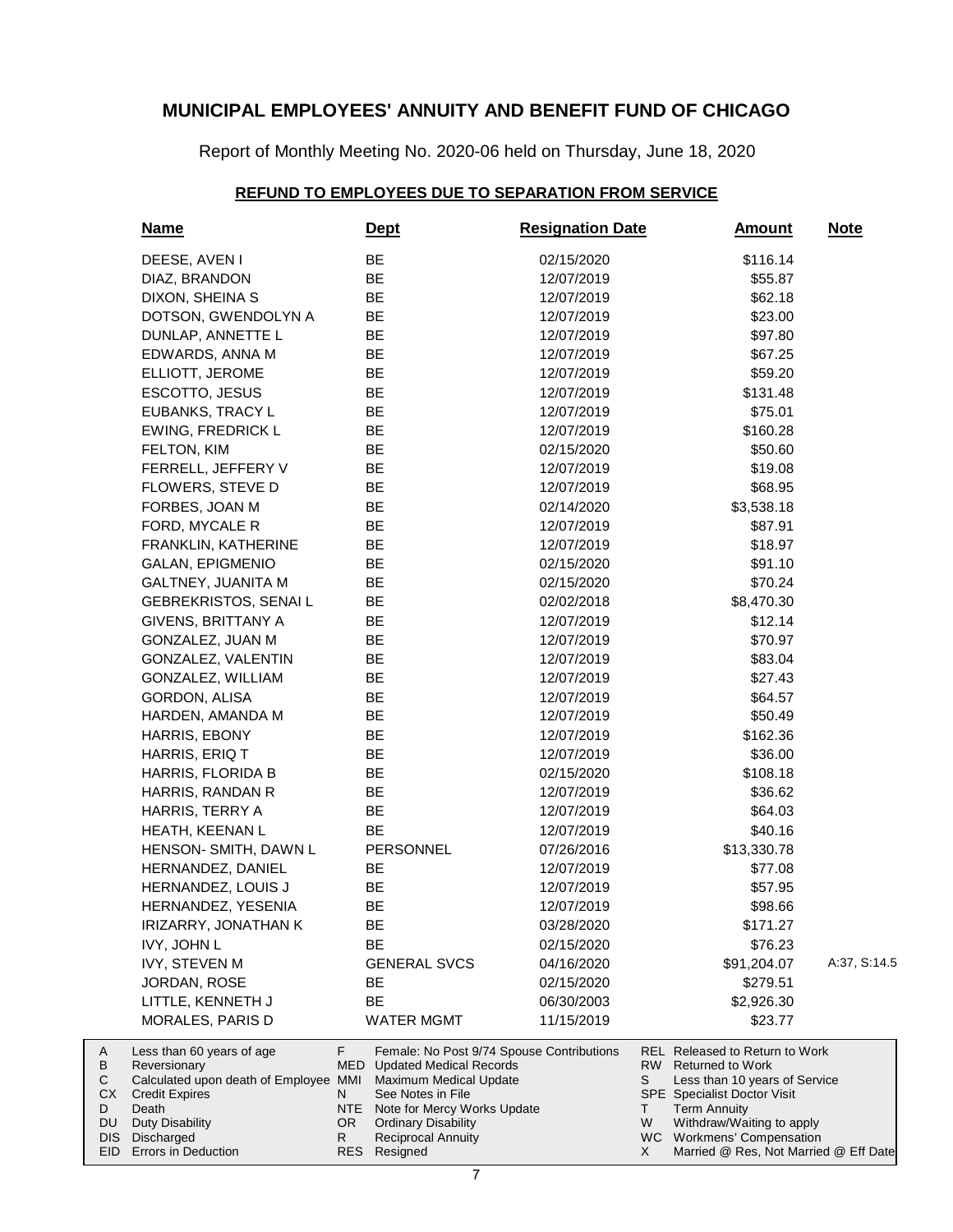Report of Monthly Meeting No. 2020-06 held on Thursday, June 18, 2020

### **REFUND TO EMPLOYEES DUE TO SEPARATION FROM SERVICE**

| <b>Name</b>             | <b>Dept</b>       | <b>Resignation Date</b> | Amount      | <b>Note</b> |
|-------------------------|-------------------|-------------------------|-------------|-------------|
| NUNEZ, MICHELLE         | <b>OEMC</b>       | 03/09/2020              | \$36,693.66 |             |
| ORTIZ, JOSE A           | BE.               | 07/26/2017              | \$4,958.91  |             |
| PADGETT, LEANDRA A      | BE.               | 01/31/2020              | \$48,901.29 |             |
| PLASZEWSKI, TOM A       | <b>POLICE</b>     | 08/18/2019              | \$13,643.12 |             |
| PONCE, CARLOS           | BE.               | 10/02/2002              | \$77,887.69 | A:52, S:9   |
| POWELL, WHITNEY V       | <b>WATER MGMT</b> | 04/21/2020              | \$14,154.21 |             |
| ROBINSON, KIERRA B      | BE.               | 12/19/2019              | \$5,910.28  |             |
| SCOTT, NATASHEE J       | <b>CITY CLERK</b> | 05/31/2019              | \$22,696.26 |             |
| SIMMONS, OLAYINKA C     | BE.               | 02/09/2020              | \$45.198.35 |             |
| SMITH, KELLIE M         | <b>OEMC</b>       | 04/15/2020              | \$11,498.02 |             |
| TAMBI, GERARD M         | LAW               | 10/28/2019              | \$1,651.68  |             |
| THOMAS, KEYONTA J       | BE                | 02/24/2020              | \$11,291.66 |             |
| THOMAS, PHILIP          | BE.               | 08/31/2014              | \$2,717.30  |             |
| VAZQUEZ, ERIC M         | <b>CITY CLERK</b> | 03/31/2020              | \$28,535.30 |             |
| VAZQUEZ-MALAVE, MYRNA L | BE.               | 02/28/2020              | \$6,546.33  |             |
|                         |                   |                         |             |             |

### **TOTAL REFUND TO EMPLOYEES DUE TO SEPARATION FROM SERVICE**

**97 Case(s) \$658,047.31**

|    | Less than 60 years of age                                    |    | Female: No Post 9/74 Spouse Contributions |   | REL Released to Return to Work        |
|----|--------------------------------------------------------------|----|-------------------------------------------|---|---------------------------------------|
| B  | Reversionary                                                 |    | MED Updated Medical Records               |   | RW Returned to Work                   |
|    | Calculated upon death of Employee MMI Maximum Medical Update |    |                                           |   | Less than 10 years of Service         |
| СX | <b>Credit Expires</b>                                        |    | See Notes in File                         |   | <b>SPE</b> Specialist Doctor Visit    |
|    | Death                                                        |    | NTE Note for Mercy Works Update           |   | <b>Term Annuity</b>                   |
| DU | Duty Disability                                              | OR | <b>Ordinary Disability</b>                | w | Withdraw/Waiting to apply             |
|    | DIS Discharged                                               |    | <b>Reciprocal Annuity</b>                 |   | WC Workmens' Compensation             |
|    | EID Errors in Deduction                                      |    | RES Resigned                              |   | Married @ Res, Not Married @ Eff Date |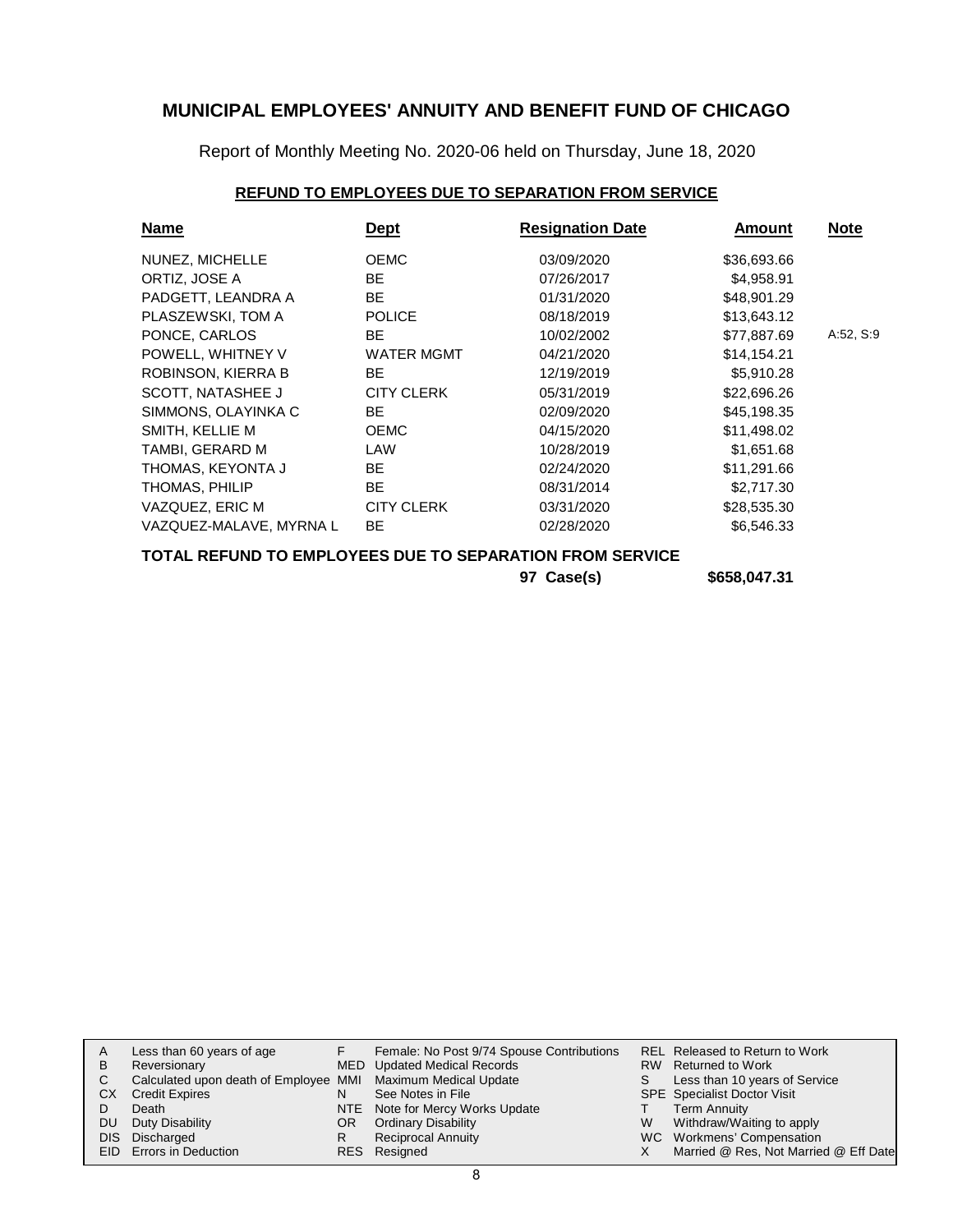Report of Monthly Meeting No. 2020-06 held on Thursday, June 18, 2020

#### **REFUND IN ACCORDANCE WITH SECTION 8-170 OF THE LAW GOVERNING THIS FUND**

| <b>Name</b>                                                                            | <u>Dept</u>                     | Date of Death Pay to     |                                | <b>Amount</b>               |
|----------------------------------------------------------------------------------------|---------------------------------|--------------------------|--------------------------------|-----------------------------|
| BRADLEY, TERESA M<br><b>CRISTE, SUSAN</b>                                              | <b>HEALTH</b><br>FINANCE - COMP | 03/19/2020<br>03/19/2020 | DesBen $(2/2)$<br>DesBen (2/2) | \$115,295.66<br>\$73,913.88 |
| <b>Total REFUND IN ACCORDANCE WITH SECTION 8-170 OF</b><br>THE LAW GOVERNING THIS FUND |                                 | 2 Case(s)                | \$189,209.54                   |                             |

#### **REFUND ELECTIONS IN LIEU OF EMPLOYEE ANNUITY 40 ILCS 5/8-171**

| <b>Name</b>                                               | <b>Dept</b> | <b>Resignation Date</b> | Amount      |
|-----------------------------------------------------------|-------------|-------------------------|-------------|
| BABER JR, ANDREW L                                        | BE.         | 12/07/2019              | \$62.22     |
| DAWSON, CINDY L                                           | BE.         | 12/07/2019              | \$26.65     |
| SHAW, GAY                                                 | <b>OEMC</b> | 01/03/2020              | \$12,723.01 |
| <b>Total REFUND ELECTIONS IN LIEU OF EMPLOYEE ANNUITY</b> | 3 Case(s)   | \$12,811.88             |             |

#### **REFUND OF SPOUSAL CONTRIBUTIONS (To New Annuitants with No Spouse at the Time of Retirement)**

| <u>Name</u>               | Dept              | <b>Effective Date</b> | <b>Amount</b> |
|---------------------------|-------------------|-----------------------|---------------|
| <b>BLACK, PATRICIA</b>    | BE.               | 06/30/2019            | \$16.55       |
| CLARK, VEDA A             | <b>BE</b>         | 11/29/2019            | \$25.02       |
| <b>GAUTREAUX, KEVIN R</b> | <b>TRANS</b>      | 05/01/2020            | \$19,646.05   |
| <b>GRIFFIN, KENNETH J</b> | BE.               | 04/25/2020            | \$3,787.61    |
| JOHNSON, JOANN            | <b>OEMC</b>       | 04/16/2020            | \$3,321.95    |
| LEWIS, BARON L            | <b>HUMAN SVCS</b> | 02/01/2020            | \$12,348.85   |
| MARTY, MARY E             | <b>BE</b>         | 08/30/2019            | \$10.02       |
| <b>MCCLINTON, LINDA F</b> | <b>BE</b>         | 05/01/2020            | \$5,635.96    |
| MIRRO, PAMELA M           | BE                | 11/30/2019            | \$24.77       |
| NELSON, REGINA R          | <b>BE</b>         | 02/23/2020            | \$4,752.75    |
| OYOLA, ANA                | <b>BE</b>         | 12/30/2019            | \$15.78       |
| PALACIOS, LUZ M           | BE                | 12/31/2019            | \$13.26       |
| PRINCIPE, SELENE A        | BE                | 11/29/2019            | \$11.46       |
| RAMIREZ, DOROTHY A        | <b>BE</b>         | 11/30/2019            | \$10.60       |
| ROBERTS, KENNETH J        | BE                | 06/20/2019            | \$15.82       |
| ROBINSON, WILLENE         | <b>BE</b>         | 06/20/2019            | \$11.75       |
| SANDIFER, PARALEE         | BE.               | 11/30/2019            | \$39.21       |
| SAUCEDO, MARIA G          | BE.               | 11/30/2019            | \$15.01       |
| SAXON, STACY D            | <b>FINANCE</b>    | 11/30/2019            | \$1,389.10    |
| WARREN, LYNN A            | BE.               | 06/25/2019            | \$8,193.02    |
| WELLERE, CHERYL D         | <b>POLICE</b>     | 05/01/2020            | \$10,669.60   |

| В  | Less than 60 years of age<br>Reversionary                    |     | Female: No Post 9/74 Spouse Contributions<br><b>MED</b> Updated Medical Records |   | REL Released to Return to Work<br>RW Returned to Work |
|----|--------------------------------------------------------------|-----|---------------------------------------------------------------------------------|---|-------------------------------------------------------|
|    | Calculated upon death of Employee MMI Maximum Medical Update |     |                                                                                 |   | Less than 10 years of Service                         |
| CХ | <b>Credit Expires</b>                                        |     | See Notes in File                                                               |   | <b>SPE</b> Specialist Doctor Visit                    |
|    | Death                                                        |     | NTE Note for Mercy Works Update                                                 |   | Term Annuity                                          |
| DU | Duty Disability                                              | OR. | <b>Ordinary Disability</b>                                                      | W | Withdraw/Waiting to apply                             |
|    | DIS Discharged                                               |     | <b>Reciprocal Annuity</b>                                                       |   | WC Workmens' Compensation                             |
|    | <b>EID</b> Errors in Deduction                               |     | RES Resigned                                                                    |   | Married @ Res, Not Married @ Eff Date                 |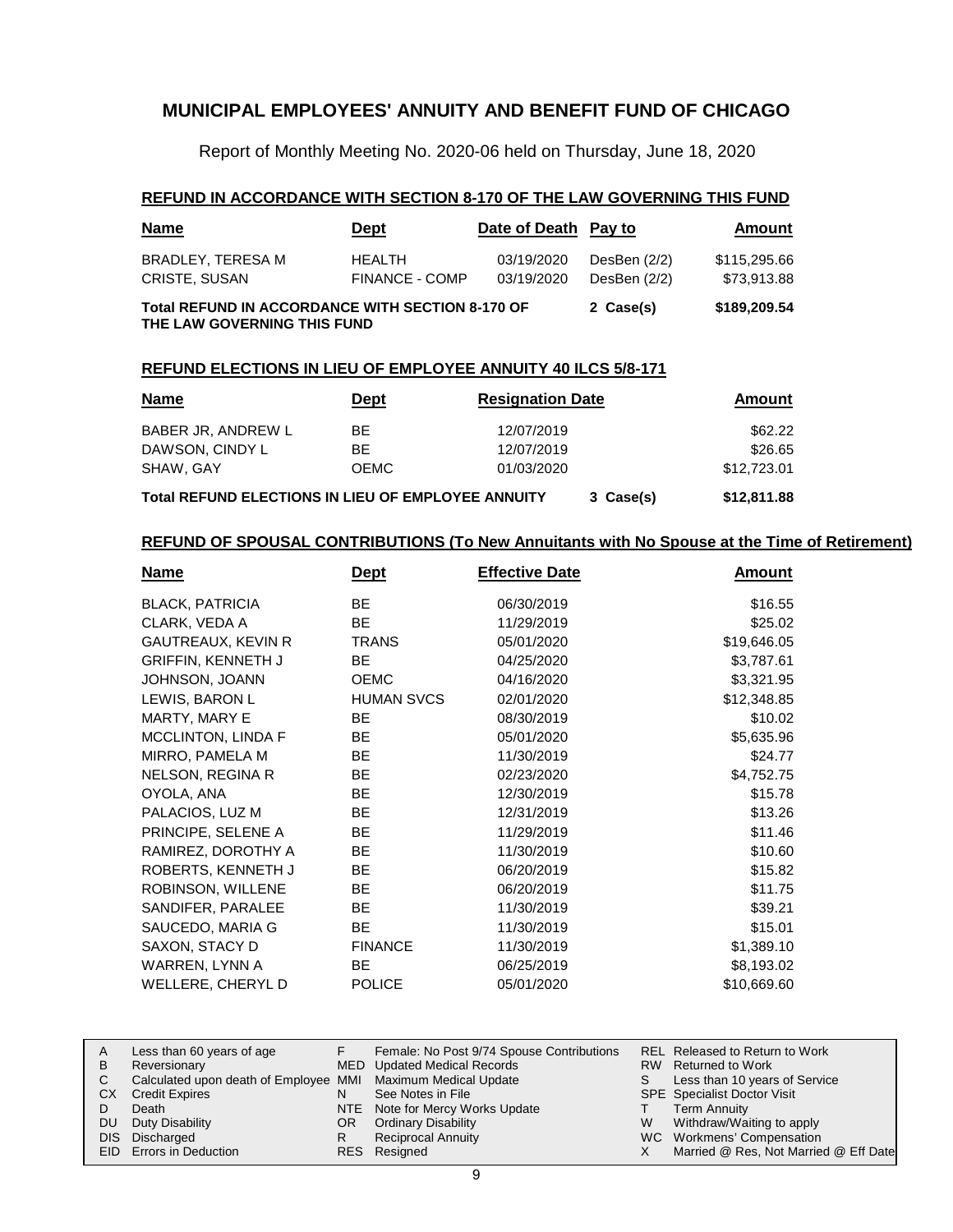Report of Monthly Meeting No. 2020-06 held on Thursday, June 18, 2020

## **REFUND OF SPOUSAL CONTRIBUTIONS (To New Annuitants with No Spouse at the Time of Retirement)**

| <b>Name</b>                                  | Dept | <b>Effective Date</b> | Amount       |  |
|----------------------------------------------|------|-----------------------|--------------|--|
| <b>Total REFUND OF SPOUSAL CONTRIBUTIONS</b> |      | 21 Case(s)            | \$69,954.14  |  |
| <b>TOTAL REFUNDS</b>                         |      |                       | \$930,385.95 |  |

| A  | Less than 60 years of age                                    |     | Female: No Post 9/74 Spouse Contributions |   | REL Released to Return to Work        |
|----|--------------------------------------------------------------|-----|-------------------------------------------|---|---------------------------------------|
| в  | Reversionary                                                 |     | MED Updated Medical Records               |   | RW Returned to Work                   |
| C. | Calculated upon death of Employee MMI Maximum Medical Update |     |                                           |   | Less than 10 years of Service         |
| CХ | <b>Credit Expires</b>                                        | N   | See Notes in File                         |   | <b>SPE</b> Specialist Doctor Visit    |
|    | Death                                                        |     | NTE Note for Mercy Works Update           |   | Term Annuity                          |
| DU | Duty Disability                                              | OR. | <b>Ordinary Disability</b>                | W | Withdraw/Waiting to apply             |
|    | DIS Discharged                                               | R   | <b>Reciprocal Annuity</b>                 |   | WC Workmens' Compensation             |
|    | EID Errors in Deduction                                      |     | RES Resigned                              |   | Married @ Res, Not Married @ Eff Date |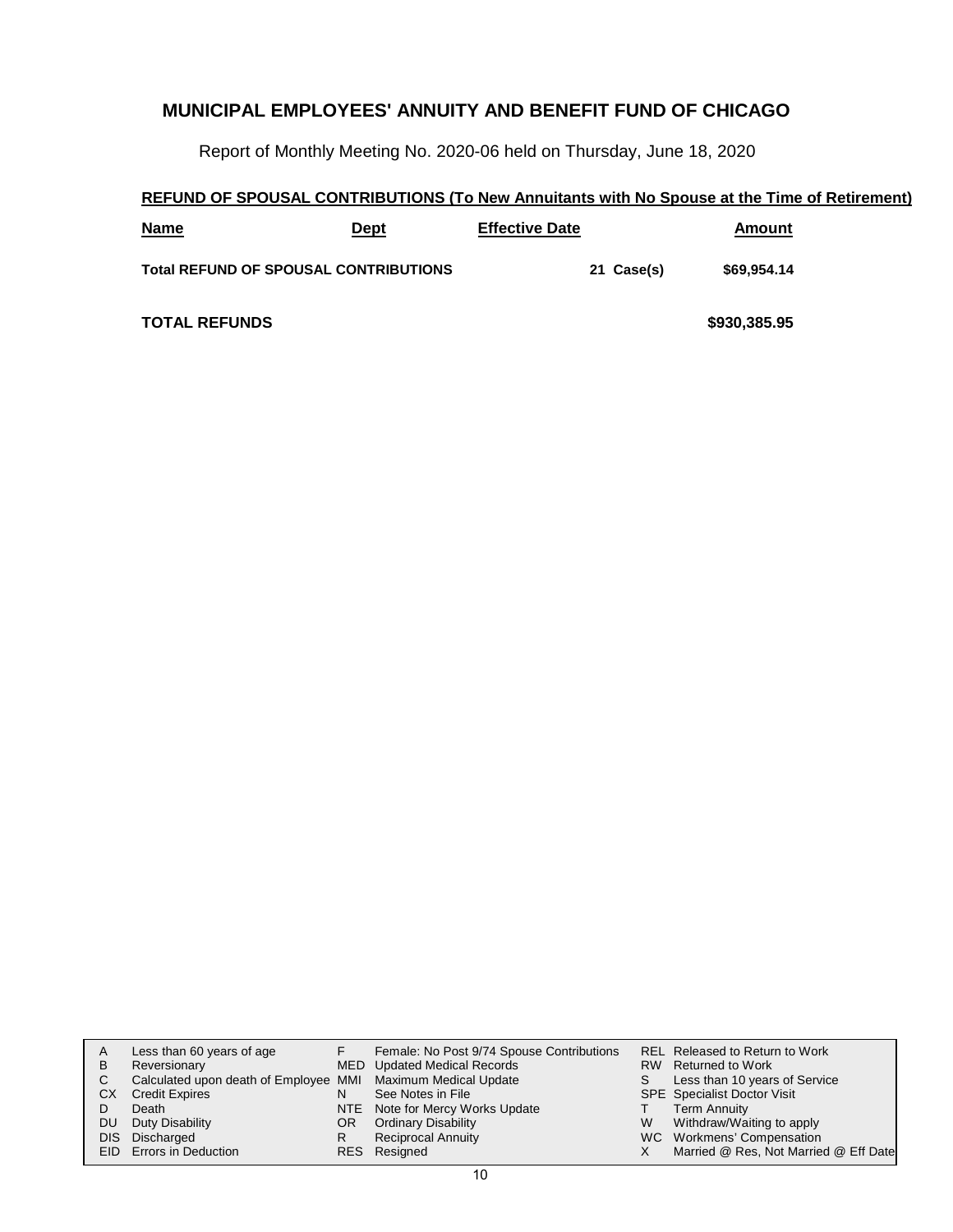Report of Monthly Meeting No. 2020-06 held on Thursday, June 18, 2020

### **ADJUSTED REFUND**

| <b>Name</b> | Refund Type Reason | <b>Resignation Date</b> | Amount |            |
|-------------|--------------------|-------------------------|--------|------------|
| <b>NONE</b> |                    |                         |        | ORG<br>ADJ |

Trustee Johnson moved that the various amounts shown for refunds be approved for payment in the amount shown opposite their respective names. Seconded Mr. Slack. Carried: Ayes- Trustee Johnson, Trustee Soni and Mr. Slack. Nays-None.

|     | Less than 60 years of age                                    |     | Female: No Post 9/74 Spouse Contributions |   | <b>REL Released to Return to Work</b> |
|-----|--------------------------------------------------------------|-----|-------------------------------------------|---|---------------------------------------|
| B   | Reversionary                                                 |     | MED Updated Medical Records               |   | RW Returned to Work                   |
| C.  | Calculated upon death of Employee MMI Maximum Medical Update |     |                                           |   | Less than 10 years of Service         |
| CХ  | <b>Credit Expires</b>                                        | N   | See Notes in File                         |   | <b>SPE</b> Specialist Doctor Visit    |
|     | Death                                                        |     | NTE Note for Mercy Works Update           |   | Term Annuity                          |
| DU. | Duty Disability                                              | OR. | <b>Ordinary Disability</b>                | W | Withdraw/Waiting to apply             |
|     | DIS Discharged                                               |     | <b>Reciprocal Annuity</b>                 |   | WC Workmens' Compensation             |
|     | <b>EID</b> Errors in Deduction                               |     | RES Resigned                              |   | Married @ Res, Not Married @ Eff Date |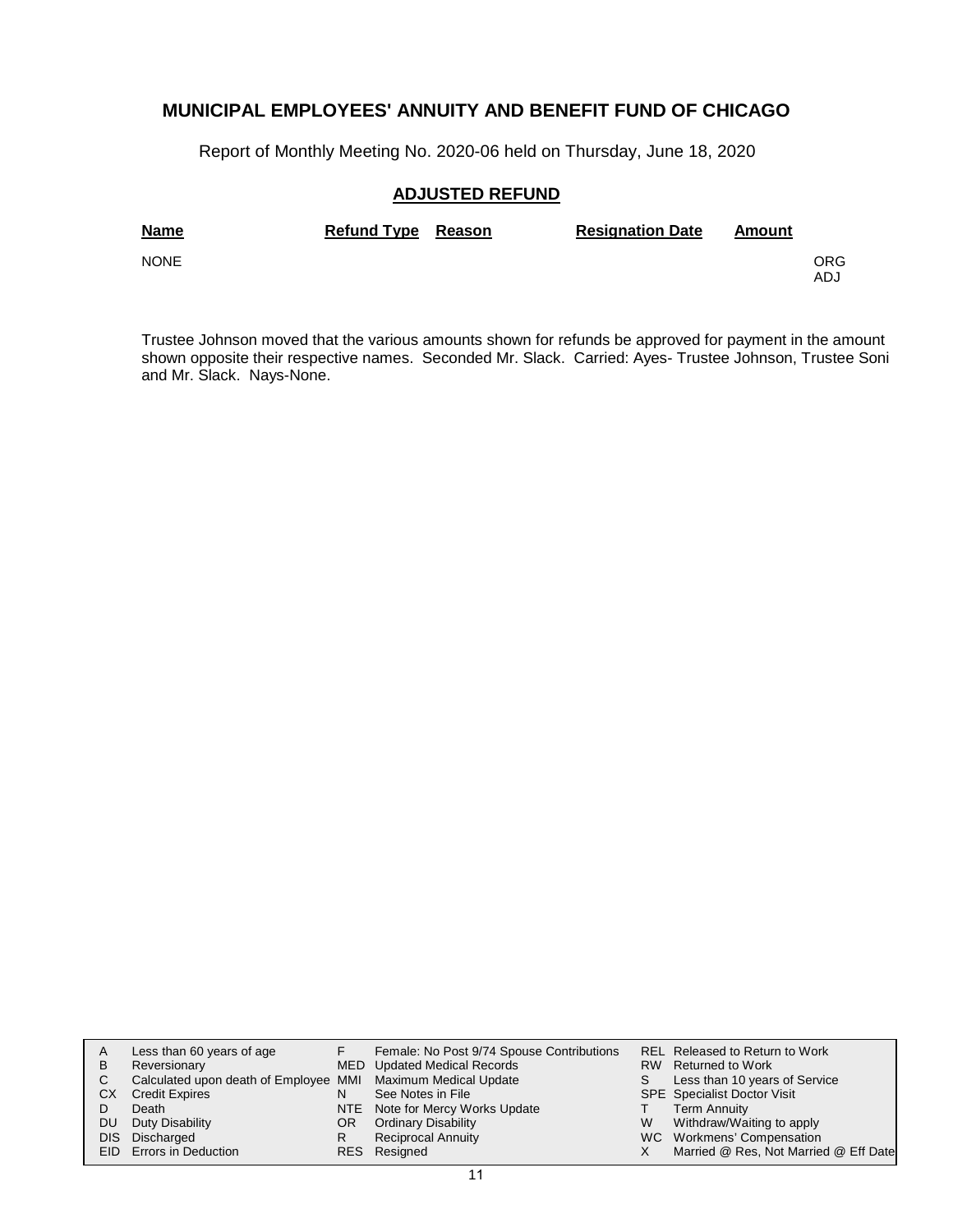#### **Report for Monthly Meeting No. 2020-06 to be held on Thursday, June 18, 2020 ADMINISTRATIVE & OPERATING DISBURSEMENTS**

|                                                      | 2020           | YEAR-TO-DATE   | <b>YTD</b> | <b>FOR</b>       |
|------------------------------------------------------|----------------|----------------|------------|------------------|
|                                                      |                |                | % EXPENDED |                  |
|                                                      | <b>BUDGET</b>  | 05/31/20       |            | <b>APPROVAL</b>  |
| <b>PERSONNEL</b>                                     | \$3,493,510.00 | \$1,274,952.45 | 36.5%      | \$<br>252,367.99 |
| Salaries & Wages - Regular                           |                |                |            | 250,799.99       |
| Salaries & Wages - Part-Time                         |                |                |            | 1,568.00         |
| <b>Employee Insurance &amp; Benefits</b>             | 1,489,410.00   | 583,038.43     | 39.1%      | 117,007.84       |
| Healthcare-Actives, net of EE prem contributions     |                |                |            | 117,007.84       |
| <b>PROFESSIONAL SERVICES</b>                         |                |                |            |                  |
| <b>Actuarial Services</b>                            | 83,000.00      |                | 0.0%       |                  |
| <b>Legal Advisory Services</b>                       | 250,000.00     | 33,249.64      | 13.3%      | 7,519.71         |
| Burke Burns & Pinelli, Ltd.: Legal services          |                |                |            |                  |
| 05/14/20, Inv#27556, 03/12/20 - 04/29/20             |                |                |            | 6,469.63         |
| 05/14/20, Inv#27557, 04/06/20 - 04/27/20             |                |                |            | 904.08           |
| 05/14/20, Inv#27558, 04/05/20                        |                |                |            | 146.00           |
| <b>Other Consulting Services</b>                     |                |                |            |                  |
| <b>Medical Services</b>                              | 75,000.00      | 25,000.00      | 33.3%      | 6,250.00         |
| Terence P Sullivan, MDSC:                            |                |                |            |                  |
| Services 05/01/20 - 05/31/20                         |                |                |            | 6,250.00         |
| <b>Audit Services</b>                                | 41,000.00      |                | 0.0%       |                  |
| Legislative Liason - Robert S. Molaro                | 18,480.00      | 6,160.00       | 33.3%      | 1,540.00         |
| <b>IT Consulting</b>                                 | 33,810.00      | 20,500.50      | 60.6%      | 3,516.00         |
| LaSalle Consulting Partners, Inc.:                   |                |                |            |                  |
| 04/26/20, Inv#10870, Network support - onsite, 03/20 |                |                |            | 3,516.00         |
| <b>Benefit Payment</b>                               | 450,000.00     | (5,387.70)     | $-1.2%$    |                  |
| **Note: Prior year credit for Benefit Payments       |                |                |            |                  |
| <b>COMMUNICATIONS EXPENSES</b>                       |                |                |            |                  |
| <b>Printing &amp; Publications</b>                   | 128,500.00     | 22,092.39      | 17.2%      | 62.40            |
| Sun Times Media:                                     |                |                |            |                  |
| Legal Notices for MEABF change of meeting date       |                |                |            | 41.60            |
| Legal Notices for MEABF change of meeting date       |                |                |            | 20.80            |
| <b>Postage</b>                                       | 25,000.00      | 5,315.76       | 21.3%      | 81.96            |
| FedEx:                                               |                |                |            |                  |
| Inv#6-992-14789, Delivery charges - (1) Package      |                |                |            | 66.56            |
| US Messenger & Logistics, Inc.:                      |                |                |            |                  |
| Inv#3234-48587 services from                         |                |                |            |                  |
| 04/08/20 - 04/22/20                                  |                |                |            | 15.40            |
| <b>Telephone &amp; Communications</b>                | 55,240.00      | 21,761.24      | 39.4%      | 4,084.05         |
| 8x8, INC.:                                           |                |                |            |                  |
| Inv#2650891, Phones re: April usage                  |                |                |            | 3,163.20         |
| Cogent Comm, 05/01/20, Internet - Onsite             |                |                |            | 450.00           |
| <b>GC Pivotal LLC:</b>                               |                |                |            |                  |
| Inv#3273793, VOIP Telefax services, 03/20            |                |                |            | 130.76           |
| Inv#3360186, VOIP Telefax services, 04/20            |                |                |            | 130.09           |
| <b>Business Continuity - Managers Cell Phone</b>     |                |                |            |                  |
| Reimbursement - May                                  |                |                |            | 210.00           |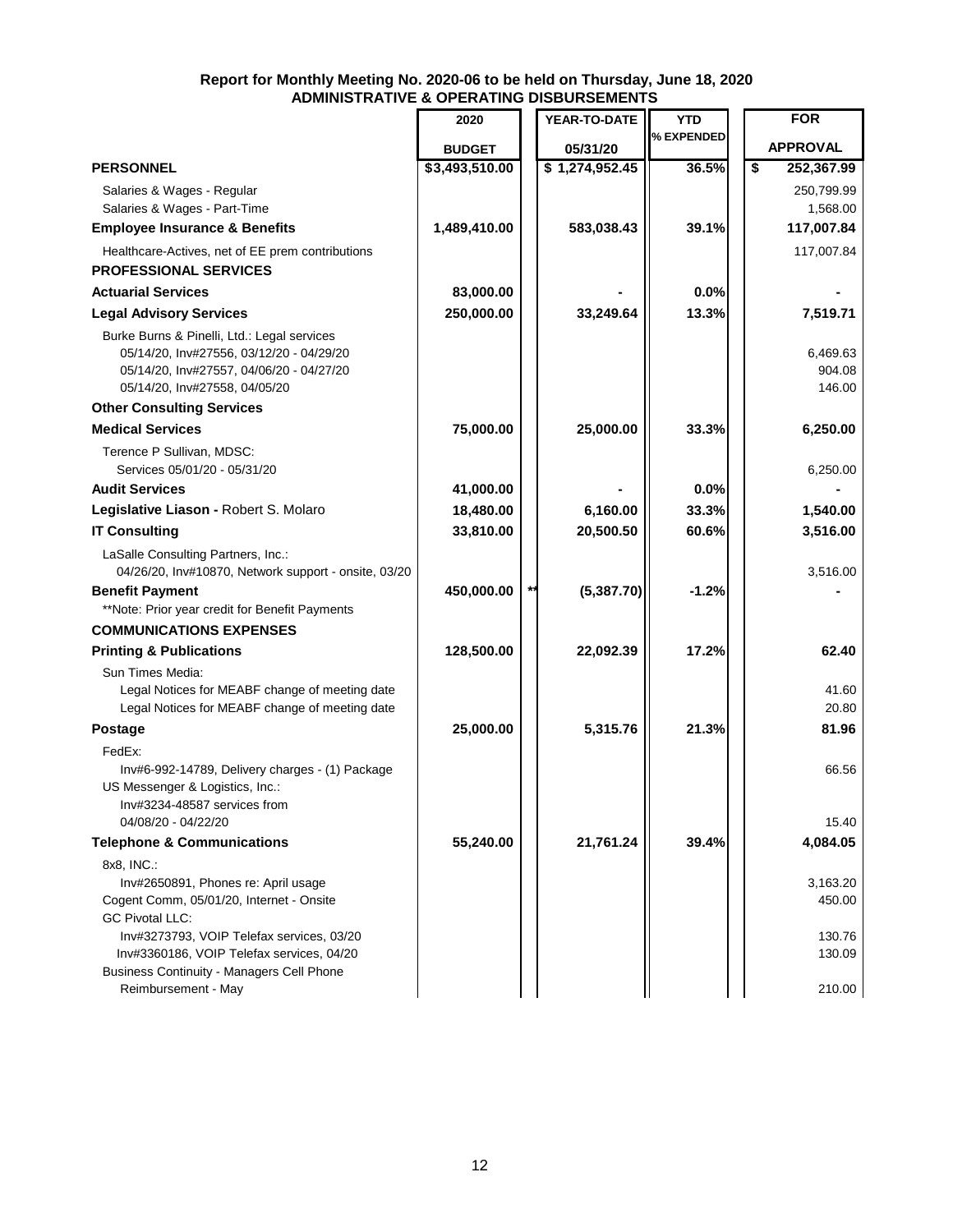#### **Report for Monthly Meeting No. 2020-06 to be held on Thursday, June 18, 2020 ADMINISTRATIVE & OPERATING DISBURSEMENTS**

|                                                                                          | 2020             | YEAR-TO-DATE     | YTD        | <b>FOR</b>      |
|------------------------------------------------------------------------------------------|------------------|------------------|------------|-----------------|
|                                                                                          | <b>BUDGET</b>    | 05/31/20         | % EXPENDED | <b>APPROVAL</b> |
|                                                                                          |                  |                  |            |                 |
| <b>OTHER OPERATING EXPENSES</b>                                                          |                  |                  |            |                 |
| <b>Rental &amp; Utilities</b>                                                            | 782,140.00<br>\$ | 323,514.36<br>\$ | 41.4%      | \$<br>64,992.13 |
| 321 North Clark Property LLC:<br>05/20 Rent                                              |                  |                  |            | 64,439.59       |
| ComEd, Services from 04/01/20 - 04/30/20                                                 |                  |                  |            | 552.54          |
| <b>Contractual Services</b>                                                              |                  |                  |            |                 |
| <b>Trustee Election Services</b>                                                         | 38,580.00        |                  | 0.0%       |                 |
| <b>Death Service</b>                                                                     | 2,000.00         |                  | 0.0%       |                 |
| <b>Shredding &amp; Storage Charges</b>                                                   | 26,760.00        | 9,389.07         | 35.1%      | 1,853.65        |
| Iron Mountain:                                                                           |                  |                  |            |                 |
| Inv#CPCJ737, Storage charges                                                             |                  |                  |            | 960.21          |
| <b>Vital Records Control:</b>                                                            |                  |                  |            |                 |
| Inv#1575258, 05/20 Storage charges<br>Inv#1575258, 04/20 Repacking charges               |                  |                  |            | 888.19<br>5.25  |
| <b>Dues &amp; Subscriptions</b>                                                          | 18,090.00        | 12,269.57        | 67.8%      | 8,075.00        |
| Illinois Dept of Insurance:                                                              |                  |                  |            |                 |
| 05/05/20, Inv#G71295, FY2021 Compliance fee                                              |                  |                  |            | 8,000.00        |
| National Association of Securities Professionals:                                        |                  |                  |            |                 |
| Membership for Melissa Conyears-Ervin                                                    |                  |                  |            | 75.00           |
| <b>Equipment Rental &amp; Maintenance</b>                                                | 5,100.00         | 1,649.38         | 32.3%      | 185.00          |
| Digital Copier Supercenter:                                                              |                  |                  |            | 185.00          |
| Inv#15290, (3) Copiers - 05/20 Maintenance<br><b>Repairs &amp; Maintenance Office</b>    | 3,300.00         | 2,495.91         | 75.6%      |                 |
| Insurance:                                                                               |                  |                  |            |                 |
| Fiduciary, Fidelity Bond, Property, Employment                                           | 262,380.00       | 4,101.00         | 1.6%       |                 |
| <b>Travel Expenses - Conferences &amp; Others</b>                                        | 25,500.00        | 747.00           | 2.9%       |                 |
| <b>Office &amp; Computer Supplies</b>                                                    | 110,670.00       | 28,125.23        | 25.4%      | 1,626.96        |
| <b>Office Supplies</b>                                                                   |                  |                  |            |                 |
| First Choice, 04/28/20, Inv#526294, Lunchroom supplies                                   |                  |                  |            | 152.01          |
| <b>Computer/Technical Expense</b>                                                        |                  |                  |            |                 |
| Midwest MEP, Inc.:                                                                       |                  |                  |            |                 |
| HVAC Service contract (Server Room)                                                      |                  |                  |            | 1,025.00        |
| Staples Advantage:                                                                       |                  |                  |            |                 |
| 04/18/20, Inv#3445388956, (5) Toners                                                     |                  |                  |            | 449.95          |
| <b>Payroll Services</b>                                                                  | 9,930.00         | 2,783.30         | 28.0%      | 1,120.60        |
| ADP, Inc. - Payroll processing - 2020                                                    |                  |                  |            | 1,120.60        |
| <b>Miscellaneous Expense</b>                                                             | 9,210.00         | 1,048.58         | 11.4%      | 143.50          |
| 05/20, Qildro, Subpoena & Other:<br>Reimbursement of parking expenses to worksite during |                  |                  |            | (25.00)         |
| stay-at-home Excutive Order 2020-32 for the following:                                   |                  |                  |            |                 |
| D. Heard                                                                                 |                  |                  |            | 13.50           |
| L. Hess                                                                                  |                  |                  |            | 117.00          |
| M. Korbal<br>N. Pineda                                                                   |                  |                  |            | 9.00<br>29.00   |
| <b>Reserve for Contingencies</b>                                                         | 20,000.00        |                  | 0.0%       |                 |
| TOTAL ADMINISTRATIVE OPERATING EXPENSES                                                  |                  |                  |            |                 |
| <b>BEFORE SPECIAL PROJECTS &amp; INVESTMTS</b>                                           | 7,456,610.00     | 2,372,806.11     | 31.8%      | 470,426.79      |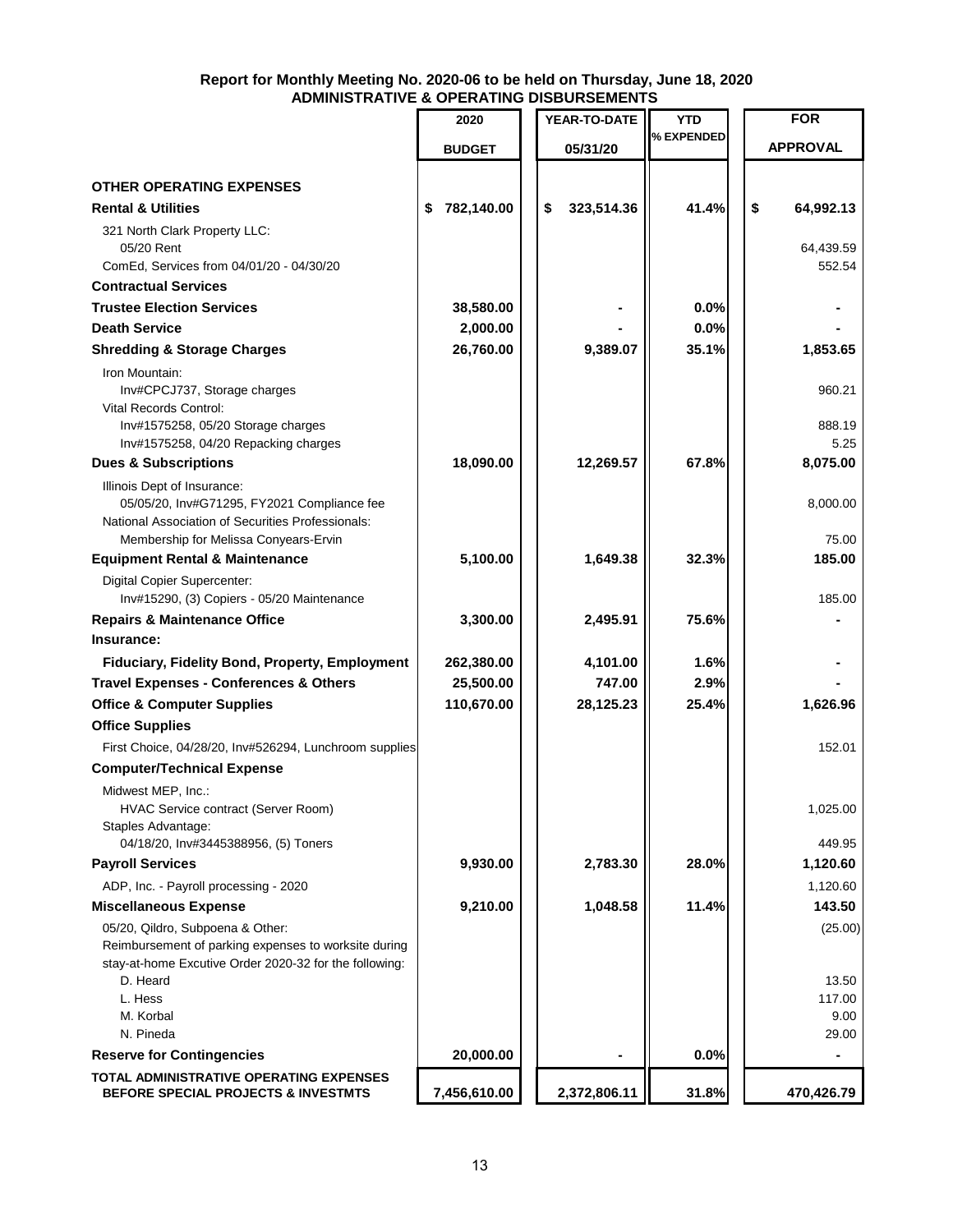#### **Report for Monthly Meeting No. 2020-06 to be held on Thursday, June 18, 2020 ADMINISTRATIVE & OPERATING DISBURSEMENTS**

|                                                                                                                                                                                                  | 2020                                      | YEAR-TO-DATE     | <b>YTD</b>            | <b>FOR</b>      |
|--------------------------------------------------------------------------------------------------------------------------------------------------------------------------------------------------|-------------------------------------------|------------------|-----------------------|-----------------|
|                                                                                                                                                                                                  | <b>BUDGET</b>                             | 05/31/20         | % EXPENDED            | <b>APPROVAL</b> |
| <b>SPECIAL PROJECTS</b><br><b>Information Systems</b><br>Consulting: Website Redesign<br>Document Mgmt. System: Insite<br>PBS Maintenance & System Enhancement<br>Novitas Business & Technology: | 12,000.00<br>S<br>25,000.00<br>308,000.00 | \$<br>119,000.00 | 0.0%<br>0.0%<br>38.6% | \$<br>29,750.00 |
| Inv#3394, PBS Support & Maintenance, 05/20                                                                                                                                                       |                                           |                  |                       | 29,750.00       |
| Internal Backup Systems                                                                                                                                                                          | 50,000.00                                 |                  | 0.0%                  |                 |
| <b>TOTAL ADMINISTRATIVE OPERATING EXPENSES</b><br><b>BEFORE INVESTMENT</b>                                                                                                                       | 7,851,610.00                              | 2,491,806.11     | 31.7%                 | 500,176.79      |
| <b>INVESTMENT EXPENSES</b>                                                                                                                                                                       |                                           |                  |                       |                 |
| <b>Investment Management Fees</b>                                                                                                                                                                | 7,754,810.00                              | 1,587,569.56     | 20.5%                 |                 |
| <b>Custodial Management</b>                                                                                                                                                                      | 347,500.00                                | 169,474.82       | 48.8%                 |                 |
| <b>Investment Advisory Services</b>                                                                                                                                                              | 290,000.00                                | 72,500.00        | 25.0%                 |                 |
| <b>Investment Legal Services</b>                                                                                                                                                                 |                                           |                  | 0.0%                  |                 |
| <b>TOTAL INVESTMENT EXPENSES</b>                                                                                                                                                                 | 8,392,310.00                              | 1,829,544.38     | 21.8%                 | \$<br>۰         |
| TOTAL ADMINISTRATIVE OPERATING AND INVESTMENT EXPENSES                                                                                                                                           | \$<br>500,176.79                          |                  |                       |                 |

Trustee Johnson moved to approve disbursements as reflected above, to persons or firms in the amounts shown opposite their respective names.Seconded by Trustee McMAhon.

Carried: Ayes - Trustee Conyears-Ervin, Trustee Johnson, Trustee McMahon, Trustee Soni and Trustee Thompson. Nays -None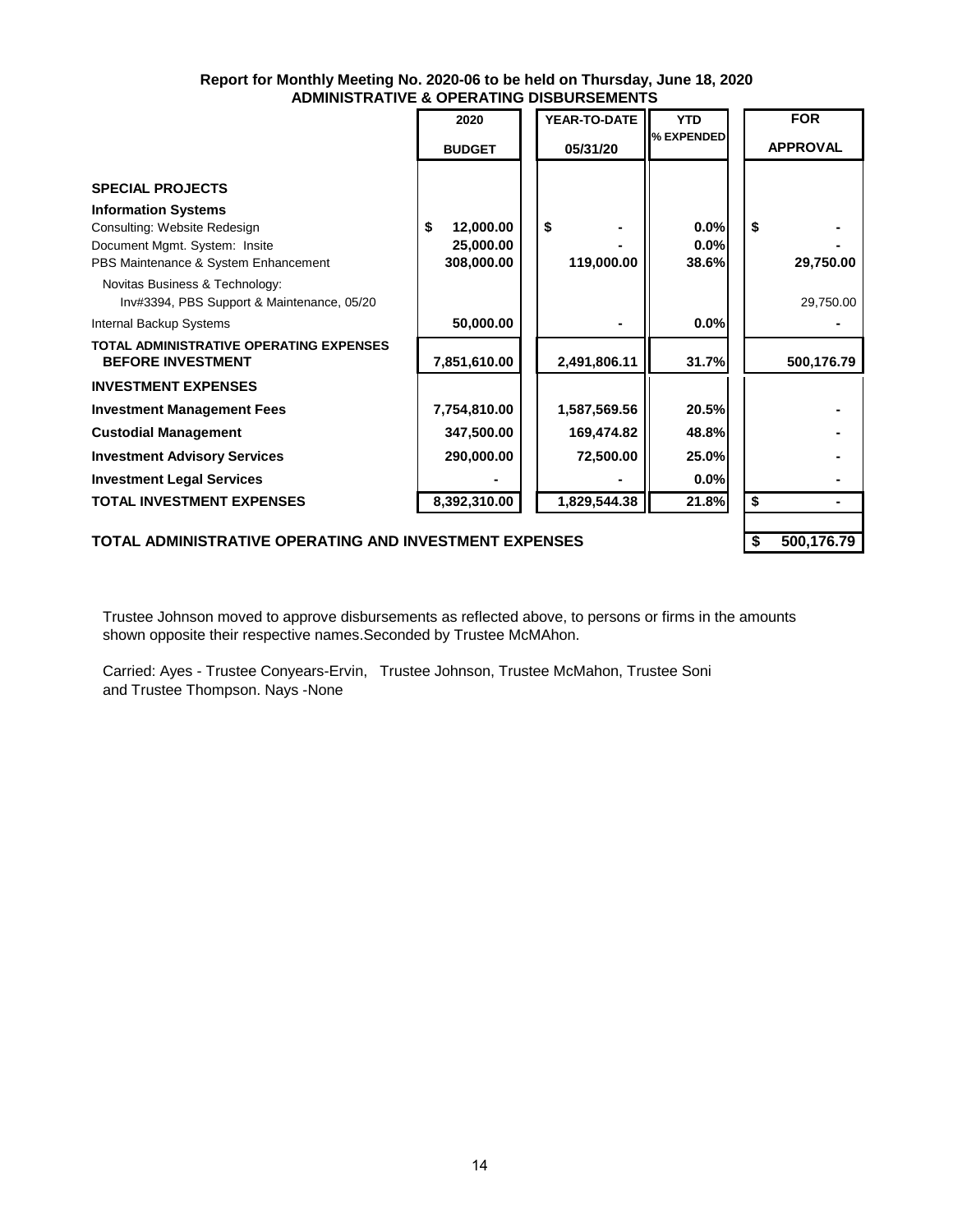Report of Monthly Meeting No. 2020-06 held on Thursday, June 18, 2020

Resolved, that each of the following named members of the Fund be granted an annuity of the amount stated, and to continue for life, unless otherwise stated in the notes, provided that separation from the service of the City of Chicago shall have become effective as of such date:

## **EMPLOYEE ANNUITIES**<br> **Annuity Amount**

| <u>Name</u>                                 | Dept - Title                      | <b>Eff Date</b> | <b>Employee</b> | <b>Spouse</b> | <b>Notes</b>   |
|---------------------------------------------|-----------------------------------|-----------------|-----------------|---------------|----------------|
| BERMUDEZ, CATALINA                          | FAMILY & SUPP - HUMAN SERV SPEC   | 05/01/2020      | \$6,300.15      | \$4,085.04    |                |
| <b>BORUCKI, HENRY G</b>                     | FLEET/FACIL MGMT - GARAGE ATT     | 02/01/2020      | \$718.89        | \$387.63      | R.             |
| DELGADO, JEAN A                             | <b>BE - SECURITY AIDE</b>         | 04/25/2020      | \$2,386.02      | \$1,477.15    |                |
| DIAZ-CABALLERO, DEANNA BE - BILINGUAL CLERK |                                   | 10/01/2019      | \$1,778.83      | \$864.96      | R.             |
| <b>GAUTREAUX, KEVIN R</b>                   | <b>TRANS - LINEMAN</b>            | 05/01/2020      | \$3,696.89      | N/A           |                |
| <b>GELETKA, JAMES J</b>                     | BE - MTD                          | 04/25/2020      | \$4,509.25      | \$2,254.62    |                |
| <b>GRIFFIN, KENNETH J</b>                   | <b>BE - SCH BUS AIDE</b>          | 04/25/2020      | \$850.00        | N/A           |                |
| HADZALIC, NEZIRA                            | <b>BE - CUST WKR</b>              | 05/09/2020      | \$785.74        | \$800.00      | Α              |
| HORTON, EDDIE E                             | <b>BE - CUST WKR</b>              | 01/25/2020      | \$399.00        | \$800.00      | $\mathsf{A}$   |
| JOHNSON, JOANN                              | OEMC - CROSSING GUARD             | 04/16/2020      | \$850.00        | N/A           |                |
| JONES, FREDERICK                            | FLEET/FACIL MGMT - LABORER        | 05/01/2020      | \$5,879.46      | \$2,939.73    |                |
| <b>KRUESI, BARBARA G</b>                    | MAYOR'S OFFICE - LEGISLATIVE ASST | 05/15/2020      | \$3,777.79      | \$2,824.38    |                |
| LEWIS, BARON L                              | <b>HUMAN SVCS - AUDITOR II</b>    | 02/01/2020      | \$2,837.66      | N/A           | $\mathsf{R}$   |
| MACAULAY, DONALD W                          | FLEET/FACIL MGMT - FRM/ELEC MEC   | 05/02/2020      | \$4,130.93      | \$2,065.46    |                |
| MATLAK, THEODORE A                          | CITY COUNCIL - ALDERMAN           | 05/16/2020      | \$6,337.24      | \$4,224.83    |                |
| MCCLINTON, LINDA F                          | BE - LRA                          | 05/01/2020      | \$850.00        | N/A           |                |
| <b>NELSON, REGINA R</b>                     | BE - HEALTH SERV NURSE            | 02/23/2020      | \$990.54        | N/A           | R              |
| OQUENDO, MARGARITA                          | <b>BE - COOK III</b>              | 05/26/2020      | \$553.47        | \$800.00      | A              |
| PATEL, SHAHNAZ D                            | <b>BE - TEACHER ASST</b>          | 03/01/2019      | \$54.89         | \$76.31       | R              |
| PEREZ, OLGA                                 | BE - LRA                          | 05/29/2020      | \$834.08        | \$800.00      | $\overline{A}$ |
| SALZBERG, CHERILYN C                        | CPL - LIBRARIAN IV                | 05/31/2020      | \$2,656.18      | \$1,766.58    |                |
| SANCHEZ, DAWN M                             | CITY COUNCIL - ADMIN ASST         | 05/28/2020      | \$3,805.80      | \$2,230.50    |                |
| SAXON, STACY D                              | <b>FINANCE - AUDITOR</b>          | 11/30/2019      | \$950.91        | N/A           | $\mathsf{R}$   |
| SCOTT, LEODIS F                             | <b>HEALTH - EPIDEMIOLOGIST II</b> | 05/14/2020      | \$2,827.94      | \$1,759.50    |                |
| SHALTAPOUR, FLORANCE                        | BE - LRA                          | 05/08/2019      | \$850.00        | N/A           | X              |
| SIMOS, COSTAS V                             | <b>AVIATION - DEPUTY COMM</b>     | 04/25/2020      | \$7,795.35      | \$3,624.84    |                |
| TERRY, ABBIE T                              | <b>BE - PAYROLL CLERK</b>         | 04/30/2020      | \$2,075.42      | \$1,486.34    |                |
| TORMEY, KIMBERLY A                          | OEMC - CROSSING GUARD             | 05/01/2020      | \$850.00        | \$654.37      |                |
| WARREN, LYNN A                              | <b>BE - TEACHER ASST</b>          | 06/25/2019      | \$2,585.21      | N/A           | R              |
| WASHINGTON, FANNIE M                        | <b>BE - TEACHER ASST</b>          | 03/10/2020      | \$2,788.14      | \$1,394.07    |                |
| WELLERE, CHERYL D                           | POLICE - DETENTION AIDE           | 05/01/2020      | \$1,629.11      | N/A           |                |
| WILLIAMS, WILLIE J                          | STS & SAN - MTD                   | 05/01/2020      | \$2,733.59      | \$1,626.44    |                |
| WOLFE, JEANINE M                            | <b>BE - SCH CLERK</b>             | 04/02/2020      | \$896.18        | \$800.00      |                |

#### **Total Employee Annuities 33 Case(s) \$80,964.66**

Less than 60 years of age Reversionary Calculated upon death of Employee MMI Maximum Medical Update CX Credit Expires Death DU Duty Disability DIS Discharged EID Errors in Deduction Released to Return to Work REL RW Returned to Work Less than 10 years of Service SPE Specialist Doctor Visit Term Annuity Withdraw/Waiting to apply WC Workmens' Compensation Married @ Res, Not Married @ Eff Date A B C D S T W X Female: No Post 9/74 Spouse Contributions MED Updated Medical Records See Notes in File NTE Note for Mercy Works Update OR Ordinary Disability Reciprocal Annuity Resigned RESF N R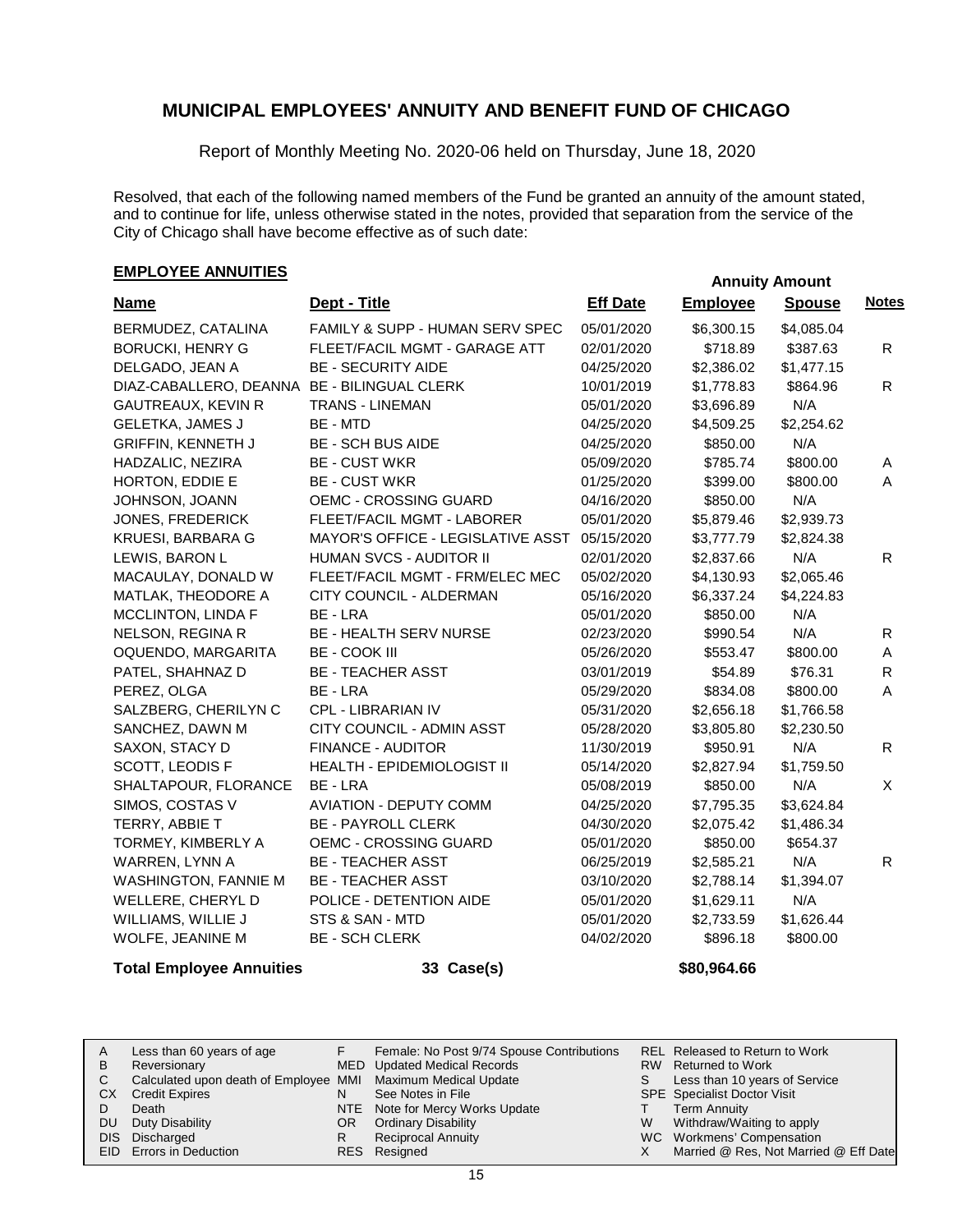Report of Monthly Meeting No. 2020-06 held on Thursday, June 18, 2020

Resolved, that each of the following widows, widowers, minor children, and certain other relatives of former members of the Fund be granted annuities of the amounts stated, and to continue until the expiration date indicated.

## **Monthly Annuities Monthly Annuity Monthly Annuity**

| <b>Name</b>              | Dept - Title                       | <b>Eff Date</b> | <b>Annuity</b> | <b>Expires</b> | <b>Notes</b> |
|--------------------------|------------------------------------|-----------------|----------------|----------------|--------------|
| BENSON, GERALDINE A      | <b>BE - ENG CUST GR II</b>         | 04/29/2020      | \$3,129.14     | Death          |              |
| CANZOLINO, LILIA         | <b>HEALTH - DIR/PHARM SUPPLIES</b> | 05/04/2020      | \$2,153.78     | Death          |              |
| CERDA, ISABEL            | STS & SAN - CASHIER                | 04/16/2020      | \$1,538.59     | Death          |              |
| CROTTY, MARGARET         | STS & SAN - GARAGE ATT             | 03/14/2020      | \$3,135.00     | Death          |              |
| DEGNAN, KATHLEEN         | FLEET - COMM/ FLEET MGMT           | 04/20/2020      | \$4,802.50     | Death          |              |
| EDWARDS, YVONNE          | <b>BE - CUST WKR</b>               | 05/04/2020      | \$1,489.72     | Death          |              |
| FLANIGAN, THOMAS P       | POLICE - CROSSING GUARD            | 03/31/2020      | \$688.29       | Death          | S            |
| <b>GARCIA, RUBEN</b>     | <b>BE - TEACHER ASST</b>           | 03/22/2020      | \$1,241.02     | Death          |              |
| GILSON, PEARL            | <b>BE - SCH SECURITY OFFICER</b>   | 04/07/2020      | \$800.00       | Death          |              |
| HAMILTON, KELLY L        | OEMC - POLICE COMM OPER            | 03/30/2020      | \$1,504.01     | Death          |              |
| <b>KENDRICK, DIANE M</b> | STS & SAN - FOREMAN ELEC MECH      | 04/26/2020      | \$3,897.01     | Death          |              |
| <b>KERO, PAMELA J</b>    | STS & SAN - DIR OF ADMIN           | 03/10/2020      | \$3,127.73     | Death          |              |
| LAPLANTE, LINDA E        | TRANS - ACTING COMM                | 03/22/2020      | \$4,461.30     | Death          |              |
| LOPEZ, ANTONIO S         | BE - LRA                           | 04/05/2020      | \$682.00       | Death          | S            |
| LYNCH, PATRICIA M        | <b>SEWERS - BRICKLAYER</b>         | 12/18/2019      | \$3,254.68     | Death          |              |
| MATEN, DEROTHA A         | STS & SAN - FOREMAN ELEC MECH      | 04/13/2020      | \$2,885.96     | Death          |              |
| MCCORMICK, DOLORES E     | <b>WATER - ENG TECH VI</b>         | 03/11/2020      | \$3,207.18     | Death          |              |
| OEHMAN, PAUL J           | <b>BE - TEACHER ASST</b>           | 03/09/2020      | \$1,545.68     | Death          |              |
| O'REILLY, THOMAS E       | <b>BE - TEACHER ASST</b>           | 03/16/2020      | \$800.00       | Death          |              |
| PRUTER, MARY D           | <b>FLEET - MACHINIST</b>           | 04/20/2020      | \$3,180.38     | Death          |              |
| WEBB, RONALD             | FINANCE - BEN ELIG SUPV            | 03/02/2020      | \$1,741.62     | Death          |              |
| <b>WILLIS, ERNEST</b>    | <b>BE - ADMIN ASST</b>             | 04/08/2020      | \$2,112.20     | Death          |              |
|                          |                                    |                 |                |                |              |

#### **Total Spouse Annuities 22 Case(s) \$51,377.79**

|    | Less than 60 years of age                                    |     | Female: No Post 9/74 Spouse Contributions |   | REL Released to Return to Work        |
|----|--------------------------------------------------------------|-----|-------------------------------------------|---|---------------------------------------|
|    | Reversionary                                                 |     | MED Updated Medical Records               |   | RW Returned to Work                   |
| С  | Calculated upon death of Employee MMI Maximum Medical Update |     |                                           |   | Less than 10 years of Service         |
| CХ | <b>Credit Expires</b>                                        | N   | See Notes in File                         |   | <b>SPE</b> Specialist Doctor Visit    |
|    | Death                                                        |     | NTE Note for Mercy Works Update           |   | Term Annuity                          |
| DU | Duty Disability                                              | OR. | <b>Ordinary Disability</b>                | W | Withdraw/Waiting to apply             |
|    | DIS Discharged                                               |     | <b>Reciprocal Annuity</b>                 |   | WC Workmens' Compensation             |
|    | <b>EID</b> Errors in Deduction                               |     | RES Resigned                              |   | Married @ Res, Not Married @ Eff Date |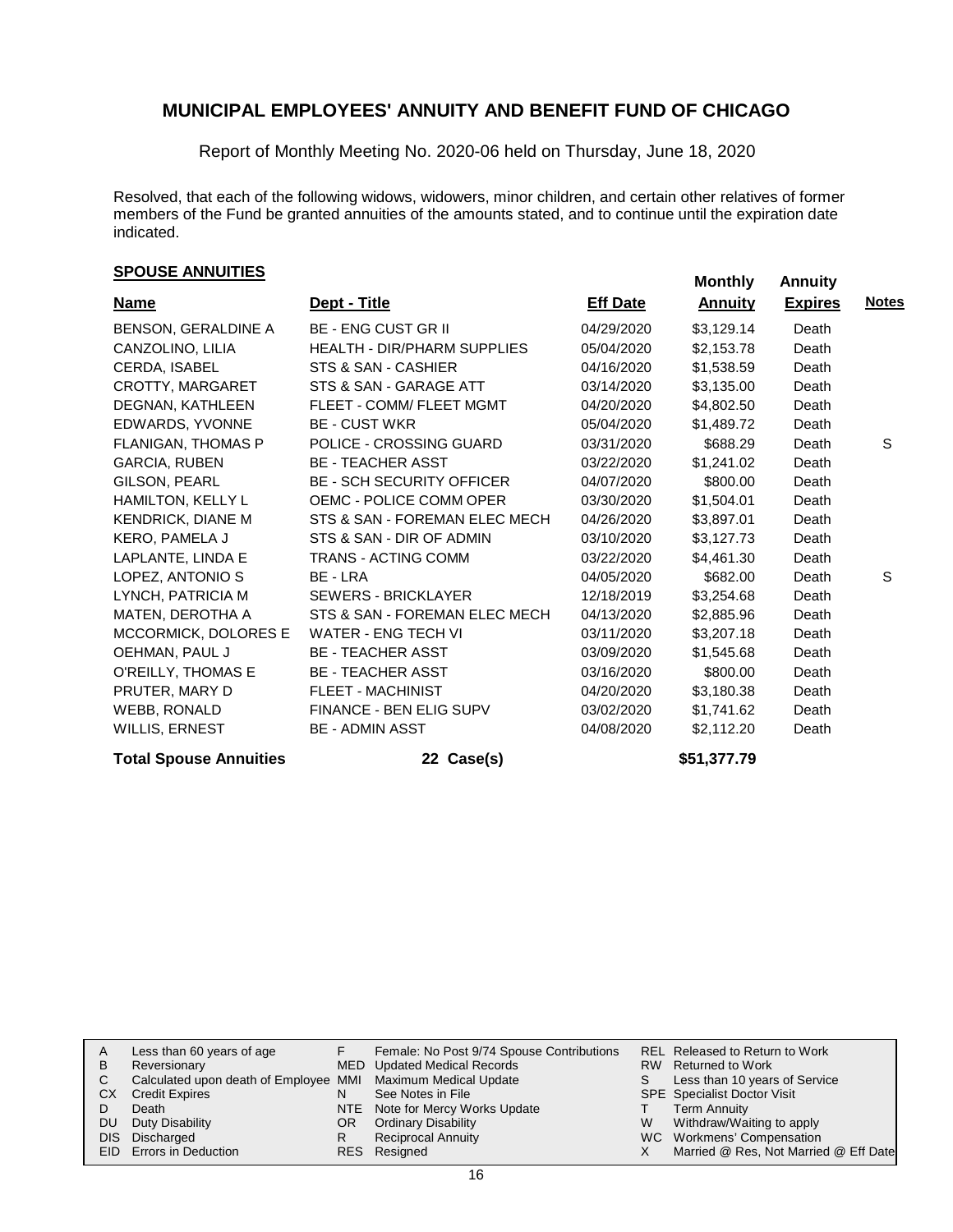Report of Monthly Meeting No. 2020-06 held on Thursday, June 18, 2020

Resolved, that each of the following widows, widowers, minor children, and certain other relatives of former members of the Fund be granted annuities of the amounts stated, and to continue until the expiration date indicated.

## **CHILD(REN) ANNUITIES Monthly Annuity**

| <b>Name</b> | <b>Employee</b> | <b>Eff Date</b> | <b>Annuity</b> | <b>Expires</b> | <b>Notes</b> |
|-------------|-----------------|-----------------|----------------|----------------|--------------|
| <b>NONE</b> |                 |                 |                |                |              |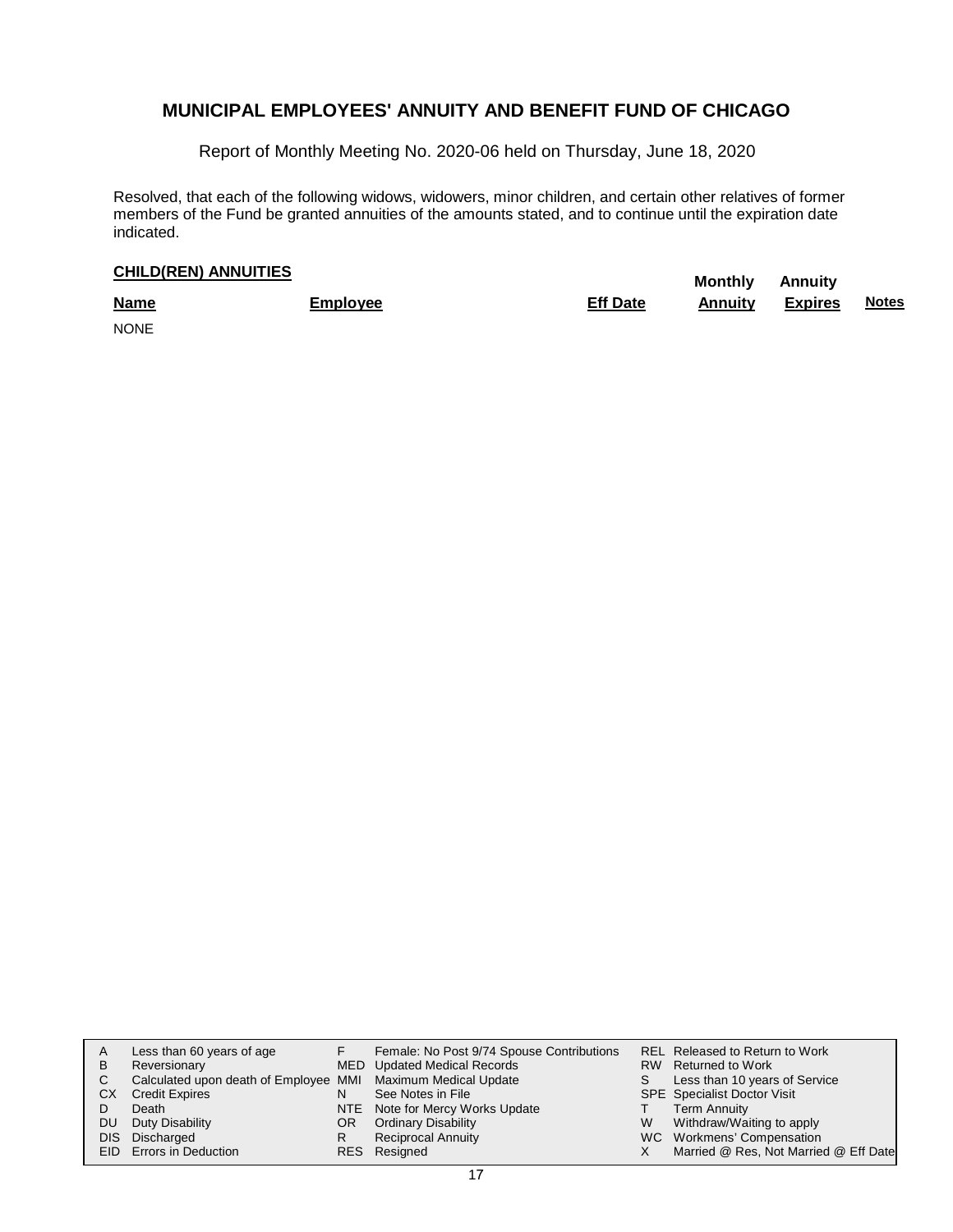Report of Monthly Meeting No. 2020-06 held on Thursday, June 18, 2020

Resolved, that each of the following widows, widowers, minor children, and certain other relatives of former members of the Fund be granted annuities of the amounts stated, and to continue until the expiration date indicated.

## **Monthly Annuity REVERSIONARY ANNUITIES**

| <b>Name</b> | Employee | <b>Eff Date</b> | <b>Annuity</b> | <b>Expires</b> | <b>Notes</b> |
|-------------|----------|-----------------|----------------|----------------|--------------|
| <b>NONE</b> |          |                 |                |                |              |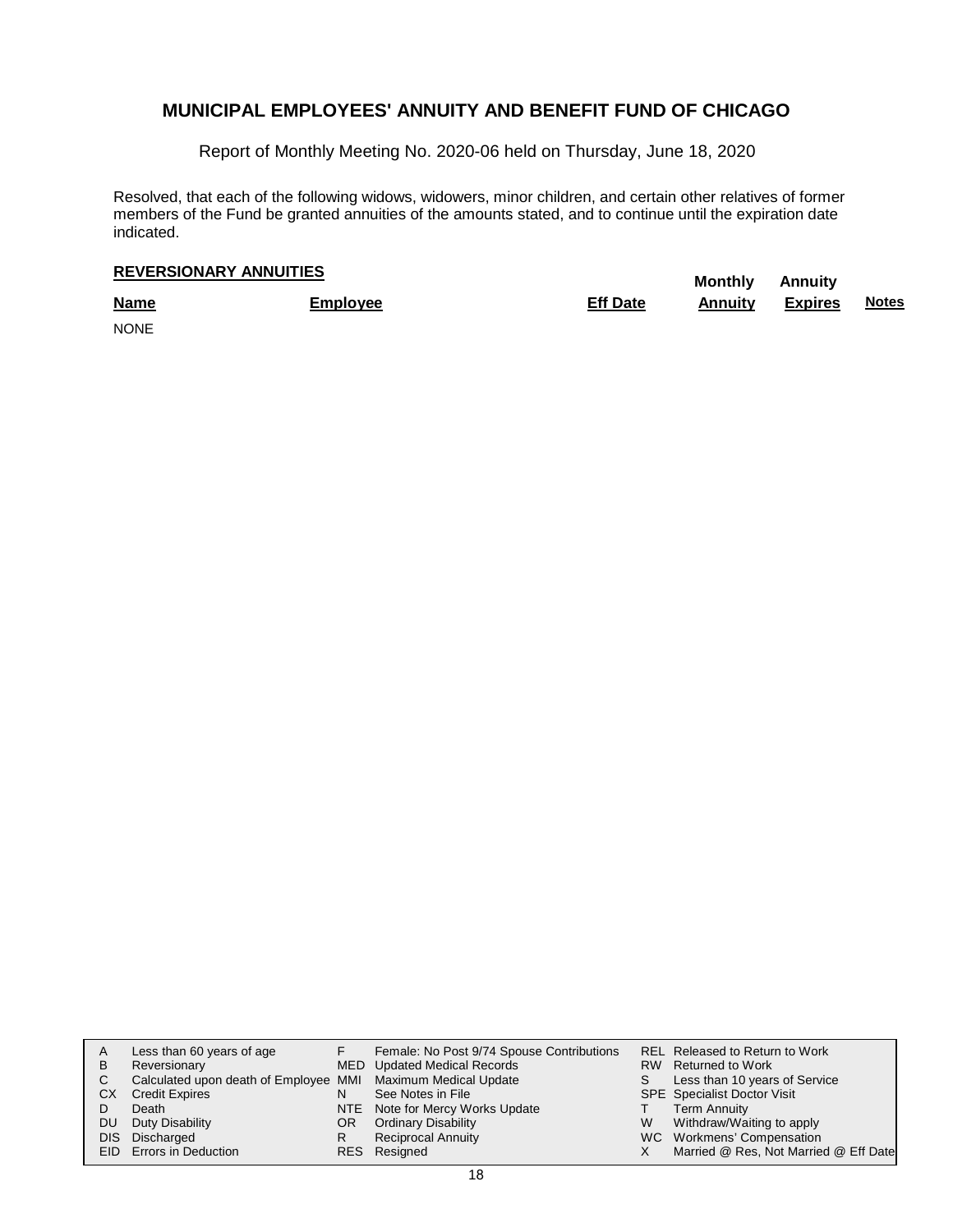Report of Monthly Meeting No. 2020-06 held on Thursday, June 18, 2020

Resolved, that each of the following named members of the Fund, or widows, widowers, or minor children of former members of the Fund be granted an adjusted annuity of the amount stated, and to continue for life, unless otherwise stated.

### **Annuity Amount ADJUSTED ANNUITIES**

|                            |                                |                 | Annuny Amount                |                          |                   |
|----------------------------|--------------------------------|-----------------|------------------------------|--------------------------|-------------------|
| <b>Name</b>                | Reason                         | <b>Eff Date</b> | <b>Employee Spouse/Child</b> |                          |                   |
| <b>BANKS, MARY JO</b>      | Retroactive Increase in Salary | 12/01/2019      | \$1,611.93<br>\$1,623.14     | \$1,016.48<br>\$1,017.55 | <b>ORG</b><br>ADJ |
| BRADLEY, TERESA A          | Retroactive Increase in Salary | 01/01/2020      | \$2,442.65<br>\$2,476.96     | \$1,657.37<br>\$1,660.63 | <b>ORG</b><br>ADJ |
| CIPRIANI, MARY J           | Change in FAS                  | 08/01/2012      | \$353.22<br>\$354.29         | N/A<br>N/A               | <b>ORG</b><br>ADJ |
| CLARK, VEDA A              | Retroactive Increase in Salary | 11/30/2019      | \$2,523.77<br>\$2,559.65     | N/A<br>N/A               | <b>ORG</b><br>ADJ |
| CORBETT, BETH A            | Retroactive Increase in Salary | 10/01/2019      | \$3,290.57<br>\$3,300.44     | \$1,705.87<br>\$1,706.73 | <b>ORG</b><br>ADJ |
| CORRAO, KATHRYN A          | Change in FAS                  | 01/20/2019      | \$1,272.56<br>\$1,311.92     | \$636.28<br>\$655.96     | <b>ORG</b><br>ADJ |
| COUPAUD, HELENA            | Change in FAS                  | 06/30/2017      | \$281.66<br>\$299.66         | N/A<br>N/A               | <b>ORG</b><br>ADJ |
| DEFIGLIA, DEBRAK           | Retroactive Increase in Salary | 12/01/2019      | \$2,958.10<br>\$2,978.48     | \$1,756.50<br>\$1,757.87 | <b>ORG</b><br>ADJ |
| EAST, LAVITA B             | Retroactive Increase in Salary | 12/11/2019      | \$2,769.84<br>\$2,780.83     | N/A<br>N/A               | ORG<br>ADJ        |
| FELLS, DENISE M            | Retroactive Increase in Salary | 12/01/2019      | \$3,595.95<br>\$3,620.93     | \$1,797.98<br>\$1,810.46 | <b>ORG</b><br>ADJ |
| <b>GARCIA, GERTRUDE</b>    | Retroactive Increase in Salary | 12/01/2019      | \$2,368.47<br>\$2,380.80     | \$1,321.11<br>\$1,321.90 | <b>ORG</b><br>ADJ |
| <b>GORDILLO, DARLENE N</b> | Retroactive Increase in Salary | 12/21/2019      | \$2,596.57<br>\$2,610.80     | \$1,503.63<br>\$1,504.70 | <b>ORG</b><br>ADJ |
| HERSHFANG, DIANA T         | Retroactive Increase in Salary | 11/30/2019      | \$1,579.29<br>\$1,595.00     | \$948.90<br>\$950.44     | <b>ORG</b><br>ADJ |
| JANSEN, JEFFREY            | Change in FAS                  | 09/18/2018      | \$1,695.81<br>\$1,748.25     | \$847.90<br>\$874.12     | <b>ORG</b><br>ADJ |

|    | Less than 60 years of age                                    |     | Female: No Post 9/74 Spouse Contributions |   | REL Released to Return to Work        |
|----|--------------------------------------------------------------|-----|-------------------------------------------|---|---------------------------------------|
| B  | Reversionary                                                 |     | MED Updated Medical Records               |   | RW Returned to Work                   |
|    | Calculated upon death of Employee MMI Maximum Medical Update |     |                                           |   | Less than 10 years of Service         |
| СX | <b>Credit Expires</b>                                        |     | See Notes in File                         |   | <b>SPE</b> Specialist Doctor Visit    |
|    | Death                                                        |     | NTE Note for Mercy Works Update           |   | <b>Term Annuity</b>                   |
| DU | Duty Disability                                              | OR. | <b>Ordinary Disability</b>                | W | Withdraw/Waiting to apply             |
|    | DIS Discharged                                               |     | Reciprocal Annuity                        |   | WC Workmens' Compensation             |
|    | EID Errors in Deduction                                      |     | RES Resigned                              |   | Married @ Res, Not Married @ Eff Date |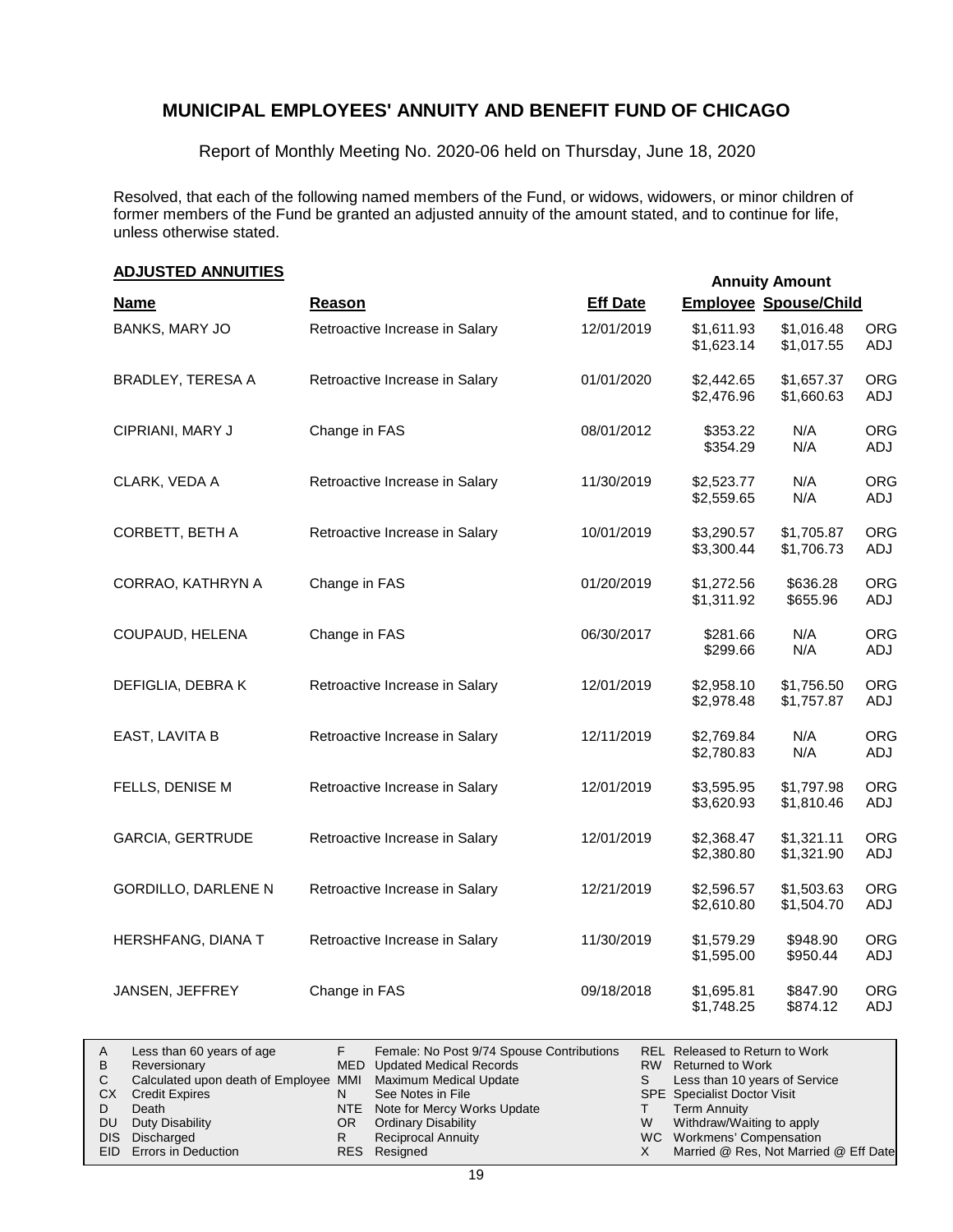Report of Monthly Meeting No. 2020-06 held on Thursday, June 18, 2020

Resolved, that each of the following named members of the Fund, or widows, widowers, or minor children of former members of the Fund be granted an adjusted annuity of the amount stated, and to continue for life, unless otherwise stated.

#### **Name Reason Eff Date Employee Spouse/Child Annuity Amount ADJUSTED ANNUITIES** LIVS, ROZA G Change in FAS 10/28/2018 \$580.47 \$599.70 \$290.24 \$299.85 ORG ADJ MARTINEZ, IRIS D Change in FAS 03/04/2018 \$1,350.51 \$1,448.30 \$675.26 \$724.15 ORG ADJ MIRRO, PAMELA M Retroactive Increase in Salary 12/01/2019 \$3,689.25 \$3,716.58 N/A N/A ORG ADJ MORAN, GLENDA B Change in FAS 06/25/2019 \$1,852.88 \$1,912.25 N/A N/A ORG ADJ MROWIEC, ANGELA M Change in FAS 01/07/2019 \$505.07 \$520.69 \$252.54 \$260.35 ORG ADJ MURFAY, PATRICIA A Change in FAS 06/25/2017 \$1,637.39 \$1,722.45 \$818.70 \$861.22 ORG ADJ PALACIOS, LUZ M Retroactive Increase in Salary 01/01/2020 \$1,900.92 \$1,903.00 N/A N/A ORG ADJ PRINCIPE, SELENE A Retroactive Increase in Salary 11/30/2019 \$1,575.21 \$1,584.99 N/A N/A ORG ADJ PROHASKA, BARBARA R Change in FAS 04/29/2018 \$842.33 \$903.47 \$421.16 \$451.74 ORG ADJ QUIROZ, LETICIA Change in FAS 08/02/2017 \$1,344.89 \$1,440.89 \$672.44 \$720.44 ORG ADJ RAMIREZ, DOROTHY A Retroactive Increase in Salary 12/01/2019 \$2,323.24 \$2,335.10 N/A N/A ORG ADJ RANDLE, JAMES L Retroactive Increase in Salary 01/01/2020 \$1,509.76 \$1,549.86 \$800.00 \$800.00 ORG ADJ RODRIGUEZ, LUZ E Change in FAS 01/06/2019 \$265.77 \$273.89 N/A N/A ORG ADJ SANDIFER, PARALEE Retroactive Increase in Salary 12/01/2019 \$4,352.90 \$4,396.10 N/A N/A ORG ADJ

|           | Less than 60 years of age                                    |     | Female: No Post 9/74 Spouse Contributions |   | REL Released to Return to Work        |
|-----------|--------------------------------------------------------------|-----|-------------------------------------------|---|---------------------------------------|
| B         | Reversionary                                                 |     | MED Updated Medical Records               |   | RW Returned to Work                   |
|           | Calculated upon death of Employee MMI Maximum Medical Update |     |                                           |   | Less than 10 years of Service         |
| <b>CX</b> | <b>Credit Expires</b>                                        |     | See Notes in File                         |   | SPE Specialist Doctor Visit           |
|           | Death                                                        |     | NTE Note for Mercy Works Update           |   | <b>Term Annuity</b>                   |
| DU.       | Duty Disability                                              | OR. | <b>Ordinary Disability</b>                | W | Withdraw/Waiting to apply             |
|           | DIS Discharged                                               |     | Reciprocal Annuity                        |   | WC Workmens' Compensation             |
|           | <b>EID</b> Errors in Deduction                               |     | RES Resigned                              |   | Married @ Res, Not Married @ Eff Date |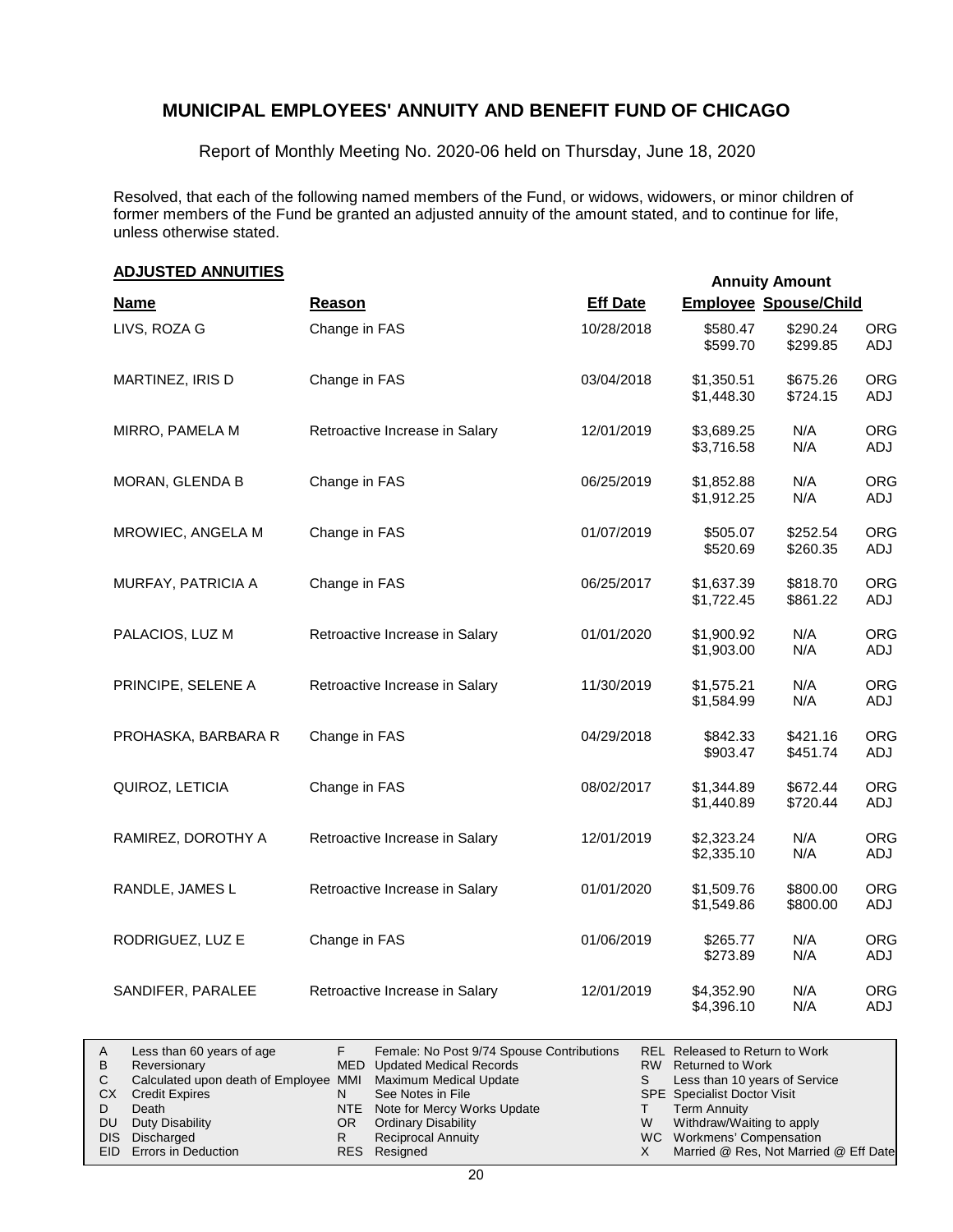Report of Monthly Meeting No. 2020-06 held on Thursday, June 18, 2020

Resolved, that each of the following named members of the Fund, or widows, widowers, or minor children of former members of the Fund be granted an adjusted annuity of the amount stated, and to continue for life, unless otherwise stated.

#### **Annuity Amount ADJUSTED ANNUITIES**

|                       |                                |                 | <b>Annuity Amount</b>        |                      |                   |  |
|-----------------------|--------------------------------|-----------------|------------------------------|----------------------|-------------------|--|
| <b>Name</b>           | Reason                         | <b>Eff Date</b> | <b>Employee Spouse/Child</b> |                      |                   |  |
| SAUCEDO, MARIA G      | Retroactive Increase in Salary | 12/01/2019      | \$1,642.95<br>\$1,655.65     | N/A<br>N/A           | <b>ORG</b><br>ADJ |  |
| SIMS, WILLIAM         | Change in FAS                  | 10/01/2017      | \$876.71<br>\$921.89         | N/A<br>N/A           | <b>ORG</b><br>ADJ |  |
| SIP, KRYSTYNA         | Change in FAS                  | 08/10/2019      | \$212.47<br>\$219.06         | N/A<br>N/A           | <b>ORG</b><br>ADJ |  |
| TATARA, JOLANTA       | Change in FAS                  | 05/12/2019      | \$984.54<br>\$1,014.99       | \$492.27<br>\$507.50 | <b>ORG</b><br>ADJ |  |
| TEAGUE, PEARLIE J     | Retroactive Increase in Salary | 12/01/2019      | \$1,285.04<br>\$1,294.15     | \$800.00<br>\$800.00 | <b>ORG</b><br>ADJ |  |
| <b>TERMINI, SUSAN</b> | Change in FAS                  | 07/01/2017      | \$1,519.61<br>\$1,611.13     | \$759.80<br>\$805.56 | <b>ORG</b><br>ADJ |  |
| TILSCH, DOUGLAS B     | Change in FAS                  | 08/03/2018      | \$443.24<br>\$456.94         | \$197.24<br>\$203.34 | <b>ORG</b><br>ADJ |  |
| TROTTER, EVIE J       | Change in FAS                  | 07/07/2019      | \$937.62<br>\$966.63         | \$468.81<br>\$483.32 | <b>ORG</b><br>ADJ |  |
| WEBSTER, LINDA        | Change in FAS                  | 06/25/2017      | \$1,731.91<br>\$1,841.51     | N/A<br>N/A           | <b>ORG</b><br>ADJ |  |
| WILLIAMS, MICHAEL     | Change in FAS                  | 07/01/2018      | \$885.65<br>\$914.37         | \$436.18<br>\$450.32 | <b>ORG</b><br>ADJ |  |

#### **Total Adjusted Annuities 38 Case(s)**

Trustee Johnson moved that the resolutions be adopted and that the applicants be granted employee, widow(er), child, reversionary, or adjusted annuities for the period and at the rates stated opposite their respective names. Seconded Mr. Slack. Carried: Ayes- Trustee Johnson, Trustee Soni and Mr. Slack. Noes-None.

|    | Less than 60 years of age                                    |    | Female: No Post 9/74 Spouse Contributions |   | <b>REL Released to Return to Work</b> |
|----|--------------------------------------------------------------|----|-------------------------------------------|---|---------------------------------------|
| В  | Reversionary                                                 |    | MED Updated Medical Records               |   | RW Returned to Work                   |
|    | Calculated upon death of Employee MMI Maximum Medical Update |    |                                           |   | Less than 10 years of Service         |
| СX | <b>Credit Expires</b>                                        |    | See Notes in File                         |   | <b>SPE</b> Specialist Doctor Visit    |
|    | Death                                                        |    | NTE Note for Mercy Works Update           |   | <b>Term Annuity</b>                   |
| DU | Duty Disability                                              | OR | <b>Ordinary Disability</b>                | w | Withdraw/Waiting to apply             |
|    | DIS Discharged                                               |    | <b>Reciprocal Annuity</b>                 |   | WC Workmens' Compensation             |
|    | <b>EID</b> Errors in Deduction                               |    | RES Resigned                              |   | Married @ Res, Not Married @ Eff Date |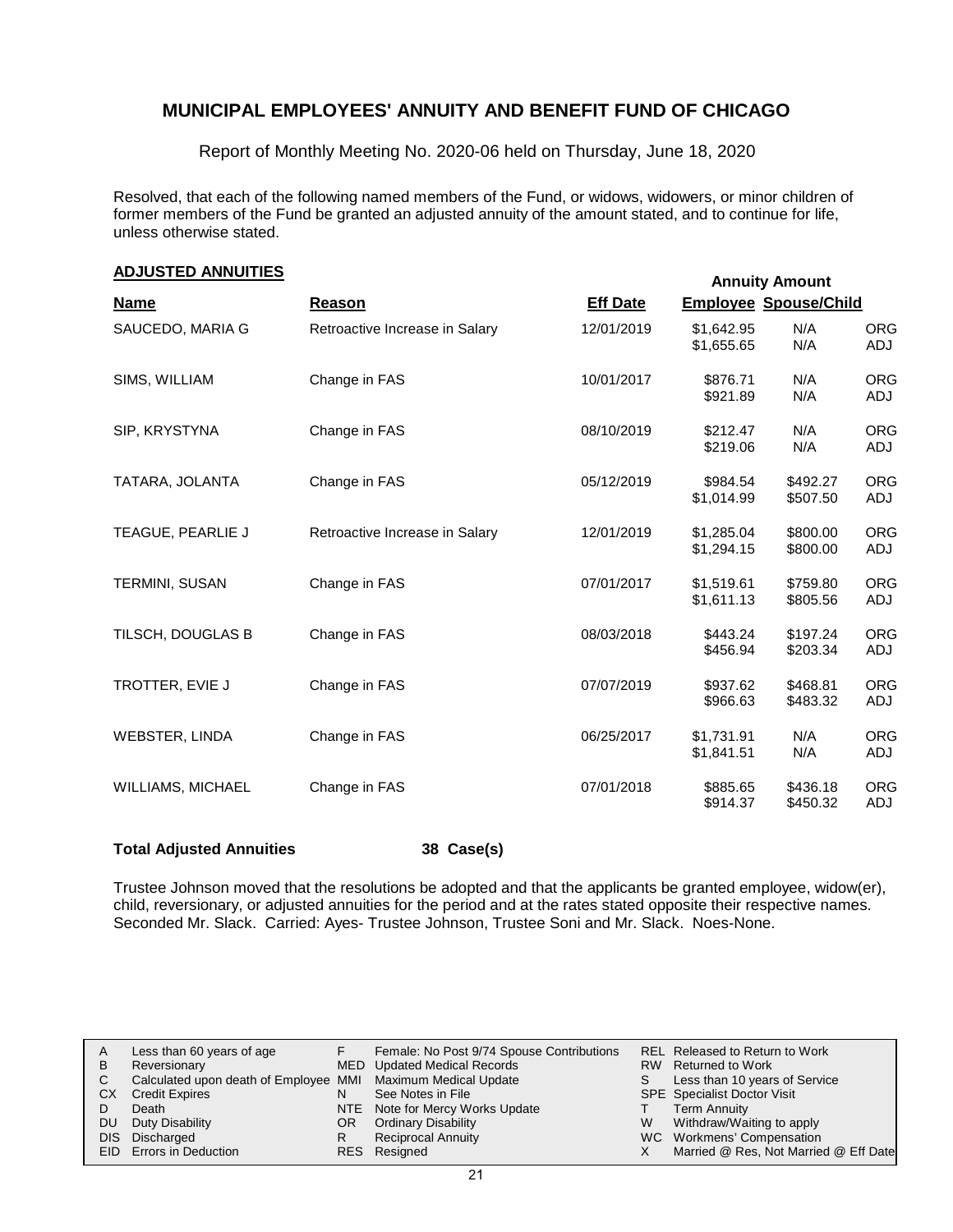Report of Monthly Meeting No. 2020-06 held on Thursday, June 18, 2020

The following employees have filed application for Duty Disability Benefits. The applications have been examined by the Medical Examiner for this Fund who recommended the following periods of disability.

#### **DUTY DISABILITY**

|                          |                 |          |                             |                  | Rate     | *No. of  |
|--------------------------|-----------------|----------|-----------------------------|------------------|----------|----------|
| <u>Name</u>              | <b>Dept</b>     |          | <b>Eff Date Fol-Up Date</b> | <b>Term Date</b> | Per Day  | Children |
| ARREDONDO, TIMOTHY J     | WATER           | 01/06/20 | 09/01/20                    |                  | \$210.92 |          |
| BOTICA, PATRICK D        | STS & SAN       | 05/08/20 | 09/01/20                    |                  | \$216.62 |          |
| <b>BURNS, ROBERT C</b>   | <b>WATER</b>    | 11/01/19 | 08/01/20                    |                  | \$217.97 |          |
| CARVOTTA, NICHOLAS V     | <b>WATER</b>    | 07/26/19 |                             | 04/07/20         | \$186.86 |          |
| FRANKENBACH, WILLIAM J   | TRANS           | 04/23/20 | 10/01/20                    |                  | \$205.58 |          |
| <b>GUTIERREZ, GEORGE</b> | <b>AVIATION</b> | 07/26/19 |                             | 08/26/19         | \$207.50 | 2        |
| <b>GUTIERREZ, GEORGE</b> | <b>AVIATION</b> | 10/17/19 |                             | 01/01/20         | \$207.50 | 2        |
| <b>HUGHES, MICHAEL</b>   | TRANS           | 09/11/19 |                             | 03/08/20         | \$228.23 |          |
| KADET, HOWARD K          | STS & SAN       | 03/25/20 | 09/01/20                    |                  | \$160.06 |          |
| <b>KENNEDY, MARK F</b>   | <b>FLEET</b>    | 01/17/20 | 07/01/20                    |                  | \$219.81 | 2        |
| MC MAHON, MARGUERITE M   | <b>WATER</b>    | 04/12/20 | 10/01/20                    |                  | \$99.93  |          |
| TOPPS, DONNA L           | <b>TRANS</b>    | 01/23/20 | 11/01/20                    |                  | \$186.86 |          |
| <b>TUCKER, SUSIE</b>     | BE.             | 10/18/19 |                             | 03/08/20         | \$89.02  |          |
| WASIELEWSKI, LAWRENCE J  | <b>GEN SERV</b> | 03/11/20 |                             | 03/30/20         | \$210.92 |          |
| WOODRUFF, LUTHER R       | STS & SAN       | 12/19/19 | 08/01/20                    |                  | \$116.85 | 2        |

**Total DUTY DISABILITY 15 Case(s) \$2,764.63**

\* Based on 40 ILCS 5/8-160, the Employee shall also have a right to receive child's disability benefit of \$10.00 a month on account of each child less than 18 years of age. Rates will be prorated based on days of eligibility.

|    | Less than 60 years of age                                    |     | Female: No Post 9/74 Spouse Contributions |   | <b>REL Released to Return to Work</b> |
|----|--------------------------------------------------------------|-----|-------------------------------------------|---|---------------------------------------|
| В  | Reversionary                                                 |     | <b>MED</b> Updated Medical Records        |   | RW Returned to Work                   |
|    | Calculated upon death of Employee MMI Maximum Medical Update |     |                                           |   | Less than 10 years of Service         |
| CХ | <b>Credit Expires</b>                                        |     | See Notes in File                         |   | <b>SPE</b> Specialist Doctor Visit    |
|    | Death                                                        |     | NTE Note for Mercy Works Update           |   | <b>Term Annuity</b>                   |
| DU | Duty Disability                                              | OR. | <b>Ordinary Disability</b>                | W | Withdraw/Waiting to apply             |
|    | DIS Discharged                                               |     | <b>Reciprocal Annuity</b>                 |   | WC Workmens' Compensation             |
|    | <b>EID</b> Errors in Deduction                               |     | RES Resigned                              |   | Married @ Res, Not Married @ Eff Date |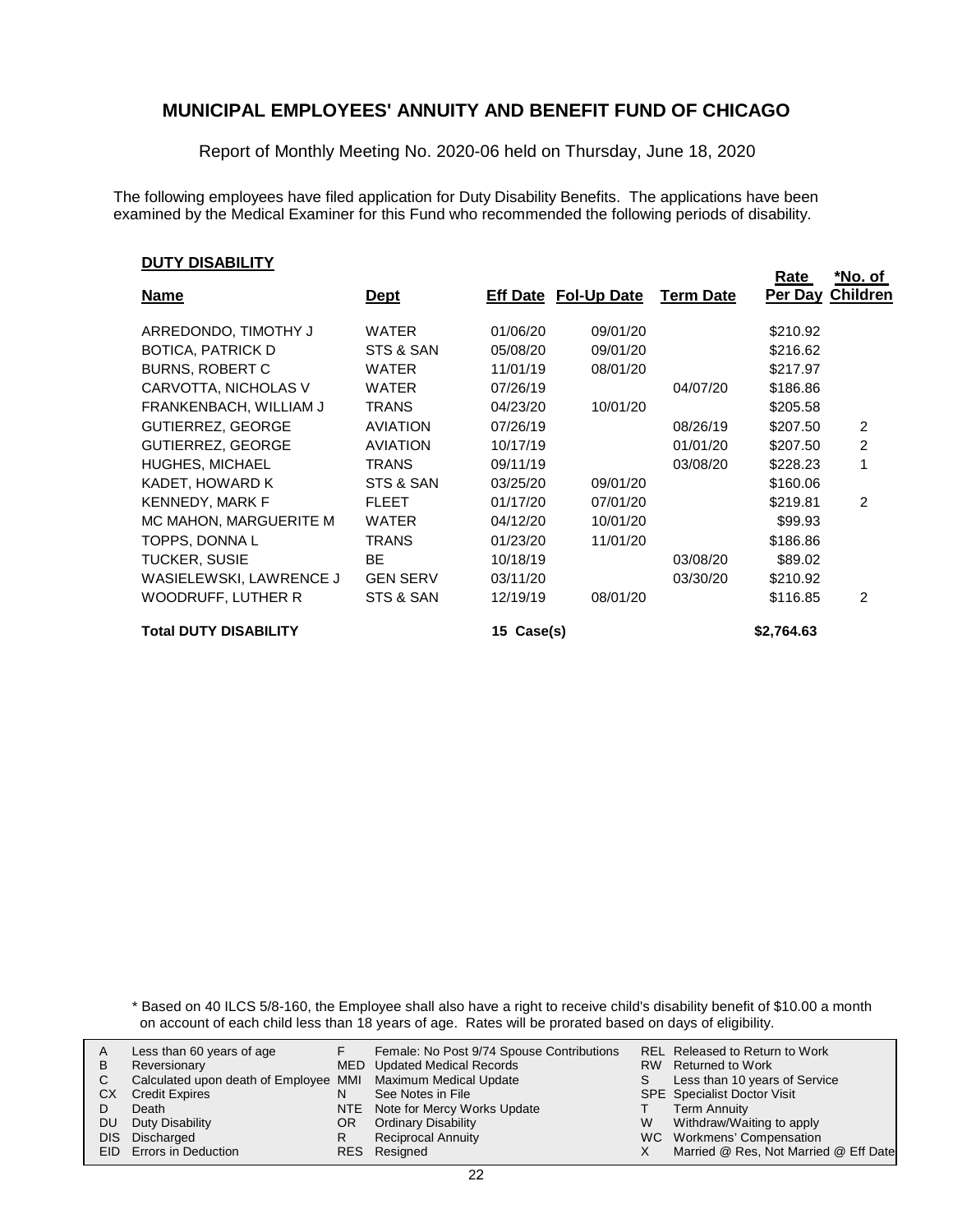Report of Monthly Meeting No. 2020-06 held on Thursday, June 18, 2020

The following employees have filed application for Ordinary Disability Benefits. The applications have been examined by the Medical Examiner for this Fund who recommended the following periods of disability.

**Rate**

#### **ORDINARY DISABILITY**

| <b>Name</b>                      | <u>Dept</u>     |                | Eff Date Fol-Up Date | <b>Term Date</b> | nalt<br>Per Day |
|----------------------------------|-----------------|----------------|----------------------|------------------|-----------------|
| <b>BINGUE, JEAN A</b>            | <b>WATER</b>    | 03/05/20       | 11/01/20             |                  | \$134.93        |
| <b>BONGAT, ISAIAH T</b>          | <b>FLEET</b>    | 03/01/20       | 09/01/20             |                  | \$140.61        |
| EVERETT SMITH, DANIELLE M        | <b>OEMC</b>     | 04/20/20       | 10/01/20             |                  | \$96.77         |
| <b>GRIFFIN, DEBRAL</b>           | <b>OEMC</b>     | 04/27/20       |                      | 05/25/20         | \$84.20         |
| KULBIDA, KENNETH A               | <b>POLICE</b>   | 03/17/20       | 10/01/20             |                  | \$96.77         |
| <b>MOONEY, PATRICK S</b>         | <b>WATER</b>    | 03/20/20       |                      | 03/25/20         | \$133.58        |
| SANTOS, ANGEL L                  | <b>AVIATION</b> | 03/15/20       | 11/01/20             |                  | \$106.71        |
| SIMMONS, JASON J                 | <b>AVIATION</b> | 11/16/19       |                      | 01/08/20         | \$106.71        |
| SOBANDA, LORELAINE R             | <b>OEMC</b>     | 04/30/20       | 09/01/20             |                  | \$127.82        |
| TUMMILLO, ANTHONY P              | <b>AVIATION</b> | 04/04/20       | 09/01/20             |                  | \$134.77        |
|                                  |                 | (Less 19 days) |                      |                  |                 |
| WYNN, REENA C                    | <b>GEN SERV</b> | 05/14/20       | 10/01/20             |                  | \$77.33         |
| ZARESKI, WALTER S                | STS & SAN       | 04/01/20       | 08/01/20             |                  | \$106.71        |
| <b>Total ORDINARY DISABILITY</b> |                 | 12 Case(s)     |                      |                  | \$1,346.91      |

Trustee Johnson moved that the applicants for Ordinary and Duty disability benefits be granted such benefits for the period and at the rate shown opposite their respective names. Seconded Mr. Slack. Carried: Ayes-Trustee Johnson, Trustee Soni and Mr. Slack. Nays-None.

| А   | Less than 60 years of age                                    |     | Female: No Post 9/74 Spouse Contributions |   | <b>REL Released to Return to Work</b> |
|-----|--------------------------------------------------------------|-----|-------------------------------------------|---|---------------------------------------|
| В   | Reversionary                                                 |     | MED Updated Medical Records               |   | RW Returned to Work                   |
|     | Calculated upon death of Employee MMI Maximum Medical Update |     |                                           |   | Less than 10 years of Service         |
| CХ  | <b>Credit Expires</b>                                        |     | See Notes in File                         |   | <b>SPE</b> Specialist Doctor Visit    |
|     | Death                                                        |     | NTE Note for Mercy Works Update           |   | Term Annuity                          |
| DU. | Duty Disability                                              | OR. | <b>Ordinary Disability</b>                | W | Withdraw/Waiting to apply             |
|     | DIS Discharged                                               |     | <b>Reciprocal Annuity</b>                 |   | WC Workmens' Compensation             |
|     | EID Errors in Deduction                                      |     | RES Resigned                              |   | Married @ Res, Not Married @ Eff Date |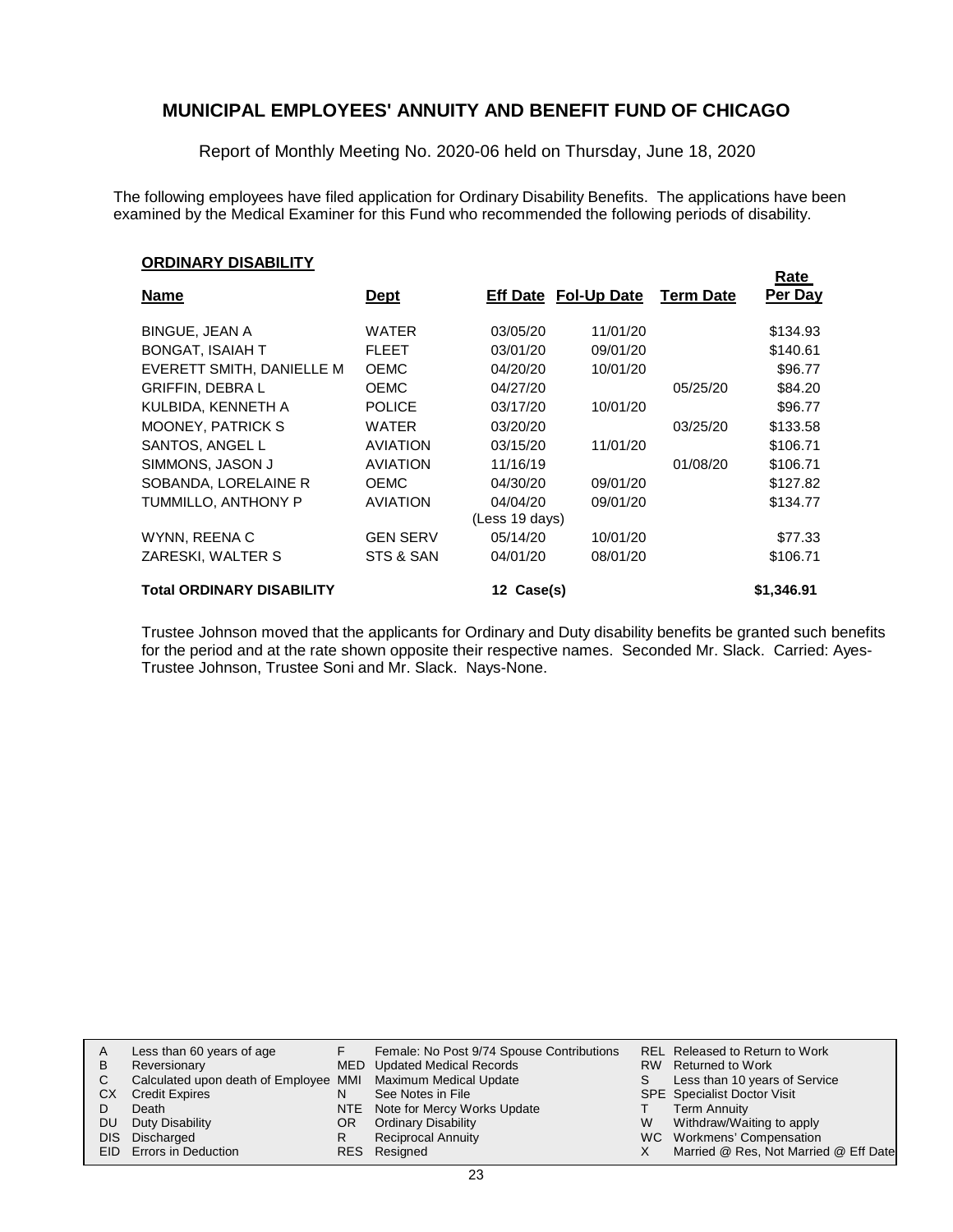Report of Monthly Meeting No. 2020-06 held on Thursday, June 18, 2020

The following employees receiving Duty Disability Benefits have applied for extension of such benefits. The applications have been examined by the Medical Examiner for this Fund who recommended the following extensions.

#### **DUTY-EXTENSION OF**

|                                |                     |                   |               |                | Rate       | *No. of         |
|--------------------------------|---------------------|-------------------|---------------|----------------|------------|-----------------|
| <b>Name</b>                    | <u>Dept</u>         | <b>Start Date</b> | <b>Period</b> | <b>Ext Req</b> | Per Day    | <b>Children</b> |
| <b>BOBAN, PAUL</b>             | <b>WATER</b>        | 08/17/19          | 11/01/20      | MED            | \$211.99   |                 |
| CUMPIAN, RAMIRO                | <b>OEMC</b>         | 11/16/19          | 10/01/20      | MED            | \$210.92   |                 |
| GOUDIE, STEVAN S               | STS & SAN           | 01/24/19          | 10/01/20      | MED            | \$209.85   |                 |
| MC HUGH, RUTH A                | STS & SAN           | 06/06/11          | 08/08/20      | <b>CX</b>      | \$159.14   |                 |
| MELENDEZ JR, MARTIN            | STS & SAN           | 06/20/19          | 12/05/19      | <b>REL</b>     | \$218.40   |                 |
| PAYNE, DEBRA R                 | <b>ADMIN HEARNG</b> | 04/01/97          | 09/01/20      | MED            | \$47.76    |                 |
| PRATT, DAVID A                 | WATER               | 07/18/19          | 09/01/20      | MED            | \$193.82   |                 |
| STEELE, BARBARA E              | <b>AVIATION</b>     | 06/16/02          | 09/01/20      | MED            | \$122.24   |                 |
| VAZQUEZ, ANGEL                 | BE.                 | 01/24/15          | 10/01/20      | MED            | \$134.17   | 1               |
| WERNET, MARK                   | STS & SAN           | 12/08/06          | 10/01/20      | MED            | \$116.76   |                 |
| WHITE, DELANDA J               | <b>GEN SERV</b>     | 02/19/19          | 10/01/20      | MED            | \$76.93    |                 |
| <b>WILLIAMS, AUDREY G</b>      | STS & SAN           | 08/22/18          | 11/01/20      | MED            | \$155.79   |                 |
| <b>Total DUTY-EXTENSION OF</b> |                     | 12 Case(s)        |               |                | \$1,857.77 |                 |

\* Based on 40 ILCS 5/8-160, the Employee shall also have a right to receive child's disability benefit of \$10.00 a month on account of each child less than 18 years of age. Rates will be prorated based on days of eligibility.

| В  | Less than 60 years of age<br>Reversionary                    |     | Female: No Post 9/74 Spouse Contributions<br><b>MED</b> Updated Medical Records |   | REL Released to Return to Work<br>RW Returned to Work |
|----|--------------------------------------------------------------|-----|---------------------------------------------------------------------------------|---|-------------------------------------------------------|
|    | Calculated upon death of Employee MMI Maximum Medical Update |     |                                                                                 |   | Less than 10 years of Service                         |
| CХ | <b>Credit Expires</b>                                        |     | See Notes in File                                                               |   | <b>SPE</b> Specialist Doctor Visit                    |
|    | Death                                                        |     | NTE Note for Mercy Works Update                                                 |   | Term Annuity                                          |
| DU | Duty Disability                                              | OR. | <b>Ordinary Disability</b>                                                      | W | Withdraw/Waiting to apply                             |
|    | DIS Discharged                                               |     | <b>Reciprocal Annuity</b>                                                       |   | WC Workmens' Compensation                             |
|    | <b>EID</b> Errors in Deduction                               |     | RES Resigned                                                                    |   | Married @ Res, Not Married @ Eff Date                 |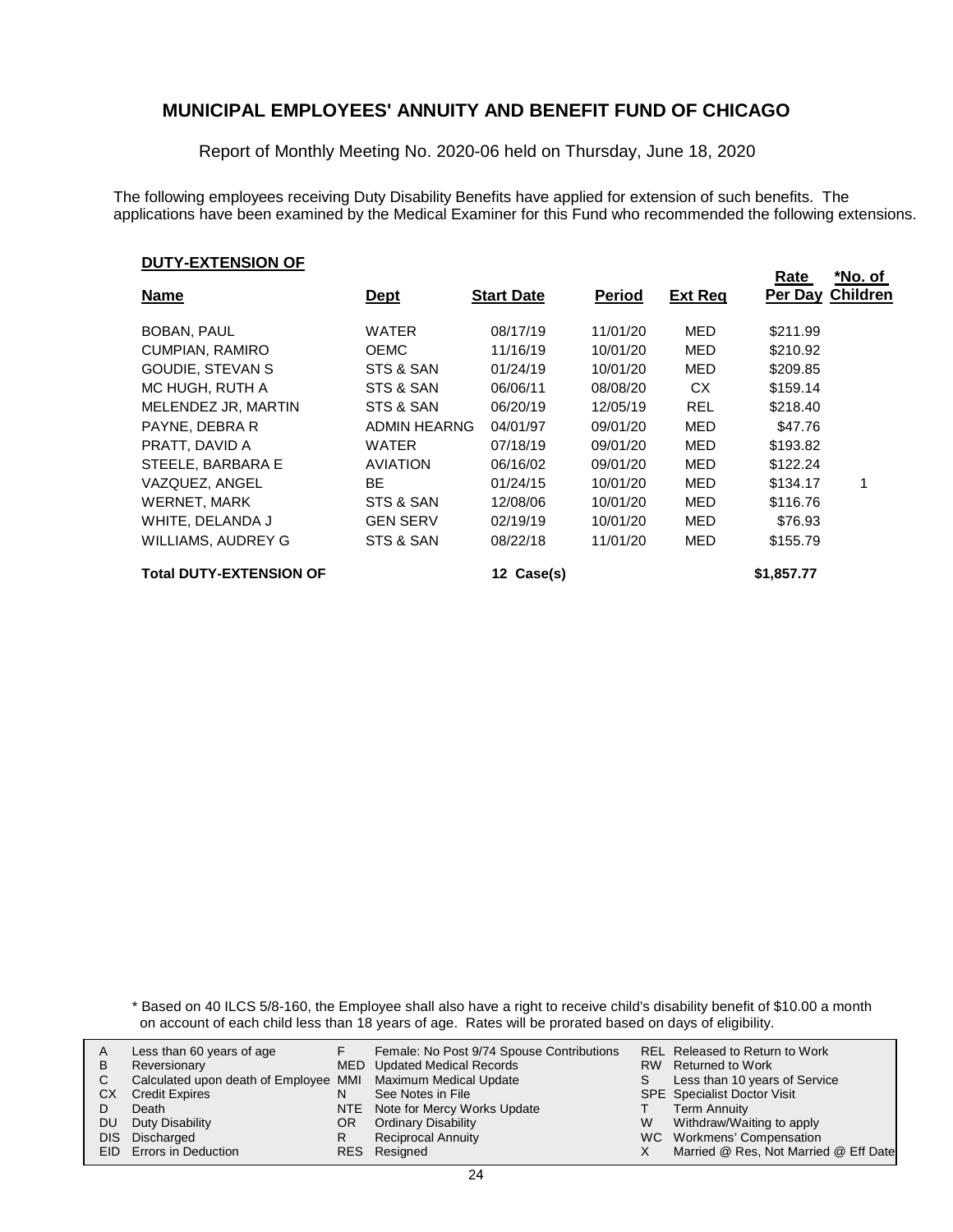Report of Monthly Meeting No. 2020-06 held on Thursday, June 18, 2020

The following employees receiving Ordinary Disability Benefits have applied for extension of such benefits. The applications have been examined by the Medical Examiner for this Fund who recommended the following extensions.

#### **ORDINARY-EXTENSION OF**

|                                    |                                     |                   |               |                | Rate       |
|------------------------------------|-------------------------------------|-------------------|---------------|----------------|------------|
| <u>Name</u>                        | <u>Dept</u>                         | <b>Start Date</b> | <b>Period</b> | <b>Ext Req</b> | Per Day    |
| BURRELL, ADAM D                    | STS & SAN                           | 11/18/19          | 09/01/20      | <b>MED</b>     | \$65.68    |
| <b>CLAY, NATHANIEL L</b>           | <b>WATER</b>                        | 02/17/20          | 09/01/20      | <b>MED</b>     | \$106.71   |
| CLAYBORN FLOYD, PANDORA L          | <b>BE</b>                           | 11/29/18          | 09/01/20      | <b>MED</b>     | \$56.63    |
| DENSON, ALICIA L                   | <b>HEALTH</b>                       | 11/19/18          | 10/01/20      | <b>MED</b>     | \$72.71    |
| ECHOLS, HATTIE P                   | <b>BE</b>                           | 12/31/16          | 09/11/20      | <b>CX</b>      | \$63.02    |
| ESPINOZA, FERNANDO                 | <b>PLANNING &amp;</b><br><b>DEV</b> | 10/04/19          | 10/01/20      | MED            | \$122.27   |
| <b>FAIR, CHRISTINE A</b>           | BE.                                 | 01/23/19          | 09/01/20      | <b>MED</b>     | \$60.94    |
| <b>GLAUB, TIEN H</b>               | <b>BUS AFFAIRS</b>                  | 01/18/20          | 08/01/20      | <b>MED</b>     | \$84.66    |
| <b>GUERRERO, JULIE P</b>           | <b>OEMC</b>                         | 01/27/19          | 10/01/20      | <b>MED</b>     | \$116.51   |
| HUDLEY, FRANK                      | <b>AVIATION</b>                     | 12/24/19          | 10/01/20      | <b>MED</b>     | \$106.71   |
| JOHNSON, ERIC L                    | <b>POLICE</b>                       | 11/27/15          | 11/26/20      | CX.            | \$97.41    |
| MC KINNEY, VALERIE                 | <b>OEMC</b>                         | 08/01/19          | 10/01/20      | MED            | \$116.51   |
| MUELLER, JOSEPH C                  | <b>WATER</b>                        | 03/17/19          | 02/24/21      | <b>CX</b>      | \$137.25   |
| PAIZ, WILMA L                      | <b>OEMC</b>                         | 06/05/19          | 12/01/20      | <b>MED</b>     | \$111.17   |
| TRAVIS COOK, LESLIE R              | <b>WATER</b>                        | 08/31/18          | 09/01/20      | MED            | \$117.91   |
| VACA, LUZ M                        | BE                                  | 12/13/18          | 12/20/20      | CX             | \$52.09    |
| <b>Total ORDINARY-EXTENSION OF</b> |                                     | 16 Case(s)        |               |                | \$1,488.18 |

Trustee Johnson moved that the applicants for extension of Ordinary and Duty disability benefits shown hereinbefore be granted such extension for the period and at the rate shown opposite their respective names. Seconded Mr. Slack. Carried: Ayes- Trustee Johnson, Trustee Soni and Mr. Slack. Nays-None.

| A  | Less than 60 years of age                                    |     | Female: No Post 9/74 Spouse Contributions |   | <b>REL Released to Return to Work</b> |
|----|--------------------------------------------------------------|-----|-------------------------------------------|---|---------------------------------------|
| В  | Reversionary                                                 |     | MED Updated Medical Records               |   | RW Returned to Work                   |
|    | Calculated upon death of Employee MMI Maximum Medical Update |     |                                           |   | Less than 10 years of Service         |
| СX | <b>Credit Expires</b>                                        |     | See Notes in File                         |   | SPE Specialist Doctor Visit           |
|    | Death                                                        |     | NTE Note for Mercy Works Update           |   | Term Annuity                          |
| DU | Duty Disability                                              | OR. | <b>Ordinary Disability</b>                | W | Withdraw/Waiting to apply             |
|    | DIS Discharged                                               |     | <b>Reciprocal Annuity</b>                 |   | WC Workmens' Compensation             |
|    | <b>EID</b> Errors in Deduction                               |     | RES Resigned                              |   | Married @ Res, Not Married @ Eff Date |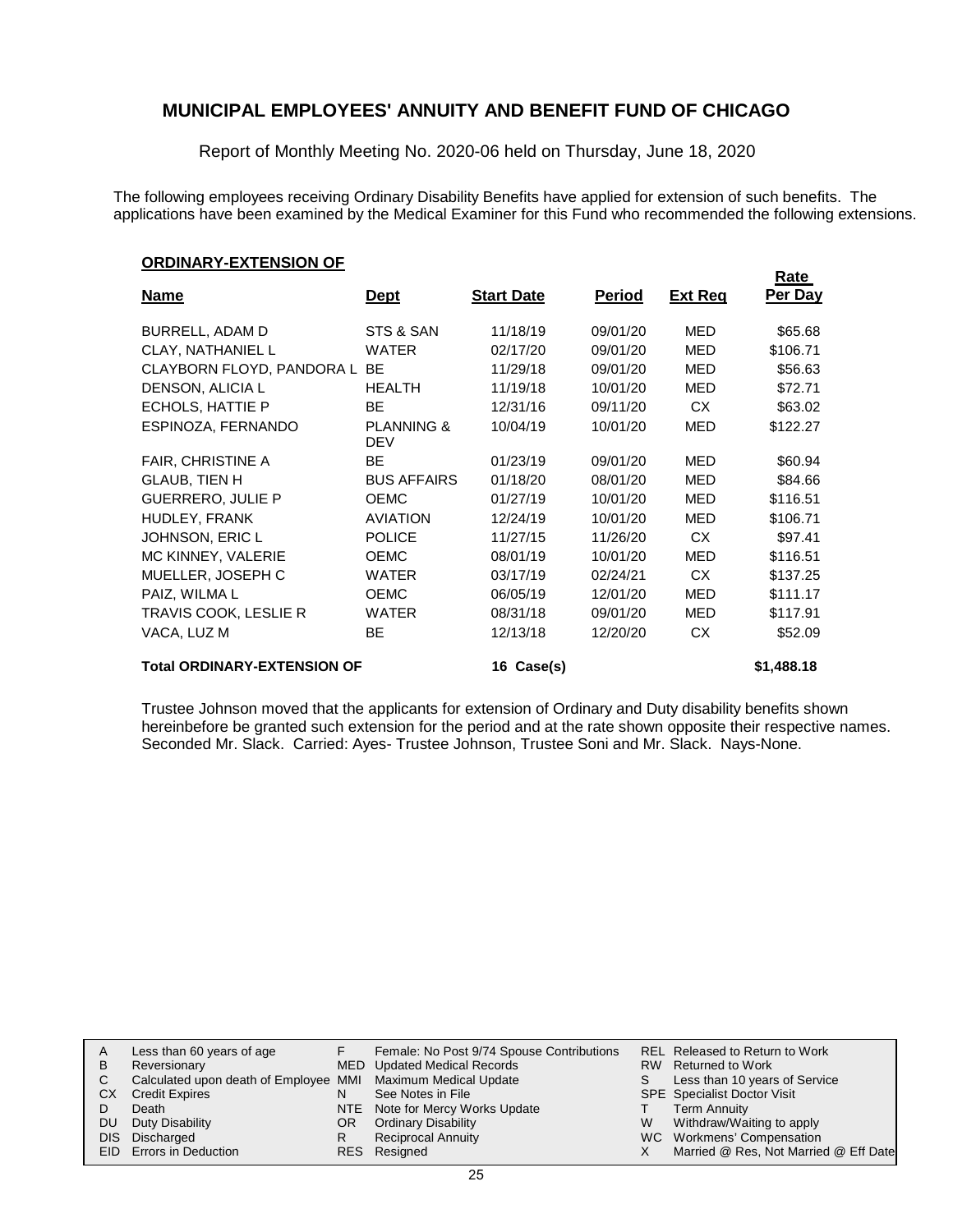Report of Monthly Meeting No. 2020-06 held on Thursday, June 18, 2020

### **ADJUSTED DUTY DISABILITY**

| <b>Name</b>                           | Reason         | <b>Start Date</b>    | <b>To Date</b>       | <u>Rate</u><br>Per Day |                   |
|---------------------------------------|----------------|----------------------|----------------------|------------------------|-------------------|
| <b>BURNS, TRACIE L</b>                | Start Date Chg | 04/04/20<br>02/28/20 | 10/01/20<br>04/03/20 | \$104.03<br>\$104.03   | <b>ORG</b><br>ADJ |
| <b>Total ADJUSTED DUTY DISABILITY</b> |                | 1 Case(s)            |                      |                        |                   |

|           | Less than 60 years of age                                    |     | Female: No Post 9/74 Spouse Contributions |   | <b>REL Released to Return to Work</b> |
|-----------|--------------------------------------------------------------|-----|-------------------------------------------|---|---------------------------------------|
| В         | Reversionary                                                 |     | MED Updated Medical Records               |   | RW Returned to Work                   |
|           | Calculated upon death of Employee MMI Maximum Medical Update |     |                                           |   | Less than 10 years of Service         |
| CХ        | <b>Credit Expires</b>                                        |     | See Notes in File                         |   | <b>SPE</b> Specialist Doctor Visit    |
|           | Death                                                        |     | NTE Note for Mercy Works Update           |   | <b>Term Annuity</b>                   |
| <b>DU</b> | Duty Disability                                              | OR. | <b>Ordinary Disability</b>                | W | Withdraw/Waiting to apply             |
|           | DIS Discharged                                               |     | <b>Reciprocal Annuity</b>                 |   | WC Workmens' Compensation             |
|           | EID Errors in Deduction                                      |     | RES Resigned                              |   | Married @ Res, Not Married @ Eff Date |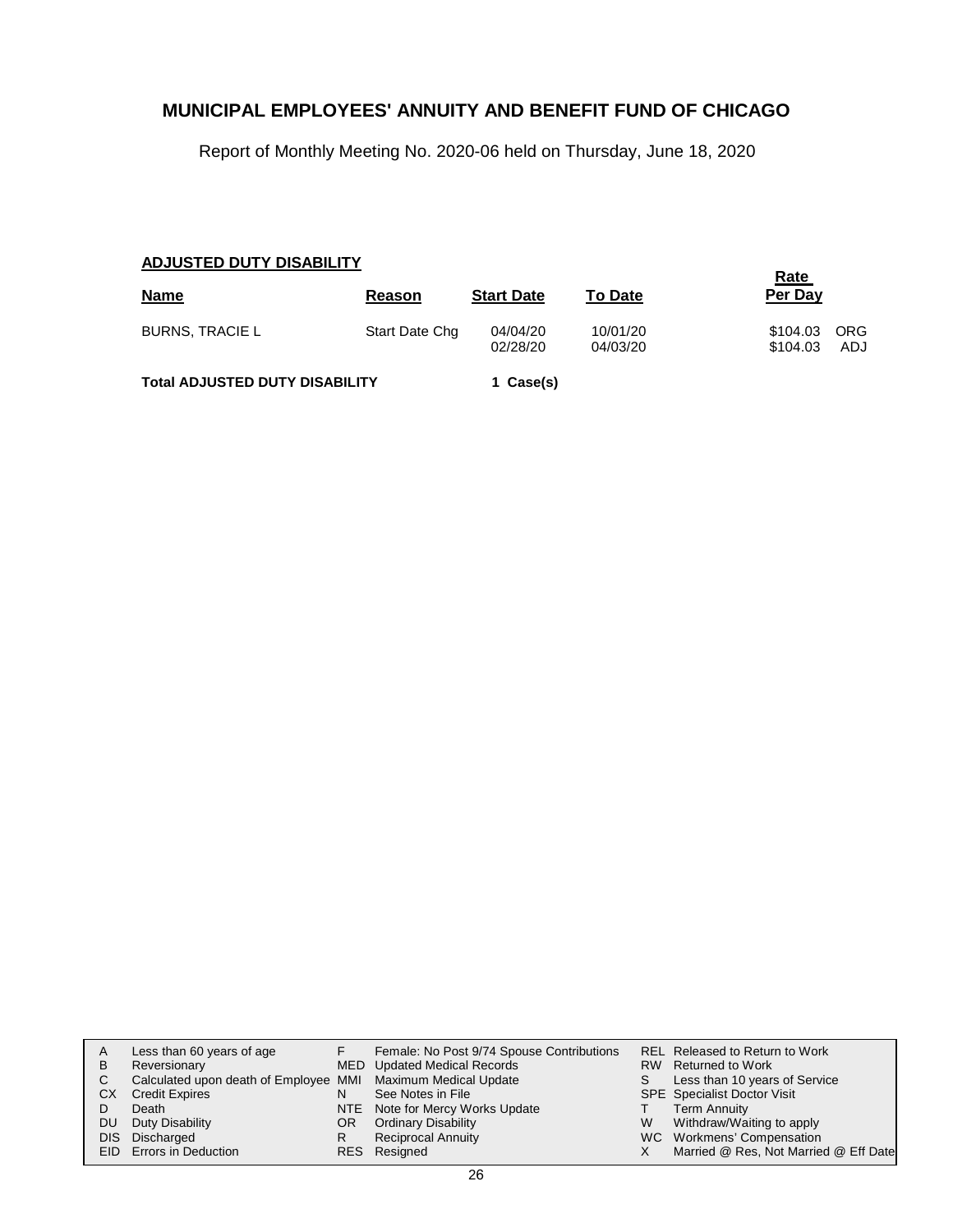Report of Monthly Meeting No. 2020-06 held on Thursday, June 18, 2020

### **ADJUSTED ORDINARY DISABILITY**

| Reason | <b>Start Date</b> | <b>To Date</b> | <b>Rate</b><br>Per Day |
|--------|-------------------|----------------|------------------------|
|        |                   |                | <b>ORG</b><br>ADJ.     |
|        |                   |                |                        |

Trustee Johnson moved that the adjusted Ordinary and Duty disability benefits shown hereinbefore be approved for payment for the period and at the rate shown opposite their respective names. Seconded Mr. Slack. Carried: Ayes- Trustee Johnson, Trustee Soni and Mr. Slack. Nays-None.

|     | Less than 60 years of age                                    |     | Female: No Post 9/74 Spouse Contributions |   | REL Released to Return to Work        |
|-----|--------------------------------------------------------------|-----|-------------------------------------------|---|---------------------------------------|
| B   | Reversionary                                                 |     | MED Updated Medical Records               |   | RW Returned to Work                   |
|     | Calculated upon death of Employee MMI Maximum Medical Update |     |                                           |   | Less than 10 years of Service         |
| СX  | <b>Credit Expires</b>                                        | N   | See Notes in File                         |   | <b>SPE</b> Specialist Doctor Visit    |
|     | Death                                                        |     | NTE Note for Mercy Works Update           |   | Term Annuity                          |
| DU. | Duty Disability                                              | OR. | <b>Ordinary Disability</b>                | W | Withdraw/Waiting to apply             |
|     | DIS Discharged                                               |     | <b>Reciprocal Annuity</b>                 |   | WC Workmens' Compensation             |
|     | EID Errors in Deduction                                      |     | RES Resigned                              |   | Married @ Res, Not Married @ Eff Date |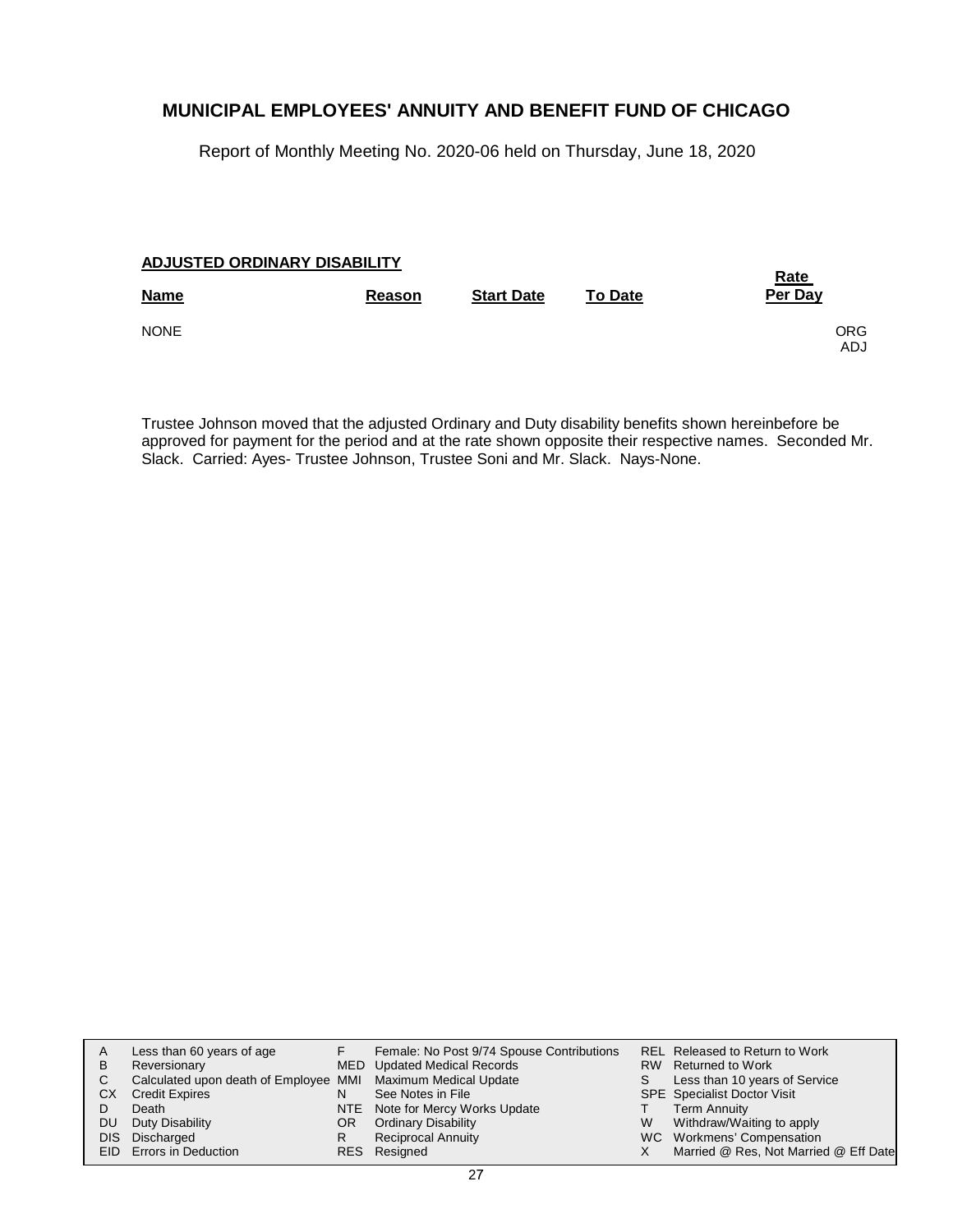Report of Monthly Meeting No. 2020-06 held on Thursday, June 18, 2020

#### **APPLICATION FOR MEMBERSHIP**

The following named employees, officers, or officials, required to file written application for membership in the Fund, have filed such application, and the records indicate they qualify for membership by reason of having the necessary service or other requirements.

**Name**

**Title Department**

NONE

#### **CHANGE OF BIRTHS**

The following named employees have submitted documentation showing a date of birth different from the Fund's records and have requested that the Fund correct its records in accordance with the supporting documentation provided.

| <b>Name</b>        | Date of Birth |                                    | <b>Supporting Document</b> |  |
|--------------------|---------------|------------------------------------|----------------------------|--|
| GAUTREAUX, KEVIN R | From<br>To    | August 01, 1953<br>August 03, 1953 | <b>Birth Certificate</b>   |  |

Trustee Johnson moved that the records of the Fund shown hereinbefore be corrected to show that each individual was born on the date indicated on the document submitted by the member as proof to this Board. Seconded Mr. Slack. Carried: Ayes- Trustee Johnson, Trustee Soni and Mr. Slack. Nays-None.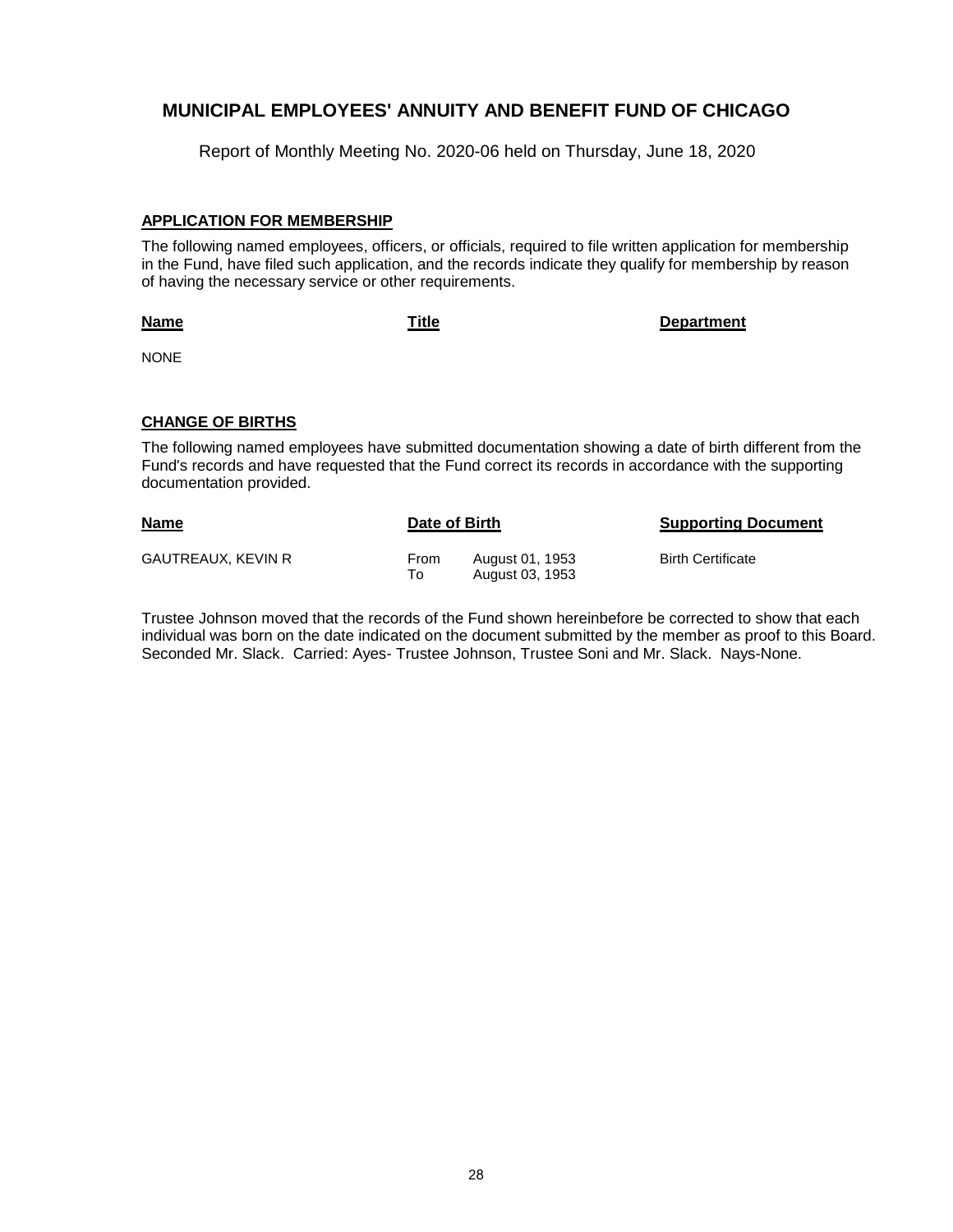Report of Monthly Meeting No. 2020-06 held on Thursday, June 18, 2020

**City Treasurer's Statement of Account as of 05/31/2020**

### **Investments at Market:**

| City Treasurer's Office, 05/31/2020    |  | \$511,968.80       |                    |
|----------------------------------------|--|--------------------|--------------------|
| Northern Trust, 05/31/2020 - Unaudited |  | \$3,463,479,770.00 |                    |
| <b>Total Investments</b>               |  |                    | \$3,463,991,738.80 |
| <b>Petty Cash Fund:</b>                |  |                    | \$400.00           |
| Total Cash and Investments             |  |                    | \$3,463,992,138.80 |

Trustee Johnson moved that the Treasurer's Report be received and placed on file. Seconded Mr. Slack. Carried: Ayes- Trustee Johnson, Trustee Soni and Mr. Slack. Nays-None.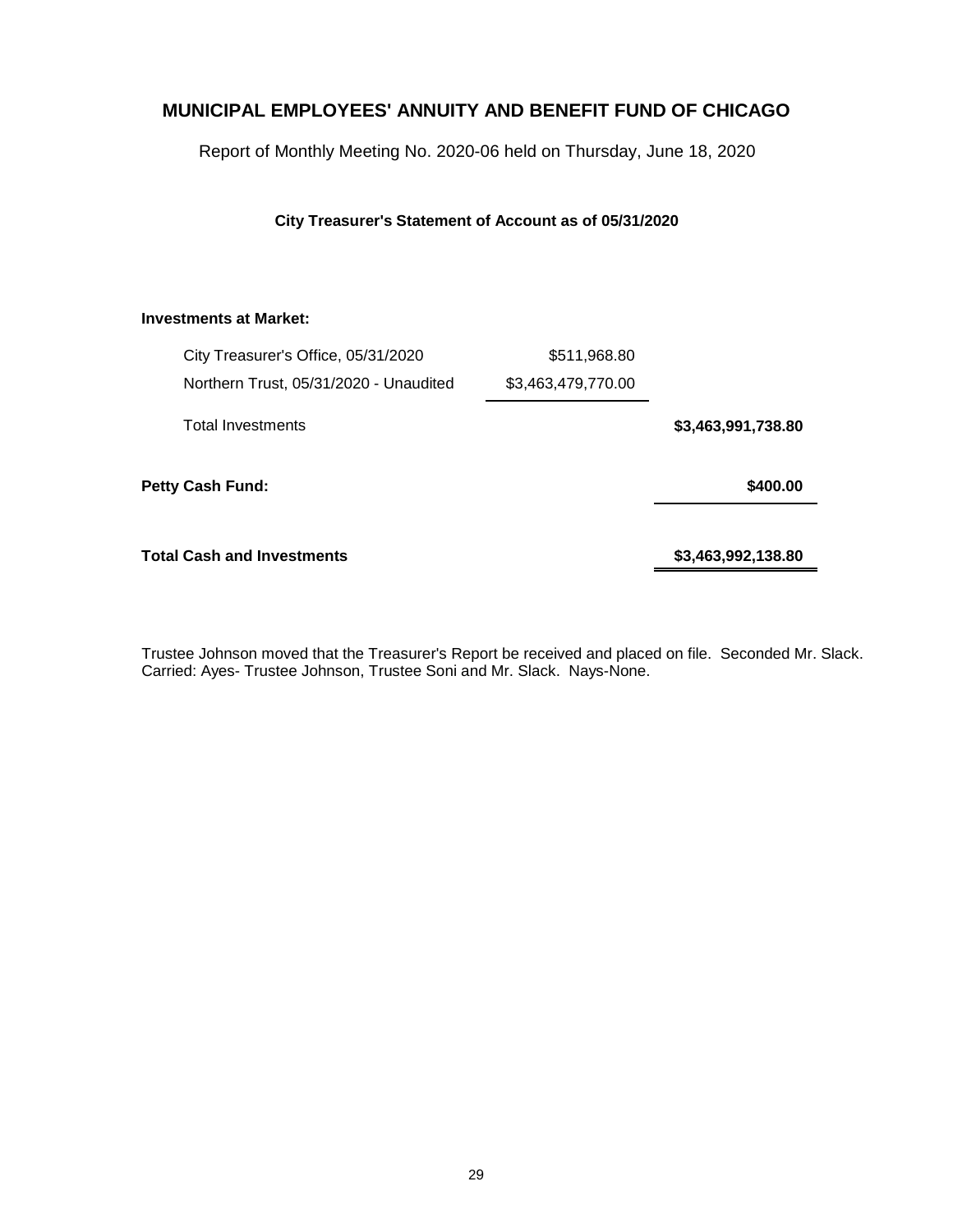Report of Monthly Meeting No. 2020-06 held on Thursday, June 18, 2020

### **PUBLIC COMMENT**

Vice President Soni stated, consistent with Public Act 101-0640, Executive Director is physically present at our office. We are proceeding by video conference because we continue to believe that due to the pandemic it is prudent to not be physically present in the same space. We have posted notice of this meeting in accordance with the Open Meetings Act and the meeting is being recorded. A transcript of the proceedings will be prepared and ultimately, after approval, will be made available to the public on the Fund's website.

Vice President Soni stated consistent with Public Act 91-0715 and reasonable constraints determined by the Board of Trustees, at each regular meeting of the Board or its committees that is open to the public, members of the public may request a brief time to address the Board on relevant matters within its jurisdiction.

Vice President Soni asked if there are any requests for public comment.

There were no requests from the public to address the Board.

The following topics were taken out of order.

Ms. Boeckman, notified the Board a new law was passed, Public Act 101-0640 which allows this meeting to be conducted by video conference. The new Act requires a roll call vote on each matter acted upon.

#### **UPDATE ON FUND'S NET POSITION**

Mr. Yoon provided the Board with a summary of the Net Position of the Fund as of May 31, 2020. Mr. Yoon also provided the Board with Net Position of Fund as of April 30, 2020, for comparison as requested by Trustee Conyears-Ervin.

#### **INVESTMENTS**

#### Market Environment

Mr. Wesner provided a report on the current state of the market.

#### Monthly Performance Report

Mr. Wesner reviewed the highlights from the Fund's April investment performance.

Trustee Johnson asked questions regarding Segal Bryant Hamill. Mr. Wesner gave an update on Segal Bryant Hamill's performance.

#### MEABF Staff Investment Report

Mr. Yoon presented the Fund's investment report.

Trustee Johnson asked questions regarding Cash Flow Projections and if the Fund was on target. Mr. Yoon responded that as projected the Fund is on target.

#### Watchlist

Mr. Slack made a motion to approve the removal of J.P. Morgan Strategic Property Fund and National Investment Services from the Watch List, based on the recommendation of Investment staff and the Investment Consultant and consistent with the Fund's Investment Policy. Seconded by Trustee Johnson.

Carried: Ayes- Trustee Johnson, Trustee Soni, and Mr. Slack. Nays-None.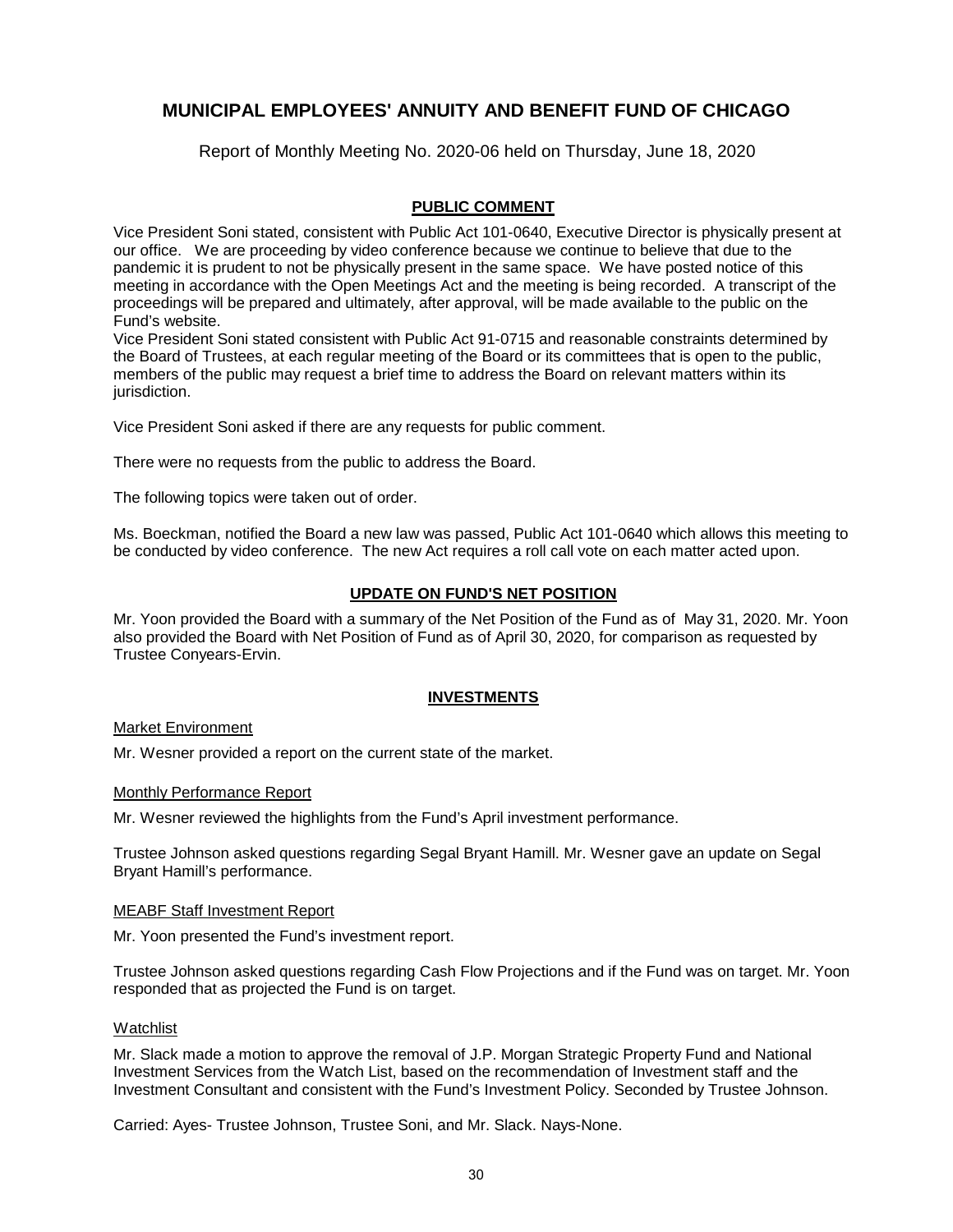Report of Monthly Meeting No. 2020-06 held on Thursday, June 18, 2020

**Liquidity** 

Mr. Yoon reviewed the current liquidity needs of the Fund. Based on the recommendation of the Fund staff and Investment Consultant, Trustee Johnson made a motion to liquidate up to \$30 million to assist with July benefit payments. Seconded by Mr. Slack

Carried: Ayes- Trustee Johnson, Trustee Soni, and Mr. Slack. Nays-None.

### **IT CONSULTANTS PRESENTATION AND SELECTION**

Mr. White notified the board that during the presentations we would place the presenters into the waiting area until it is there turn to present.

EKI

Mr. Christopher Rigg, Managing Principal, and COO of EKI Digital, Mr. Jose Flores, President, and COO of Wynndalco Enterprises, LLC. Mr. Herman Andalcio, Senior Account Executive of Wynndalco Enterprises,LLC.

**TEC** Mr. Ray Nieto

XL.net Mr. Adam Radulovic,CEO

CMD Consulting Solutions Todd Matthews, CEO Mr. Billy Cabrales, CTO

Following each presentation a question and answer session occurred by the Board and Staff.

Mr. White advised the Board that an RFP scoring chart was sent to them.

#### **2019 ANNUAL AUDIT**

Ms. Jackie Dunn and Mr. Andy Hein of Calibre CPA Group, PLLC, the Fund's Auditors, presented the 2019 Audit, Trustee Johnson inquired whether the auditors had any concerns with the availability of information and the responsiveness of Fund staff during the audit process. The Auditor stated there are no concerns and commended Staff on their efficiency during these difficult times of COVID. With the concurrence of the Fund Counsel, Trustee Johnson made to motion to accept and file the 2019 Audit Report. Seconded by Mr. Slack.

Carried: Ayes- Trustee Johnson, Trustee Soni, and Mr. Slack. Nays-None.

### **2019 ACTUARIAL VALUATION**

Mr. Matt Strom, Mr. Dan Reusz, and Mr. Jakob Nolan presented the 2019 Actuarial Report to the Board. Following the Report, Trustee Johnson made a motion to accept and file the 2019 Actuarial Report. Seconded by Mr. Slack.

Carried: Ayes- Trustee Johnson, Trustee Soni, and Mr. Slack. Nays-None.

The 2019 Actuarial Report is available on the Fund's website for public review.